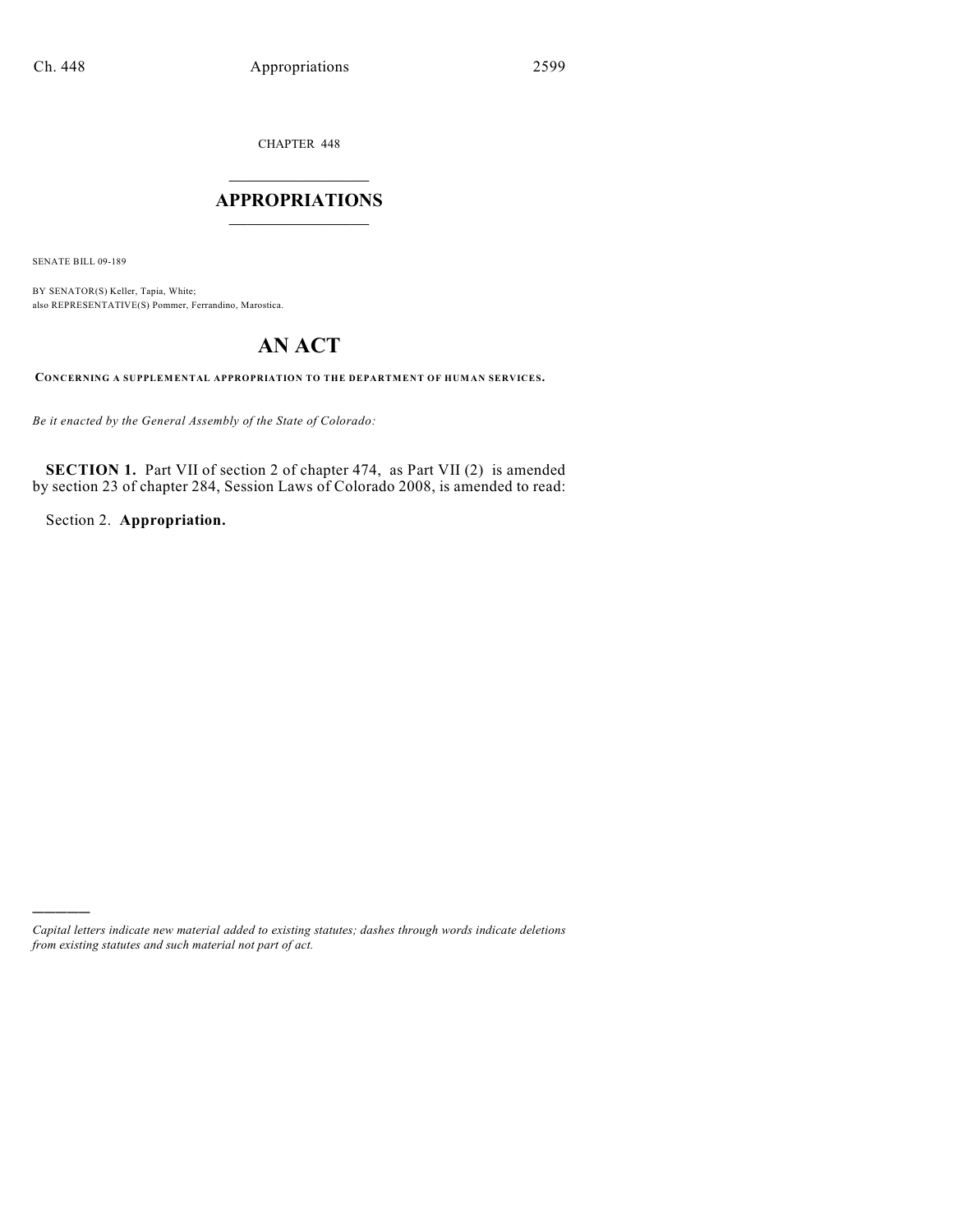|                           |       |                        | APPROPRIATION FROM                             |                             |                                       |                                |  |  |
|---------------------------|-------|------------------------|------------------------------------------------|-----------------------------|---------------------------------------|--------------------------------|--|--|
| ITEM &<br><b>SUBTOTAL</b> | TOTAL | GENERAL<br><b>FUND</b> | <b>GENERAL</b><br><b>FUND</b><br><b>EXEMPT</b> | <b>CASH</b><br><b>FUNDS</b> | <b>REAPPROPRIATED</b><br><b>FUNDS</b> | <b>FEDERAL</b><br><b>FUNDS</b> |  |  |
|                           |       |                        |                                                |                             |                                       |                                |  |  |

**PART VII DEPARTMENT OF HUMAN SERVICES**

| (1) EXECUTIVE DIRECTOR'S |  |
|--------------------------|--|
|--------------------------|--|

### **OFFICE**

#### **(A) General Administration**

| <b>Personal Services</b>         | 2,076,123    |  |
|----------------------------------|--------------|--|
|                                  | $(22.4$ FTE) |  |
| Health, Life, and Dental         | 22,609,877   |  |
| Short-term Disability            | 331,564      |  |
| S.B. 04-257 Amortization         |              |  |
| <b>Equalization Disbursement</b> | 4,012,420    |  |
| S.B. 06-235 Supplemental         |              |  |
| Amortization Equalization        |              |  |
| Disbursement                     | 1,827,413    |  |
| Salary Survey and Senior         |              |  |
| Executive Service                | 9,460,039    |  |
| Performance-based Pay            |              |  |
| Awards                           | 3,951,587    |  |
| Shift Differential               | 3,958,334    |  |
| Workers' Compensation            | 8,587,528    |  |
|                                  |              |  |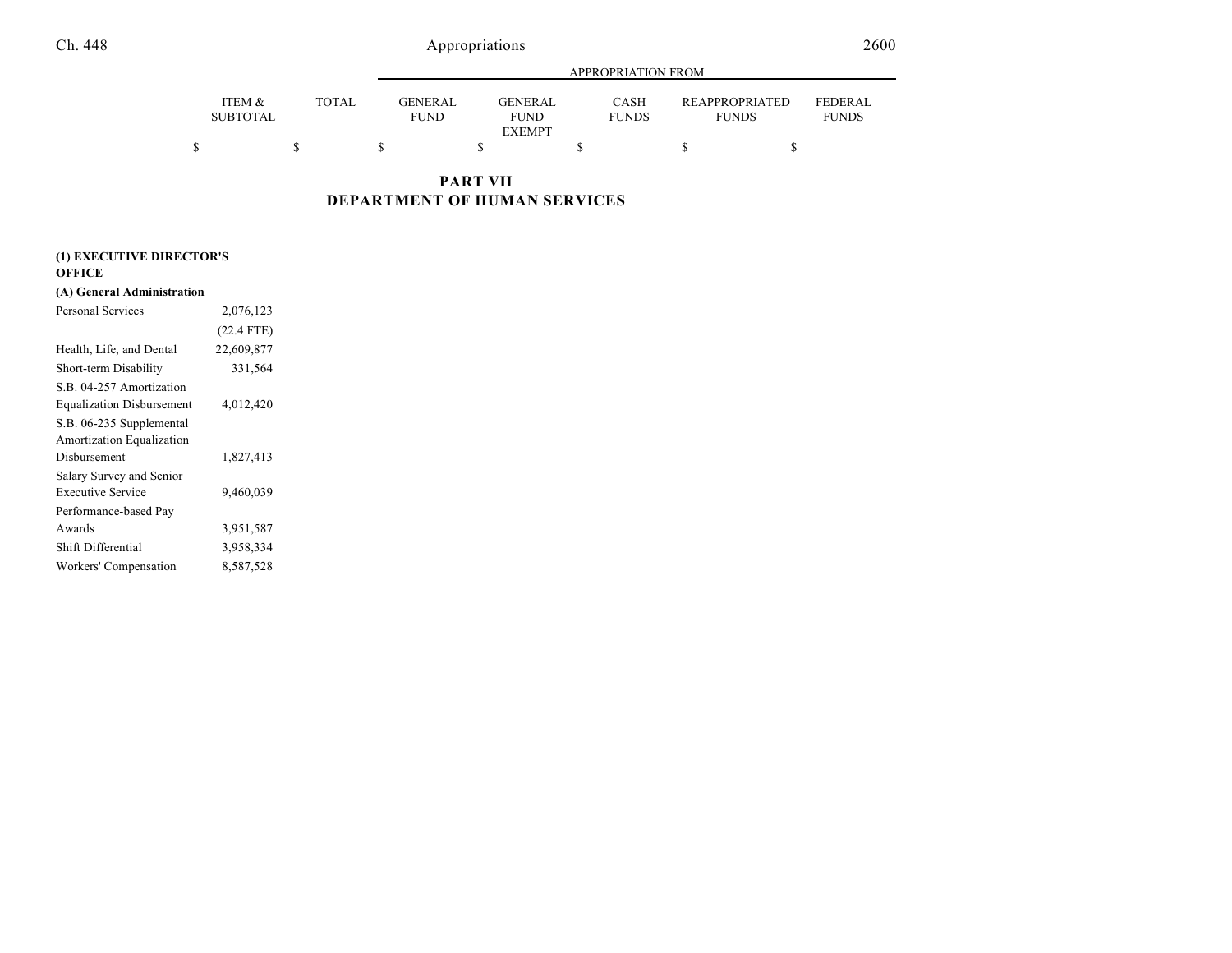| <b>Operating Expenses</b> | 494,827     |               |                        |                         |            |
|---------------------------|-------------|---------------|------------------------|-------------------------|------------|
| Legal Services for 18,439 |             |               |                        |                         |            |
| hours                     | 1,384,769   |               |                        |                         |            |
| Administrative Law Judge  |             |               |                        |                         |            |
| Services                  | 873,818     |               |                        |                         |            |
| Payment to Risk           |             |               |                        |                         |            |
| Management and Property   |             |               |                        |                         |            |
| Funds                     | 1,768,970   |               |                        |                         |            |
| <b>Staff Training</b>     | 31,870      |               |                        |                         |            |
| Injury Prevention Program | 105,970     |               |                        |                         |            |
| <b>CBMS</b> Emergency     |             |               |                        |                         |            |
| Processing Unit           | 213,822     |               |                        |                         |            |
|                           | $(4.0$ FTE) |               |                        |                         |            |
|                           | 61,688,931  | 36,263,647(M) | 1,352,282 <sup>a</sup> | 16,353,066 <sup>b</sup> | 7,719,936° |

<sup>a</sup> Of this amount, it is estimated that \$548,385 shall be from patient cash collected by the Mental Health Institutes, \$169,203 shall be from the Records and Reports Fund created in Section 19-1-307 (2.5), C.R.S., \$31,870 shall be from fees and charges for workshops and conferences, and \$602,824 shall be from various sources of cash funds.

<sup>b</sup> Of this amount, it is estimated that \$13,582,547 shall be from Medicaid funds transferred from the Department of Health Care Policy and Financing, \$1,350 shall be other funds transferred from the Department of Health Care Policy and Financing, and \$2,769,169 shall be from various sources of reappropriated funds.

 Of this amount, it is estimated that \$707,332 shall be from the Temporary Assistance for Needy Families Block Grant, \$630,953 shall be from Section 110 c vocational rehabilitation funds, \$280,000 shall be from Child Care Development Funds, \$261,097 shall be from federal cost allocation recoveries, \$240,443 shall be from the Substance Abuse Prevention and Treatment Block Grant, and \$5,600,111 shall be from various sources of federal funds.

#### **(B) Special Purpose**

Office of Performance

| Ch. 448     |           | Appropriations |                        |                      | 2601          |
|-------------|-----------|----------------|------------------------|----------------------|---------------|
|             | 4.797.991 | 1,754,109      | $227.131$ <sup>a</sup> | 708.094 <sup>b</sup> | $2,108,657$ ° |
| Improvement | 4,997,731 | 1.834.005      | $231.126$ <sup>*</sup> | 740.052              | 2,192,548     |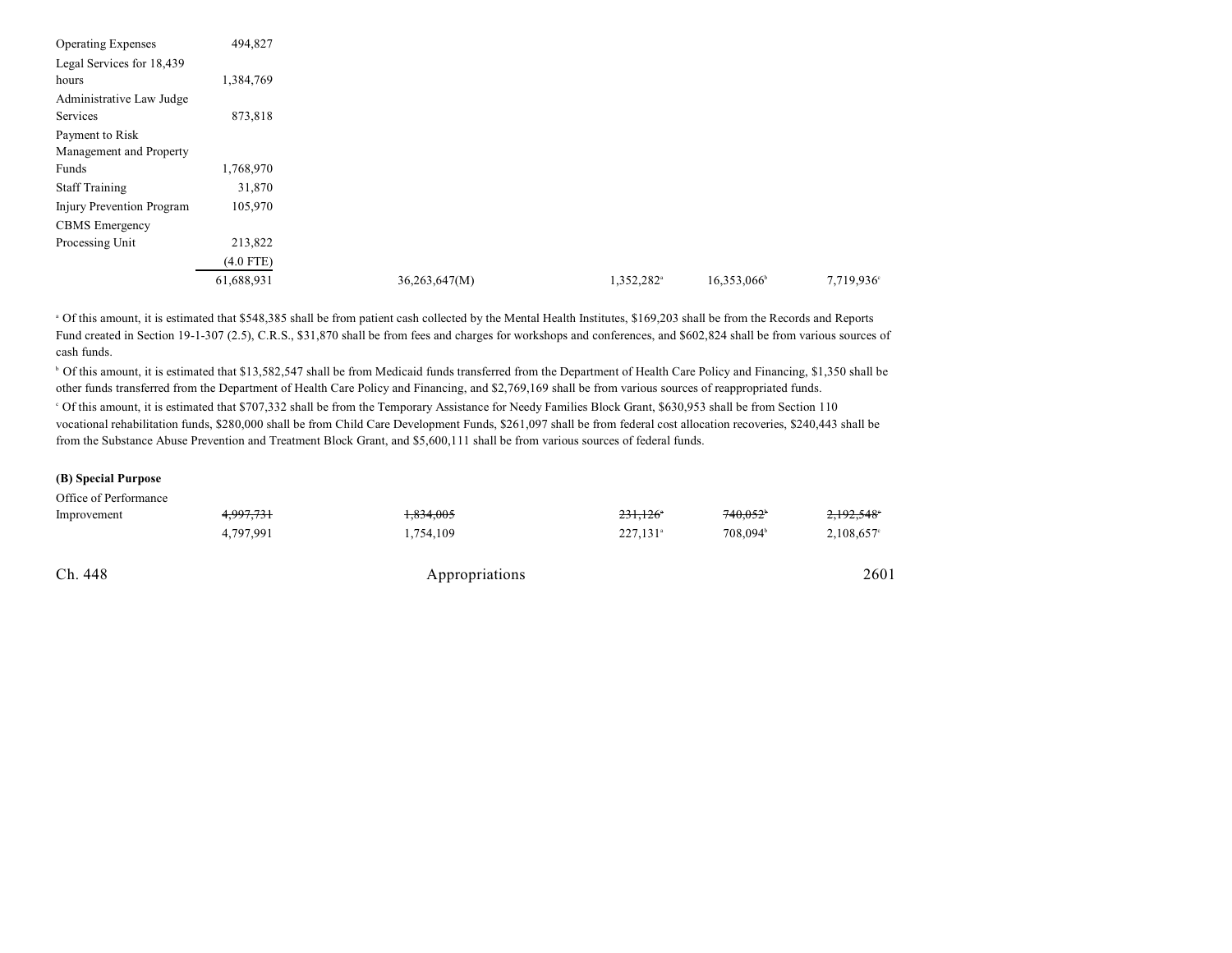|                                                 |                           |              |                               |                                                | APPROPRIATION FROM   |                                |                                |
|-------------------------------------------------|---------------------------|--------------|-------------------------------|------------------------------------------------|----------------------|--------------------------------|--------------------------------|
|                                                 | ITEM &<br><b>SUBTOTAL</b> | <b>TOTAL</b> | <b>GENERAL</b><br><b>FUND</b> | <b>GENERAL</b><br><b>FUND</b><br><b>EXEMPT</b> | CASH<br><b>FUNDS</b> | REAPPROPRIATED<br><b>FUNDS</b> | <b>FEDERAL</b><br><b>FUNDS</b> |
|                                                 | \$                        | \$           | \$<br>\$                      |                                                | \$                   | \$<br>\$                       |                                |
|                                                 | $(74.1$ FTE)              |              |                               |                                                |                      |                                |                                |
| <b>Administrative Review</b>                    |                           |              |                               |                                                |                      |                                |                                |
| Unit                                            | 1,951,619                 |              | 1,196,849(M)                  |                                                |                      |                                | $754,770$ <sup>+</sup>         |
|                                                 | 2,005,901                 |              |                               |                                                |                      |                                | 809,052 <sup>d</sup>           |
|                                                 | $(22.2$ FTE)              |              |                               |                                                |                      |                                |                                |
|                                                 | $(23.0$ FTE)              |              |                               |                                                |                      |                                |                                |
| Records and Reports of                          |                           |              |                               |                                                |                      |                                |                                |
| Child Abuse or Neglect                          | 566,874                   |              |                               |                                                | 566,874°             |                                |                                |
|                                                 | $(7.5$ FTE)               |              |                               |                                                |                      |                                |                                |
| Juvenile Parole Board                           | 199,979                   |              | 199,979                       |                                                |                      |                                |                                |
|                                                 | $(2.2$ FTE)               |              |                               |                                                |                      |                                |                                |
| Developmental Disabilities                      |                           |              |                               |                                                |                      |                                |                                |
| Council                                         | 861,654                   |              |                               |                                                |                      |                                | 861,654 <sup>f</sup>           |
|                                                 | $(6.0$ FTE)               |              |                               |                                                |                      |                                |                                |
| Colorado Commission for<br>the Deaf and Hard of |                           |              |                               |                                                |                      |                                |                                |
| Hearing                                         | 785,920                   |              | 131,164                       |                                                |                      | 654,756 <sup>s</sup>           |                                |
|                                                 |                           |              | $(0.8$ FTE)                   |                                                |                      | $(2.0$ FTE)                    |                                |
| Colorado Commission for                         |                           |              |                               |                                                |                      |                                |                                |
| Individuals who are Blind                       |                           |              |                               |                                                |                      |                                |                                |
| or Visually Impaired                            | 112,067                   |              |                               |                                                |                      | $112,067$ <sup>h</sup>         |                                |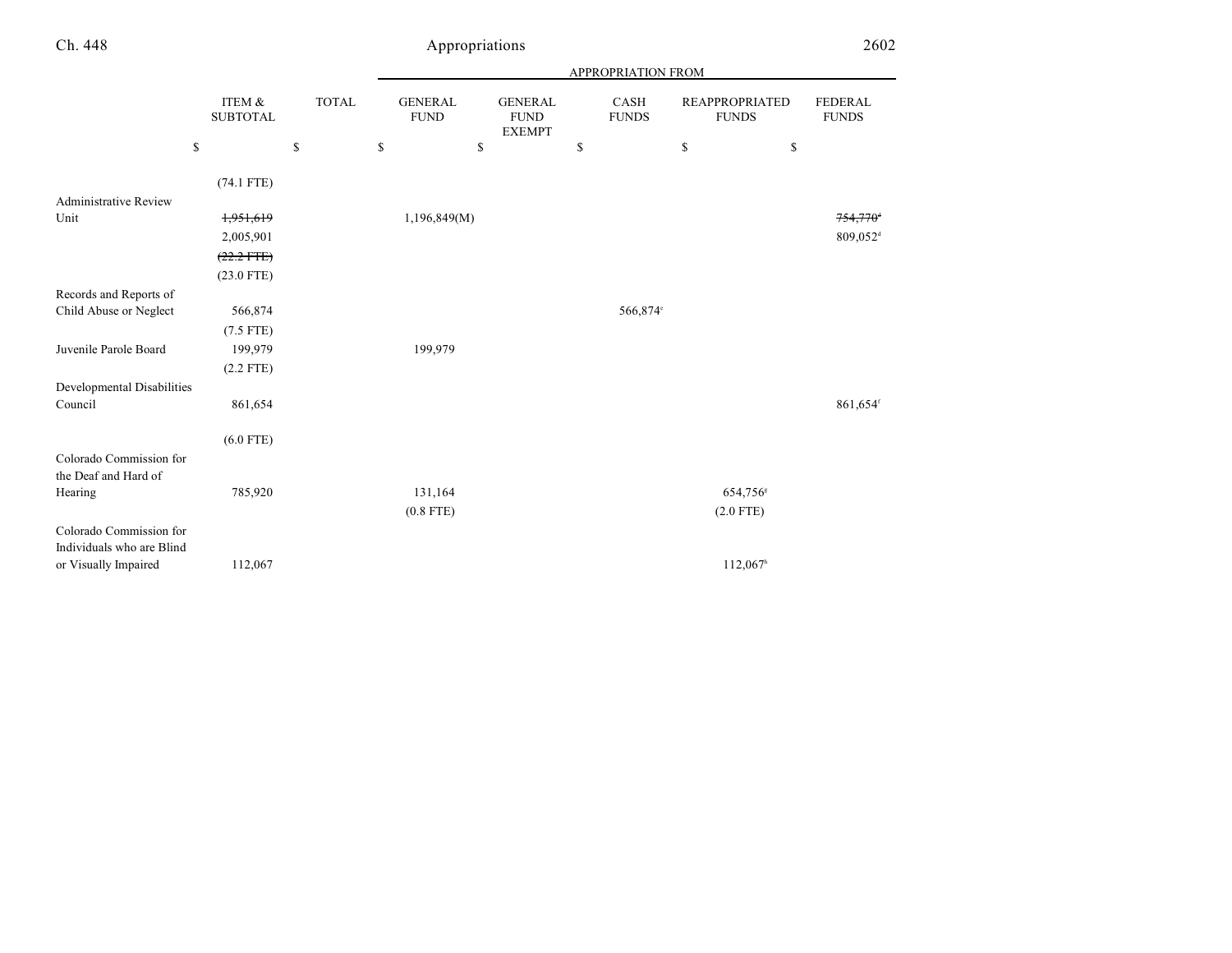| Health Insurance<br>Portability and<br>Accountability Act of 1996 |             |         |               |                   |        |
|-------------------------------------------------------------------|-------------|---------|---------------|-------------------|--------|
| - Security Remediation                                            | 522,013     | 388,218 | $377^{\circ}$ | $102,666^{\circ}$ | 30,752 |
|                                                                   | $(2.0$ FTE) |         |               |                   |        |
|                                                                   | 9,997,857   |         |               |                   |        |
|                                                                   | 9,852,399   |         |               |                   |        |
|                                                                   |             |         |               |                   |        |

<sup>a</sup> It is estimated that of these amounts, \$50,000 shall be from patient cash collected by the Mental Health Institutes, and \$181,503 \$177,508 shall be from various sources of cash funds.

<sup>b</sup> Of these amounts, \$797,253 \$768,491 shall be from Medicaid funds transferred from the Department of Health Care Policy and Financing, and \$45,465 \$42,269 shall be from various sources of reappropriated funds.

<sup>o</sup> Of this amount, it is estimated that \$1,216,222 shall be from federal cost allocation recoveries, and <del>\$976,326</del> \$892,435 shall be from various sources of federal funds.

This amount shall be from Title IV-E of the Social Security Act. d

This amount shall be from the Records and Reports Fund created in Section 19-1-307 (2.5), C.R.S.

<sup>f</sup> This amount shall be from Title I of the Developmental Disabilities Assistance and Bill of Rights Act 2000.

<sup>8</sup> This amount shall be from the Colorado Commission for the Deaf and Hard of Hearing Cash Fund created in Section 26-21-107 (1), C.R.S., transferred from the Department of Regulatory Agencies.

<sup>h</sup> This amount shall be from the Colorado Disabled Telephone Users Fund created in Section 40-17-104 (4) (d), C.R.S., and transferred from the Department of Regulatory Agencies.

This amount shall be from the Substance Abuse Prevention and Treatment Block Grant. i

71,686,788

71,541,330

Ch. 448 Appropriations 2603

(1.0 FTE)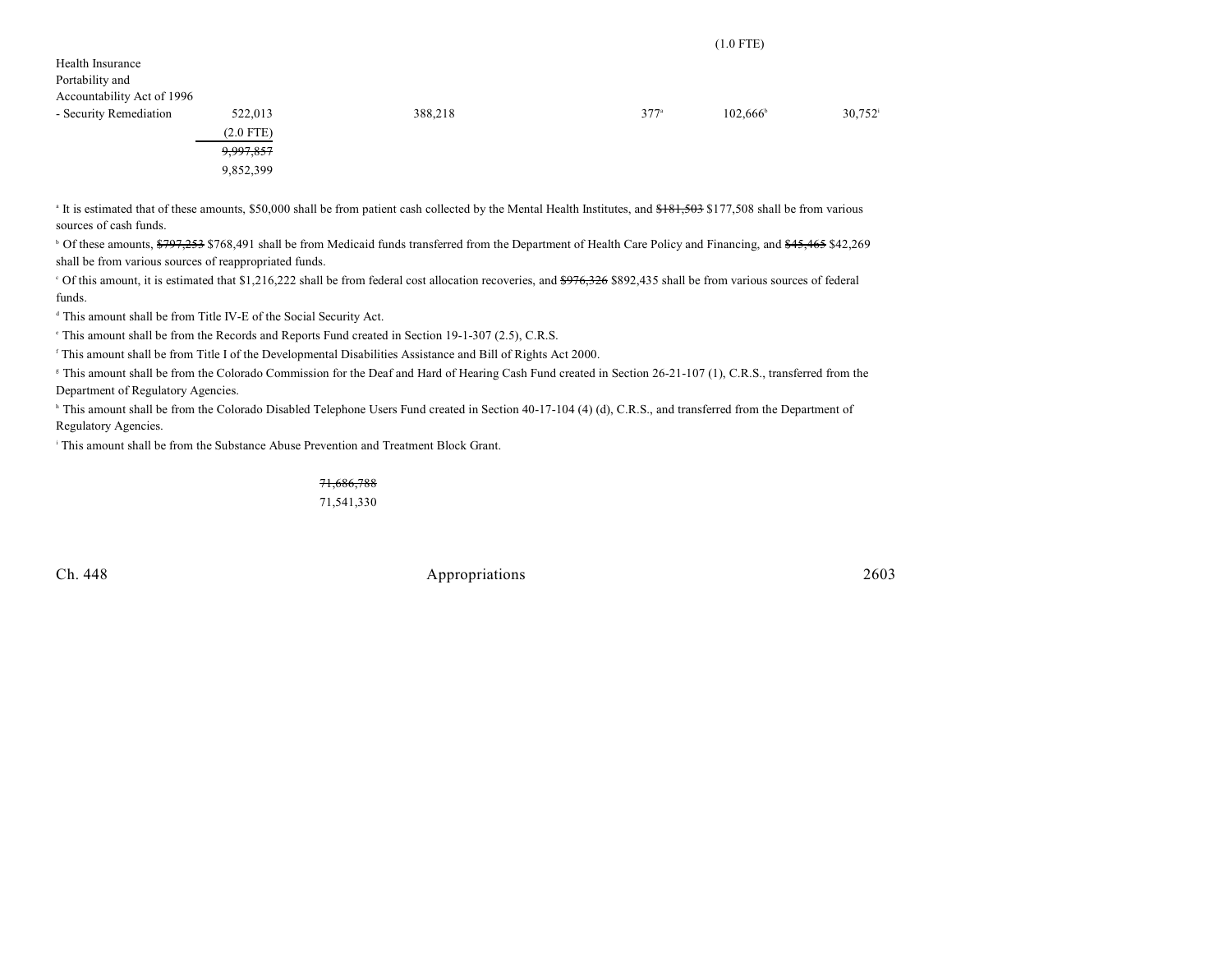|                                               |                           |              |                               |                                                | APPROPRIATION FROM          |                                       |                                |
|-----------------------------------------------|---------------------------|--------------|-------------------------------|------------------------------------------------|-----------------------------|---------------------------------------|--------------------------------|
|                                               | ITEM &<br><b>SUBTOTAL</b> | <b>TOTAL</b> | <b>GENERAL</b><br><b>FUND</b> | <b>GENERAL</b><br><b>FUND</b><br><b>EXEMPT</b> | <b>CASH</b><br><b>FUNDS</b> | <b>REAPPROPRIATED</b><br><b>FUNDS</b> | <b>FEDERAL</b><br><b>FUNDS</b> |
|                                               | \$                        | \$           | \$                            | \$                                             | \$                          | \$<br>\$                              |                                |
| (2) OFFICE OF INFORMATION TECHNOLOGY SERVICES |                           |              |                               |                                                |                             |                                       |                                |
| <b>Personal Services</b>                      | 5,961,739                 |              | 4,597,188                     |                                                | $143,438$ <sup>*</sup>      | 463,361                               | 757,752 <sup>°</sup>           |
|                                               | 5,441,269                 |              | 4,195,845                     |                                                | 130,916 <sup>a</sup>        | 422,909 <sup>b</sup>                  | 691,599 <sup>c</sup>           |
|                                               | $(72.6$ FTE)              |              |                               |                                                |                             |                                       |                                |
| <b>Operating Expenses</b>                     | 407,176                   |              | 324,068                       |                                                |                             | $16,855$ <sup>d</sup>                 | $66,253$ °                     |
| Purchase of Services from                     |                           |              |                               |                                                |                             |                                       |                                |
| Computer Center                               | 4,463,968                 |              | 1,948,041                     |                                                | $6.051$ <sup>e</sup>        | $3.051$ <sup>f</sup>                  | 2,506,825°                     |
| Microcomputer Lease                           |                           |              |                               |                                                |                             |                                       |                                |
| Payments                                      | 539,344                   |              | 301,832                       |                                                | $15,466^s$                  | $128,647$ <sup>h</sup>                | 93,399°                        |
| Colorado Trails                               | 9,376,829                 |              | 5,062,536                     |                                                |                             |                                       | 4,314,293                      |
|                                               | $(48.0$ FTE)              |              |                               |                                                |                             |                                       |                                |
| County Financial                              |                           |              |                               |                                                |                             |                                       |                                |
| Management System                             | 1,515,836                 |              | 781,835                       |                                                |                             |                                       | 734,001°                       |
| Health Information                            |                           |              |                               |                                                |                             |                                       |                                |
| Management System                             | 339,168                   |              | 211,290                       |                                                |                             | 127,878                               |                                |
| Client Index Project                          | 156,116                   |              | 89,634                        |                                                |                             |                                       | 66,482°                        |
|                                               | $(3.0$ FTE)               |              |                               |                                                |                             |                                       |                                |
| National Aging Program                        |                           |              |                               |                                                |                             |                                       |                                |
| <b>Information System</b>                     | 93,114                    |              | 15,526                        |                                                | $7,752(L)^k$                |                                       | 69,836                         |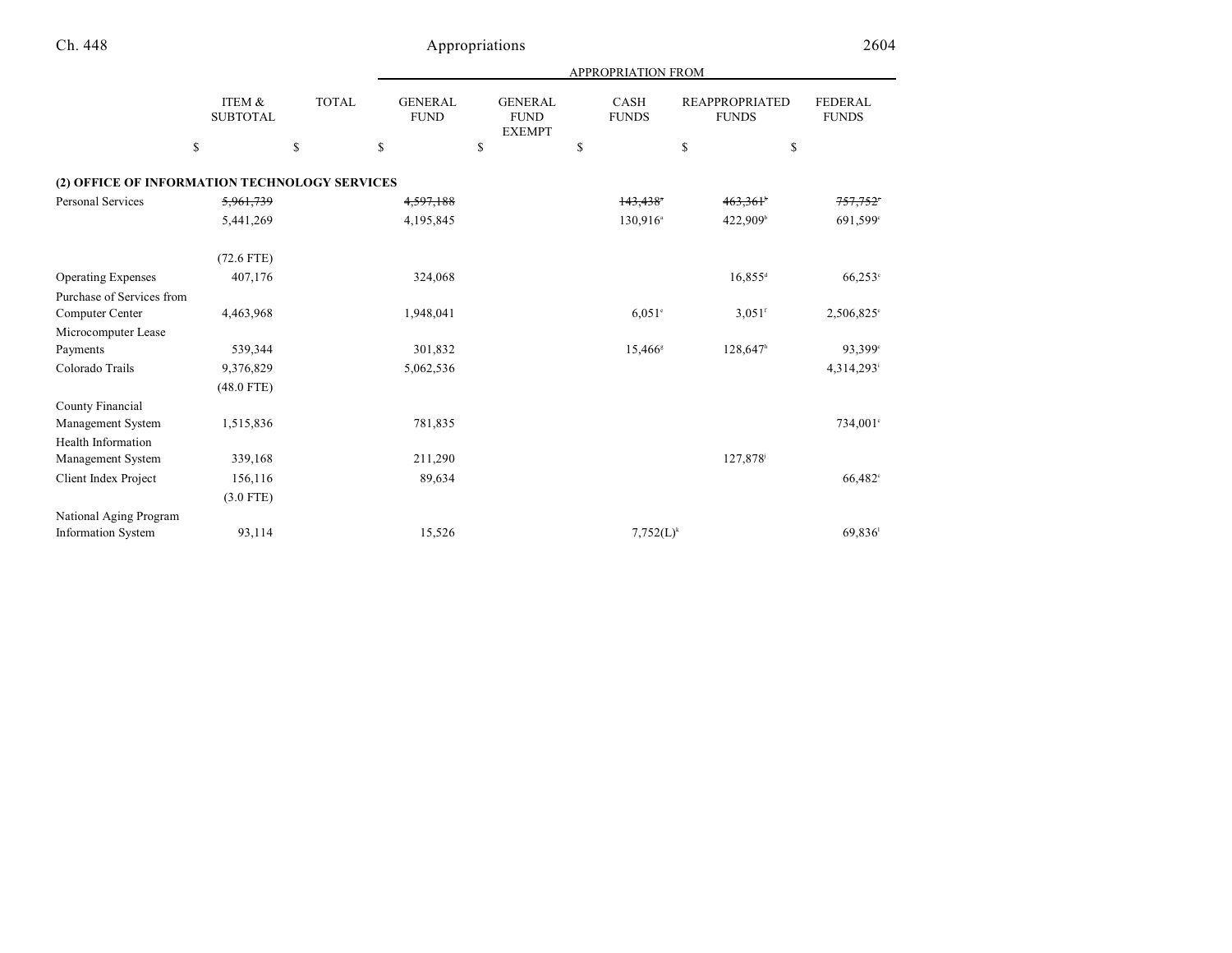| Management System              |              |            |                       |                          |                        |
|--------------------------------|--------------|------------|-----------------------|--------------------------|------------------------|
| (CBMS)                         | 22,857,178   | 3,587,435  | 1,834,289"            | 7,933,727*               | 9,501,727*             |
|                                | 25, 357, 178 |            | $3,563,670^{\rm m}$   | $9,713,067$ <sup>n</sup> | 8,493,006°             |
|                                | $(47.1$ FTE) |            |                       |                          |                        |
| CBMS SAS-70 Audit              | 149,000      | 23,386     | $H, 957$ <sup>m</sup> | 51,718                   | 61,939                 |
|                                |              |            | $18,634^m$            | 57,075 <sup>n</sup>      | 49,905°                |
| <b>CBMS FEDERAL</b>            |              |            |                       |                          |                        |
| <b>REALLOCATION</b>            | 4,702,859    |            | 3,728,466             | 974,393 <sup>s</sup>     |                        |
| <b>CBMS TANF</b>               |              |            |                       |                          |                        |
| <b>Reauthorization Changes</b> | 2,838,755    |            |                       |                          | 2,838,755 <sup>p</sup> |
| <b>Multiuse Network</b>        |              |            |                       |                          |                        |
| Payments                       | 2,282,929    | 1,392,586  | 22,829 <sup>s</sup>   | $182,635^h$              | 684,879°               |
| MANAGEMENT AND                 |              |            |                       |                          |                        |
| <b>ADMINISTRATION OF OIT</b>   | 888,928      | 685,055    | $19,891$ <sup>a</sup> | $69,929$ <sup>b</sup>    | $114,053^{\circ}$      |
| <b>Communication Services</b>  |              |            |                       |                          |                        |
| Payments                       | 163,475      | 138,954    |                       | $24,521$ <sup>q</sup>    |                        |
|                                |              | 51,144,627 |                       |                          |                        |
|                                |              | 58,715,944 |                       |                          |                        |

<sup>a</sup> This amount THESE AMOUNTS shall be from patient fees and patient revenues from the Mental Health Institutes.

<sup>b</sup> Of this amount, THESE AMOUNTS, it is estimated that \$302,368 \$317,106, including \$237,497 \$252,235 Medicaid cash funds, shall be transferred from the Department of Health Care Policy and Financing, and \$160,993 \$175,732 shall be from various sources of reappropriated funds, including indirect cost recoveries. Of these amounts, it is estimated that \$1,861,427 shall be from Food Stamp funds, \$1,149,394 shall be from the Temporary Assistance for Needy Families Block <sup>c</sup> Grant, \$473,429 shall be from Child Care Development Funds, \$96,108 shall be from the federal Substance Abuse Prevention and Treatment Block Grant, and \$1,329,233 \$1,377,133 shall be from various sources of federal funds.

<sup>d</sup> This amount shall be from Medicaid funds transferred from the Department of Health Care Policy and Financing.

Colorado Benefits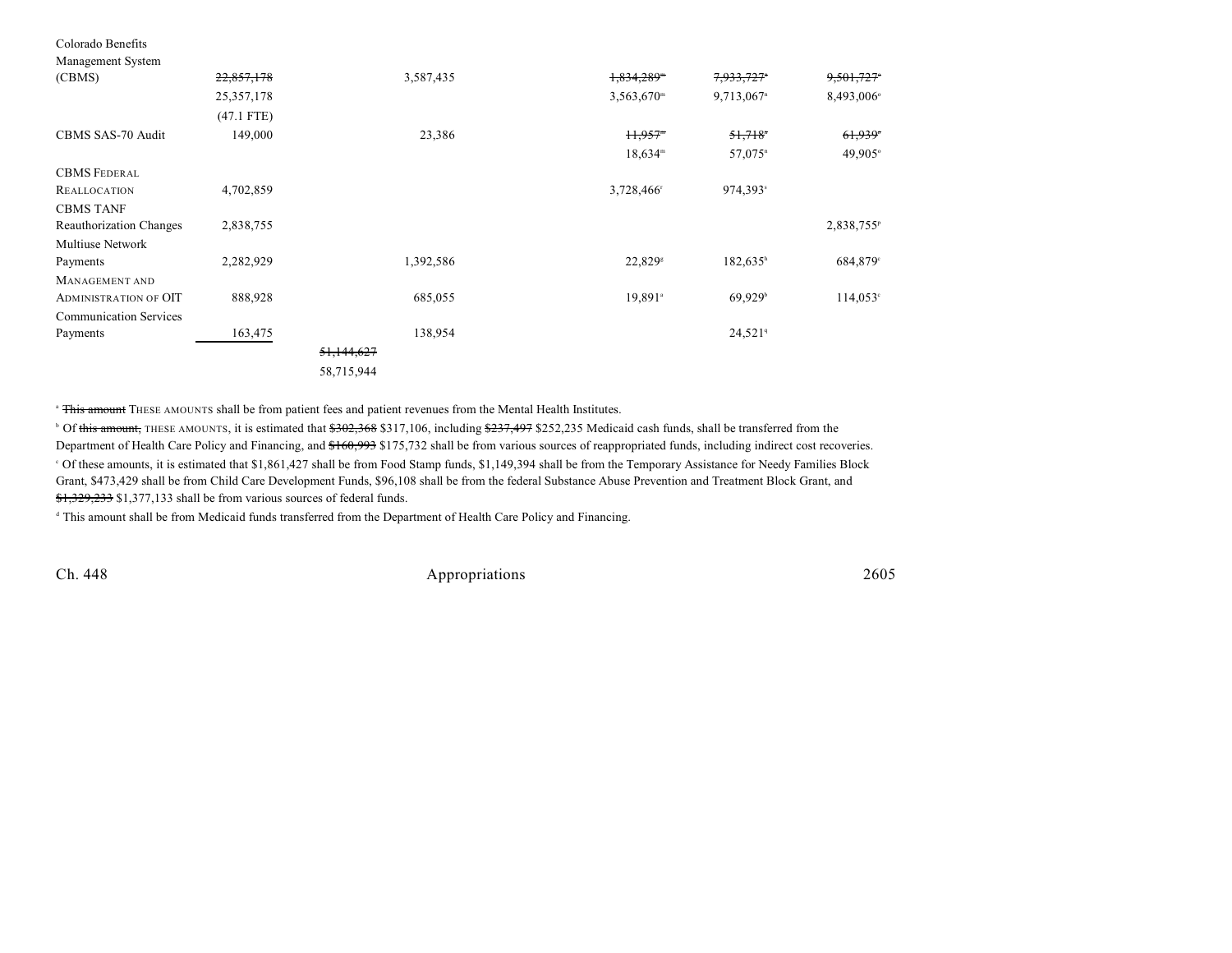Of this amount, it is estimated that \$3,812 shall be from patient fees from the Mental Health Institutes, and \$2,239 shall be from the Records and Reports Fund <sup>e</sup> created in Section 19-1-307 (2.5), C.R.S.

<sup>f</sup> Of this amount, it is estimated that \$2,774 shall be from Medicaid funds transferred from the Department of Health Care Policy and Financing and \$277 shall be from various sources of reappropriated funds.

<sup>8</sup> These amounts shall be from various sources of cash funds.

<sup>h</sup> Of these amounts, it is estimated that \$170,327 shall be Medicaid funds transferred from the Department of Health Care Policy and Financing, and \$140,955 shall be from various sources of reappropriated funds.

<sup>1</sup> Of this amount, it is estimated that \$2,765,030 shall be from Title IV-E of the Social Security Act, \$1,394,380 shall be from the Temporary Assistance to Needy Families Block Grant, and \$154,883 shall be from Child Care Development Funds.

<sup>j</sup> Of this amount, it is estimated that \$106,267 shall be transferred from Mental Health Institutes, \$12,021 shall be transferred from the Department's Regional Centers, and \$9,590 shall be transferred from the Division of Youth Corrections.

 $*$  This amount shall be from local funds.

 $<sup>1</sup>$  This amount shall be from Title III Older Americans Act funds.</sup>

 OF THESE AMOUNTS, \$2,711,478 SHALL BE FROM THE HEALTH CARE SUPPLEMENTAL APPROPRIATIONS AND OVEREXPENDITURES ACCOUNT IN THE TOBACCO <sup>m</sup> LITIGATION SETTLEMENT CASH FUND ESTABLISHED PURSUANT TO SECTION 24-22-115 (4) (a), C.R.S., AND \$870,826 It is estimated that these amounts shall be from the Old Age Pension Fund created in Section 1 of Article XXIV of the State Constitution.

<sup>n</sup> These amounts shall be transferred from the Department of Health Care Policy and Financing.

<sup>o</sup> Of these amounts, it is estimated that \$6,611,855 \$3,508,883 shall be from the Temporary Assistance for Needy Families Block Grant, \$2,951,811 \$5,034,028 shall be from Food Stamp funds.

<sup>P</sup> This amount shall be from the Temporary Assistance for Needy Families Block Grant. Any portion of these funds that remains unexpended and unencumbered at the end of FY 2008-09 shall be made available for expenditure in FY 2009-10 for CBMS changes related to the reauthorization of the federal TANF program.

<sup>q</sup> This amount shall be from various sources of reappropriated funds.

<sup>T</sup> THIS AMOUNT SHALL BE FROM THE HEALTH CARE SUPPLEMENTAL APPROPRIATIONS AND OVEREXPENDITURES ACCOUNT IN THE TOBACCO LITIGATION SETTLEMENT CASH FUND ESTABLISHED PURSUANT TO SECTION 24-22-115 (4) (a), C.R.S.

s This amount shall be Medicaid cash funds transferred from the Department of Health Care Policy and Financing.

#### **(3) OFFICE OF OPERATIONS**

**(A) Administration**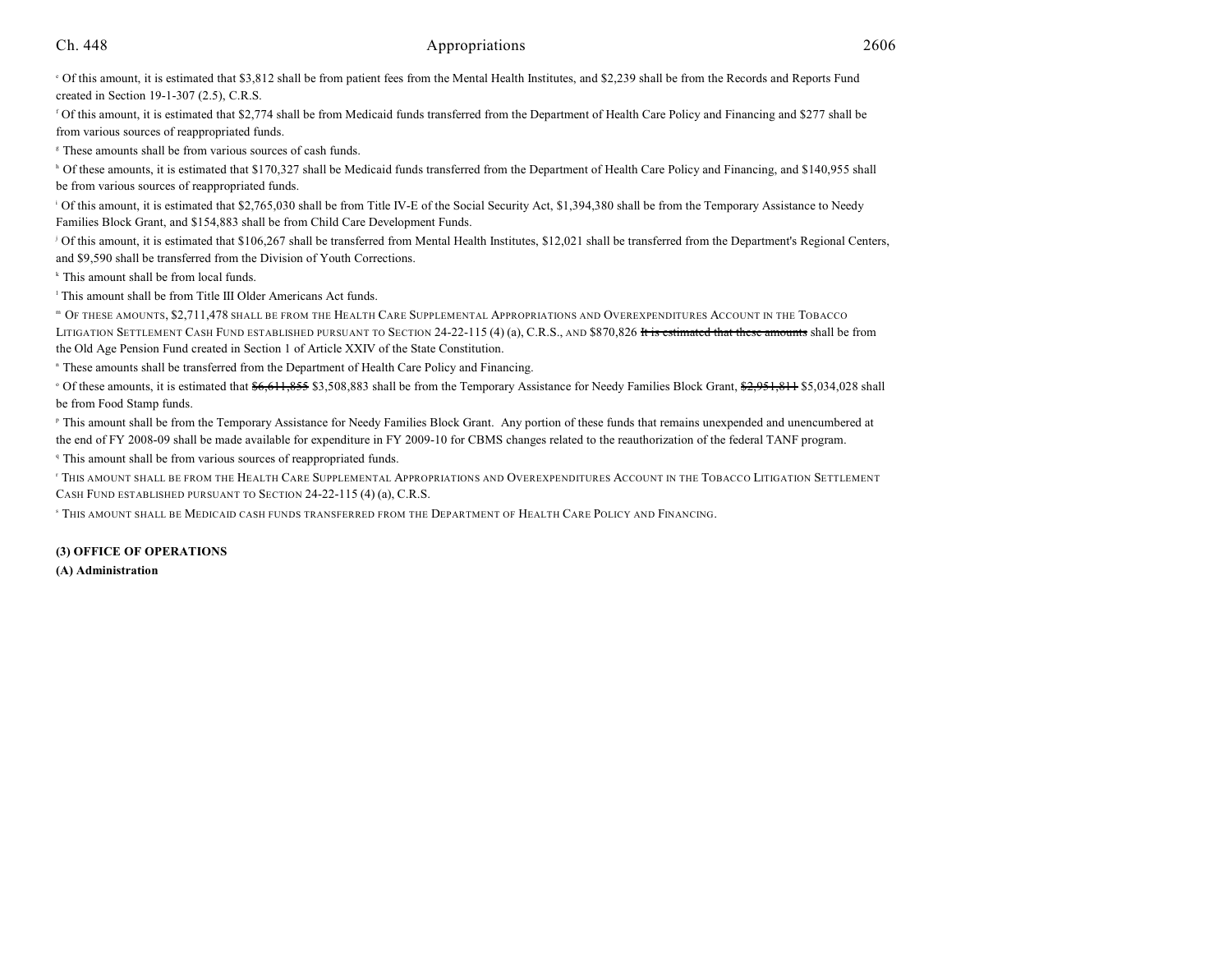| <b>Personal Services</b>  | 23, 151, 177  |               |                        |            |            |
|---------------------------|---------------|---------------|------------------------|------------|------------|
|                           | $(453.1$ FTE) |               |                        |            |            |
| <b>Operating Expenses</b> | 3,433,463     |               |                        |            |            |
| Vehicle Lease Payments    | 703,231       |               |                        |            |            |
| Leased Space              | 2,537,805     |               |                        |            |            |
| Capitol Complex Leased    |               |               |                        |            |            |
| Space                     | 1,267,295     |               |                        |            |            |
| Utilities                 | 7,569,799     |               |                        |            |            |
|                           | 38,662,770    | 20,562,003(M) | 1,749,167 <sup>a</sup> | 11,945,828 | 4,405,772° |

<sup>a</sup> Of this amount, it is estimated that \$1,559,830 shall be from patient cash collected by the Mental Health Institutes, \$49,415 shall be from the Early Intervention Services Trust Fund created in Section 27-10.5-706 (2) (a), C.R.S., \$12,511 shall be from the Business Enterprise Program Cash Fund created in Section 26-8.5-107, C.R.S., and \$127,411 shall be from various sources of cash funds, including from the Old Age Pension Fund created in Section 1 of Article XXIV of the State Constitution.

<sup>b</sup> Of this amount, it is estimated that \$6,054,395 shall be from Medicaid funds transferred from the Department of Health Care Policy and Financing, \$2,915,619 shall be from patient fees collected by the Mental Health Institutes that represent Medicaid revenue earned from the behavioral health organizations through Mental Health Community Capitation, \$1,282,312 shall be transferred from the Department of Corrections, \$800,000 shall be from nursing home indirect cost subsidies appropriated to Homelake Domiciliary and the State and Veterans Nursing Homes, and \$893,502 shall be from various sources of reappropriated funds, including indirect cost recoveries.

 Of this amount, it is estimated that \$792,895 shall be from Section 110 vocational rehabilitation funds, \$595,334 shall be from the Social Security Administration <sup>c</sup> for disability determination services, \$214,949 shall be from the Substance Abuse Prevention and Treatment Block Grant, \$70,942 shall be from the U.S. Department of Health and Human Services, Office of Refugee Resettlement, \$4,000 shall be from the Temporary Assistance for Needy Families Block Grant, and \$2,727,652 shall be from various sources of federal funds, including indirect cost recoveries.

#### **(B) Special Purpose**

| Buildings and Grounds |             |                        |
|-----------------------|-------------|------------------------|
| Rental                | 629.944     | $629.944$ <sup>a</sup> |
|                       | $(5.5$ FTE) |                        |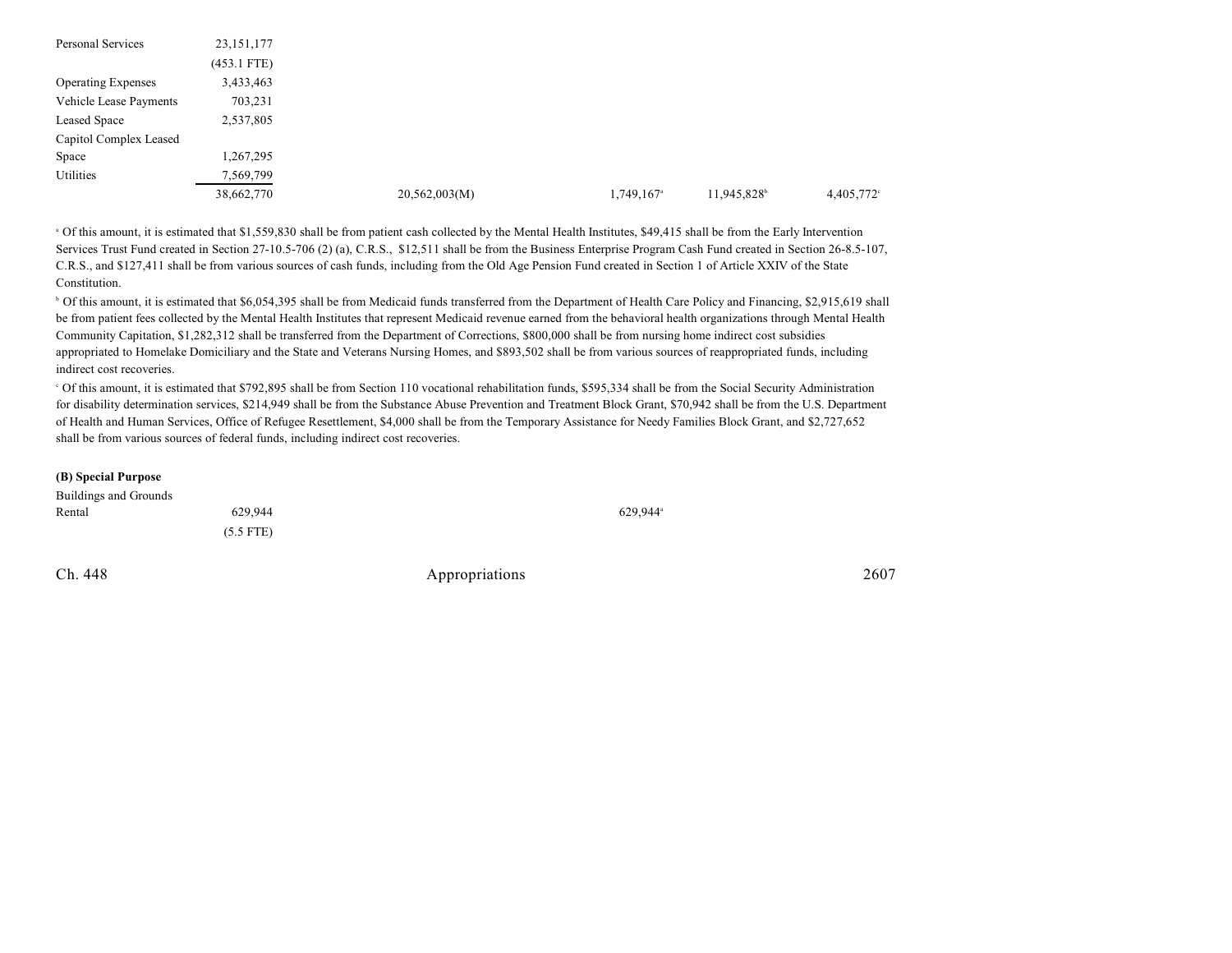|                   |                           |              | <b>APPROPRIATION FROM</b>     |                                                |                      |    |                                       |                         |  |  |
|-------------------|---------------------------|--------------|-------------------------------|------------------------------------------------|----------------------|----|---------------------------------------|-------------------------|--|--|
|                   | ITEM &<br><b>SUBTOTAL</b> | <b>TOTAL</b> | <b>GENERAL</b><br><b>FUND</b> | <b>GENERAL</b><br><b>FUND</b><br><b>EXEMPT</b> | CASH<br><b>FUNDS</b> |    | <b>REAPPROPRIATED</b><br><b>FUNDS</b> | FEDERAL<br><b>FUNDS</b> |  |  |
|                   | \$                        | S            | \$                            | \$                                             | S                    | \$ | S                                     |                         |  |  |
| State Garage Fund | 733,187                   |              |                               |                                                |                      |    | 733,187 <sup>b</sup>                  |                         |  |  |
|                   | $(2.6$ FTE)<br>1,363,131  |              |                               |                                                |                      |    |                                       |                         |  |  |

<sup>a</sup> This amount shall be from the Buildings and Grounds Fund pursuant to Section 25-1-118 (3), C.R.S.

<sup>h</sup> This amount shall be from moneys in the State Garage Fund collected from various Department of Human Services divisions and other state agencies pursuant to Section 24-30-1104 (2) (b), C.R.S.

40,025,901

#### **(4) COUNTY ADMINISTRATION**

| County Administration      | 40,938,883 |            | 16,227,939(M) | $7,781,078(L)^a$         | 16,929,866 |
|----------------------------|------------|------------|---------------|--------------------------|------------|
| County Contingency         |            |            |               |                          |            |
| Payments pursuant to       |            |            |               |                          |            |
| Section 26-1-126, C.R.S.   | 11,069,321 |            | 11,069,321    |                          |            |
| County Share of Offsetting |            |            |               |                          |            |
| Revenues <sup>27</sup>     | 3,789,313  |            |               | $3,789,313$ °            |            |
| County Incentive           |            |            |               |                          |            |
| Payments <sup>28</sup>     | 3,084,361  |            |               | $3,084,361$ <sup>d</sup> |            |
|                            |            | 58,881,878 |               |                          |            |

<sup>a</sup> This amount shall be from local funds.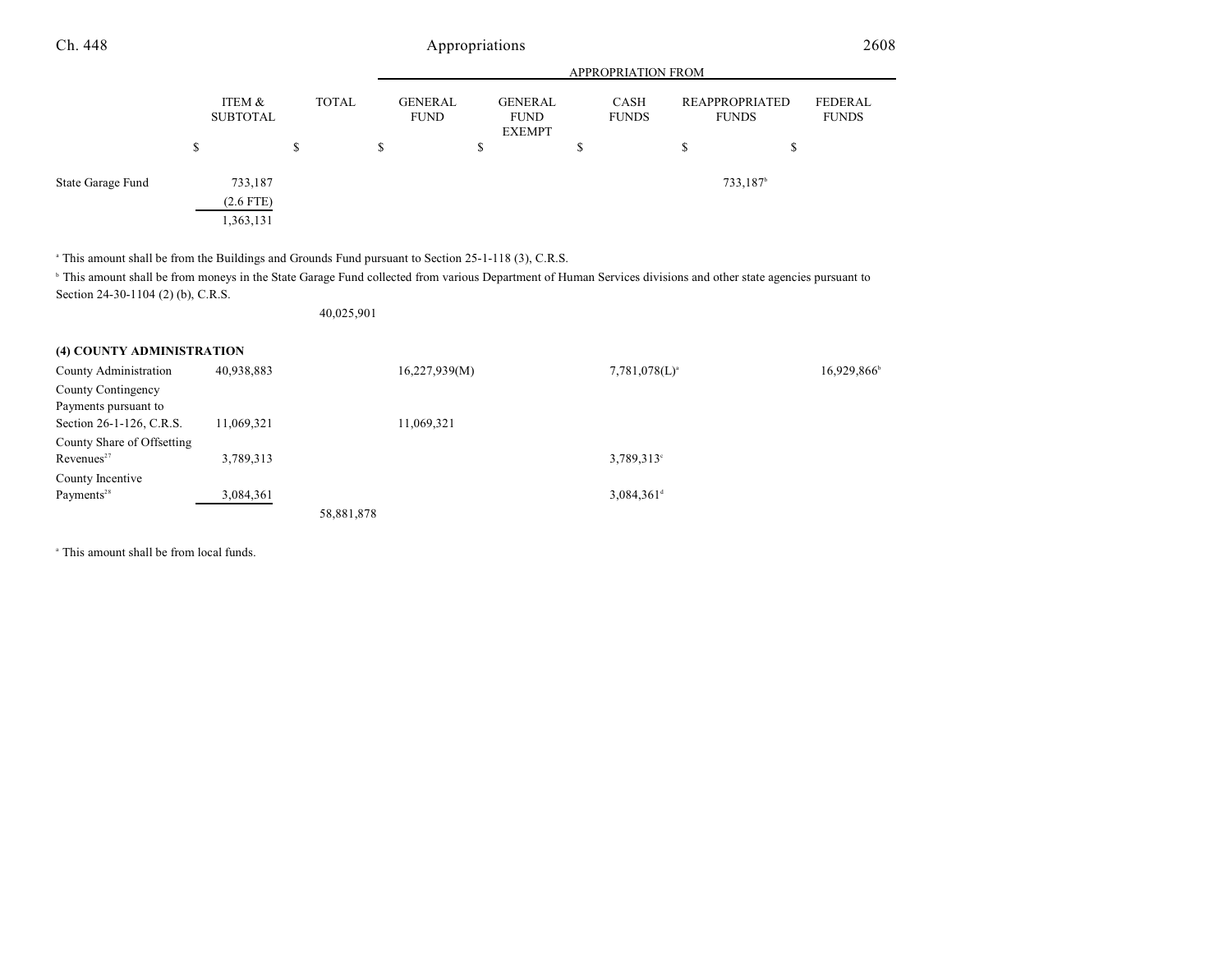<sup>b</sup> Of this amount, it is estimated that \$1,969,370 shall be from the Title XX Social Services Block Grant, and \$14,960,496 shall be from various sources of federal funds.

 This amount shall be from the counties' share of offsetting cash funds revenues, including retained child support collections, retained fraud refunds, state revenue <sup>c</sup> intercepts, and other refunds.

<sup>d</sup> This amount shall be from the State's share of retained child support collections and fraud refunds.

| (5) DIVISION OF CHILD WELFARE <sup>29</sup> |
|---------------------------------------------|
|---------------------------------------------|

| Administration               | 2,900,820    | 2,065,741(M) |                              | $130,712$ <sup>*</sup>  | 704,367                  |
|------------------------------|--------------|--------------|------------------------------|-------------------------|--------------------------|
|                              | 2,847,538    | 2,032,296(M) |                              | $127,686^{\circ}$       | 687,556 <sup>b</sup>     |
|                              | $(31.5$ FTE) |              |                              |                         |                          |
| Training                     | 4,981,462    | 2,348,055(M) | $37,230(L)$ °                |                         | $2,596,177$ <sup>d</sup> |
| Foster and Adoptive Parent   |              |              |                              |                         |                          |
| Recruitment, Training, and   |              |              |                              |                         |                          |
| Support                      | 333,812      | 267,068(M)   |                              |                         | 66,744 <sup>b</sup>      |
|                              | $(1.0$ FTE)  |              |                              |                         |                          |
| Child Welfare                | 351,124,654° | 171,708,710  | 65,590,886(L)                | 18,773,007*             | <del>95,052,051</del> '  |
| Services <sup>30</sup>       |              |              |                              |                         |                          |
|                              | 349,161,288° | 68,913,724   | $65,141,538(L)$ <sup>c</sup> | 18,508,228 <sup>a</sup> | 96,597,798 <sup>f</sup>  |
| Excess Federal Title IV-E    |              |              |                              |                         |                          |
| Distributions for Related    |              |              |                              |                         |                          |
| County Administrative        |              |              |                              |                         |                          |
| <b>Functions</b>             | 1,735,971    |              | 1,735,971 <sup>s</sup>       |                         |                          |
| Excess Federal Title IV-E    |              |              |                              |                         |                          |
| Reimbursements <sup>31</sup> | 2,800,000    |              | $2,800,000$ <sup>s</sup>     |                         |                          |
| Family and Children's        |              |              |                              |                         |                          |
| Programs <sup>32, 33</sup>   | 45,081,257   | 37,774,876   | $5,213,955(L)$ <sup>c</sup>  |                         | 2,092,426f               |
|                              | 45,689,850   | 38, 383, 469 |                              |                         |                          |
|                              |              |              |                              |                         |                          |
|                              |              |              |                              |                         |                          |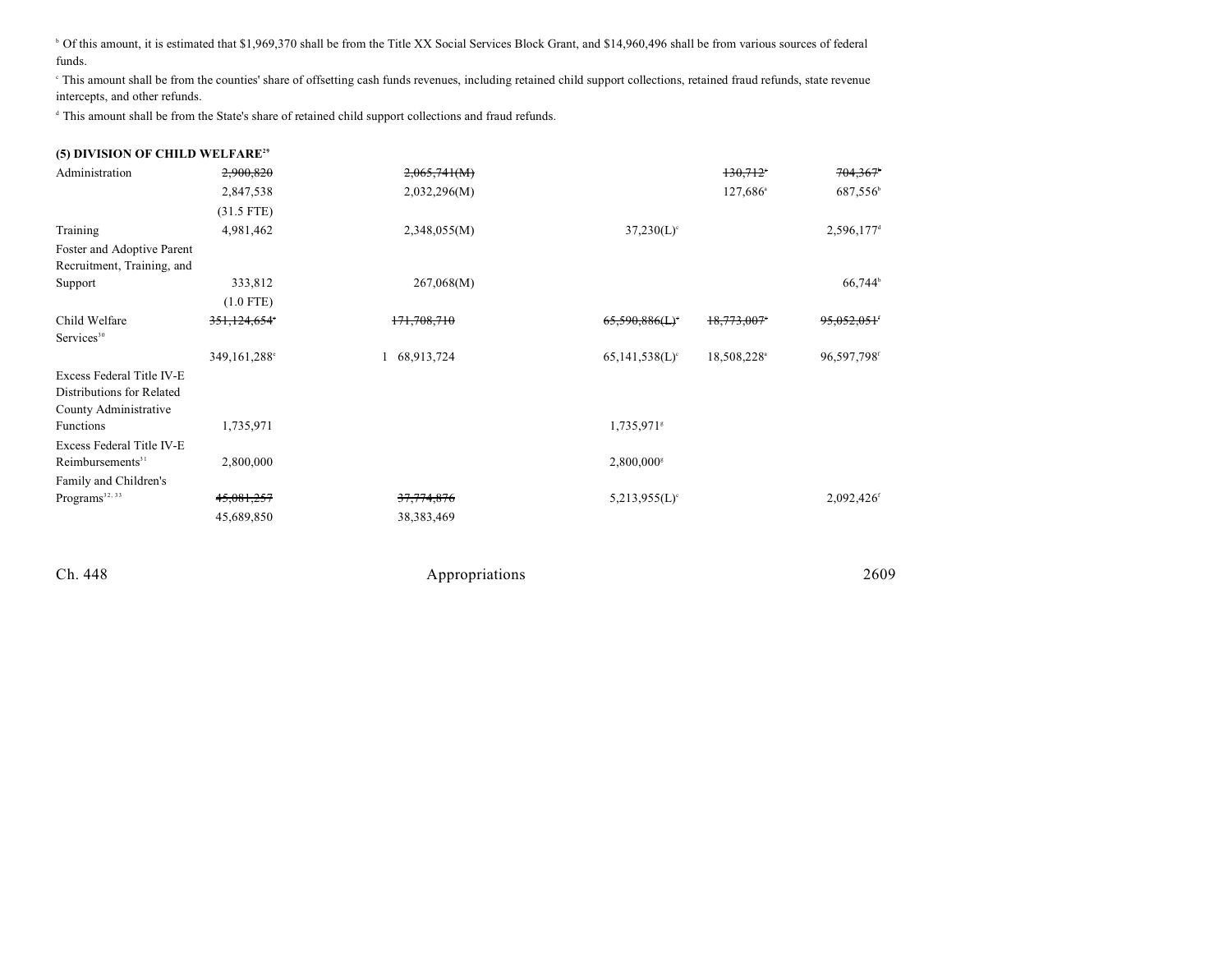|                           |                           |              |                               |                                                | <b>APPROPRIATION FROM</b>   |                                       |                                |
|---------------------------|---------------------------|--------------|-------------------------------|------------------------------------------------|-----------------------------|---------------------------------------|--------------------------------|
|                           | ITEM &<br><b>SUBTOTAL</b> | <b>TOTAL</b> | <b>GENERAL</b><br><b>FUND</b> | <b>GENERAL</b><br><b>FUND</b><br><b>EXEMPT</b> | CASH<br><b>FUNDS</b>        | <b>REAPPROPRIATED</b><br><b>FUNDS</b> | <b>FEDERAL</b><br><b>FUNDS</b> |
| \$                        |                           | \$           | \$<br>\$                      |                                                | \$                          | \$                                    | \$                             |
| Performance-based         |                           |              |                               |                                                |                             |                                       |                                |
| Collaborative Management  |                           |              |                               |                                                |                             |                                       |                                |
| Incentives <sup>34</sup>  | 3,188,750                 |              |                               |                                                | 3,188,750h                  |                                       |                                |
| Independent Living        |                           |              |                               |                                                |                             |                                       |                                |
| Programs                  | 2,826,582                 |              |                               |                                                |                             |                                       | 2,826,582                      |
| Promoting Safe and Stable |                           |              |                               |                                                |                             |                                       |                                |
| Families Program          | 4,457,659                 |              | 50,510(M)                     |                                                | $1,064,160(L)$ <sup>c</sup> |                                       | 3,342,989                      |
|                           | $(2.0$ FTE)               |              |                               |                                                |                             |                                       |                                |
| Federal Child Abuse       |                           |              |                               |                                                |                             |                                       |                                |
| Prevention and Treatment  |                           |              |                               |                                                |                             |                                       |                                |
| Act Grant                 | 378,332                   |              |                               |                                                |                             |                                       | 378,332 <sup>k</sup>           |
|                           |                           |              |                               |                                                |                             |                                       | $(3.0$ FTE)                    |
|                           |                           | 419,809,299  |                               |                                                |                             |                                       |                                |
|                           |                           | 418,401,244  |                               |                                                |                             |                                       |                                |

<sup>a</sup> These amounts shall be from Medicaid funds transferred from the Department of Health Care Policy and Financing.

<sup>b</sup> These amounts shall be from Title IV-E of the Social Security Act.

 $\degree$  These amounts shall be from local funds.

 $\textdegree$  Of this amount, \$2,340,461 shall be from Title IV-E of the Social Security Act, and \$255,716 shall be from the Title XX Social Services Block Grant.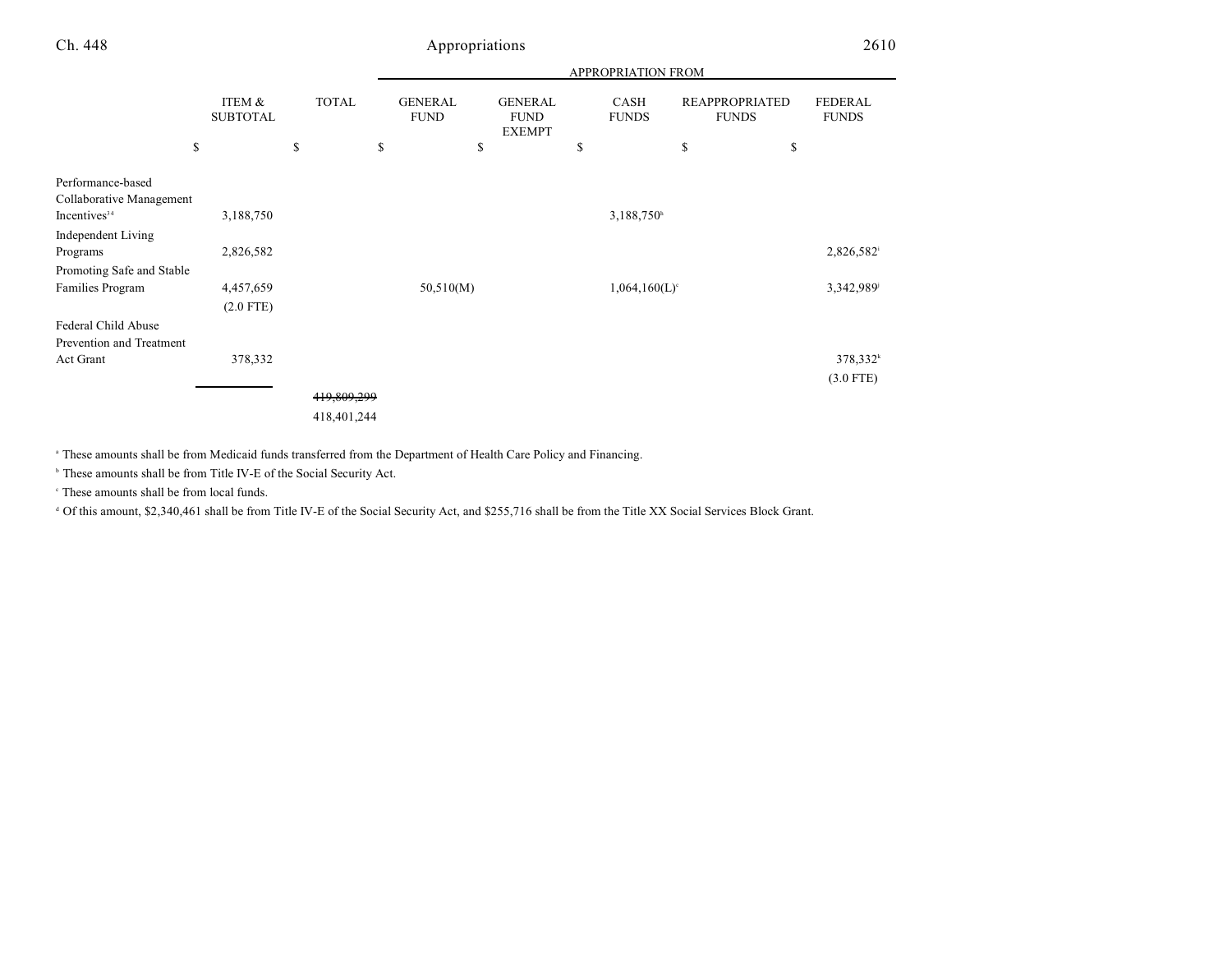For informational purposes, this amount includes \$4,605,011 that is anticipated to be initially held out from state and federal funds that are allocated to county e departments of social services for the administration and provision of child welfare services, including the following estimated amounts: \$3,208,511 for parental fee reimbursements to counties pursuant to Section 26-5-104 (2), C.R.S., \$950,000 for tribal placements of Native American children, \$346,500 for a statewide insurance policy for county-administered foster homes, and \$100,000 for contractual services related to the allocation of funds among counties. The remaining \$346,519,643  $$344,556,277$  includes the following amounts:  $$262,155,750$  \$260,906,511 in state and federal funds to be allocated to county departments of social services pursuant to Section 26-5-104, C.R.S., \$65,590,886 \$65,141,538 to represent the estimated local share of child welfare services expenditures, and \$18,773,007 \$18,508,228 in federal Medicaid funds estimated to be available to county departments of social services for certain expenditures.

<sup>f</sup> Of these amounts, \$70,434,615 \$71,980,362 shall be from Title IV-E of the Social Security Act, \$22,690,313 shall be from the Title XX Social Services Block Grant, and \$4,019,549 shall be from Title IV-B, Subpart 1, of the Social Security Act.

<sup>8</sup> These amounts shall be from the Excess Federal Title IV-E Reimbursements Cash Fund created in Section 26-1-111 (2) (d) (II) (C), C.R.S.

<sup>h</sup> This amount shall be from the Performance-based Collaborative Management Incentive Cash Fund created in Section 24-1.9-104 (1), C.R.S.

<sup>1</sup> This amount shall be from Title IV-E of the Social Security Act. This amount includes an estimated \$2,106,894 for the Chafee Foster Care Independence Program and \$719,688 for the Education and Training Voucher Program.

This amount shall be from Title IV-B, Subpart 2, of the Social Security Act. j

<sup>k</sup> This amount shall be from the Child Abuse Prevention and Treatment Act state grant.

#### **(6) DIVISION OF CHILD CARE**

| Child Care Licensing and         |              |              |                      |                         |
|----------------------------------|--------------|--------------|----------------------|-------------------------|
| Administration                   | 6,464,657    | 2,346,195(M) | 731,546 <sup>a</sup> | 3,386,916               |
|                                  | $(64.0$ FTE) |              |                      |                         |
| Fines Assessed Against           |              |              |                      |                         |
| Licensees                        | 18,000       |              | $18,000^{\circ}$     |                         |
| Child Care Assistance            |              |              |                      |                         |
| Program Automated                |              |              |                      |                         |
| System Replacement <sup>35</sup> | 47,685       |              |                      | $47,685$ <sup>d</sup>   |
| Child Care Assistance            |              |              |                      |                         |
| Program                          | 75,868,579   | 15,354,221   | $9,201,753(L)$ °     | 51,312,605 <sup>f</sup> |
|                                  |              |              |                      |                         |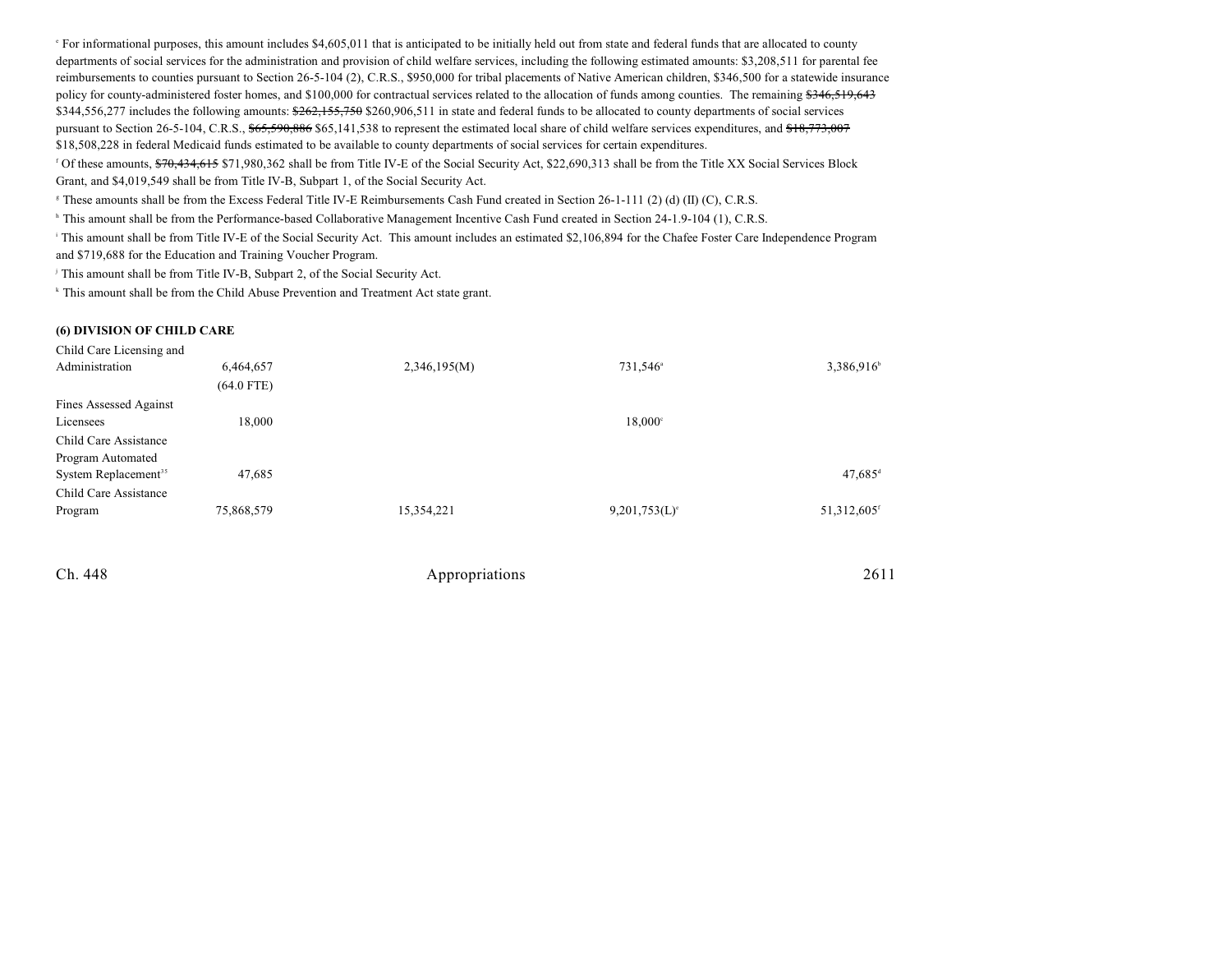|                                                                                                                                                                    |                           |              |                               |                                                | APPROPRIATION FROM          |                                       |                                                                     |
|--------------------------------------------------------------------------------------------------------------------------------------------------------------------|---------------------------|--------------|-------------------------------|------------------------------------------------|-----------------------------|---------------------------------------|---------------------------------------------------------------------|
|                                                                                                                                                                    | ITEM &<br><b>SUBTOTAL</b> | <b>TOTAL</b> | <b>GENERAL</b><br><b>FUND</b> | <b>GENERAL</b><br><b>FUND</b><br><b>EXEMPT</b> | <b>CASH</b><br><b>FUNDS</b> | <b>REAPPROPRIATED</b><br><b>FUNDS</b> | <b>FEDERAL</b><br><b>FUNDS</b>                                      |
| \$                                                                                                                                                                 |                           | \$           | S.                            | \$                                             | S                           | \$<br>\$                              |                                                                     |
| Grants to Improve the<br>Quality and Availability of<br>Child Care and to Comply<br>with Federal Targeted<br><b>Funds Requirements</b><br>Early Childhood Councils | 3,473,633<br>2,984,761    |              | 1,006,161                     |                                                |                             |                                       | $3,473,633$ <sup>d</sup><br>$1,978,600$ <sup>d</sup><br>$(1.0$ FTE) |
| School-readiness Quality<br><b>Improvement Program</b>                                                                                                             | 2,227,765                 |              |                               |                                                |                             |                                       | 2,227,765 <sup>d</sup>                                              |
|                                                                                                                                                                    |                           | 91,085,080   |                               |                                                |                             |                                       | $(1.0$ FTE)                                                         |

<sup>a</sup> This amount shall be from the Child Care Licensing Cash Fund established pursuant to Section 26-6-105 (4), C.R.S.

<sup>6</sup> Of this amount, \$3,216,525 shall be from Child Care Development Funds and \$170,391 shall be from Title IV-E of the Social Security Act.

This amount shall be from the Child Care Cash Fund established pursuant to Section  $26-6-114$  (5), C.R.S.

<sup>d</sup> These amounts shall be from Child Care Development Funds.

 This amount shall be from local funds. This amount includes \$1,700,000 that is estimated to be the local share of the costs of administering the Child Care <sup>e</sup> Assistance Program. County maintenance of effort for this program, pursuant to federal requirements, totals \$8,985,901.

Of this amount, \$50,312,605 shall be from Child Care Development Funds and \$1,000,000 shall be from the Title XX Social Services Block Grant.

#### **(7) OFFICE OF SELF SUFFICIENCY**

**(A) Administration**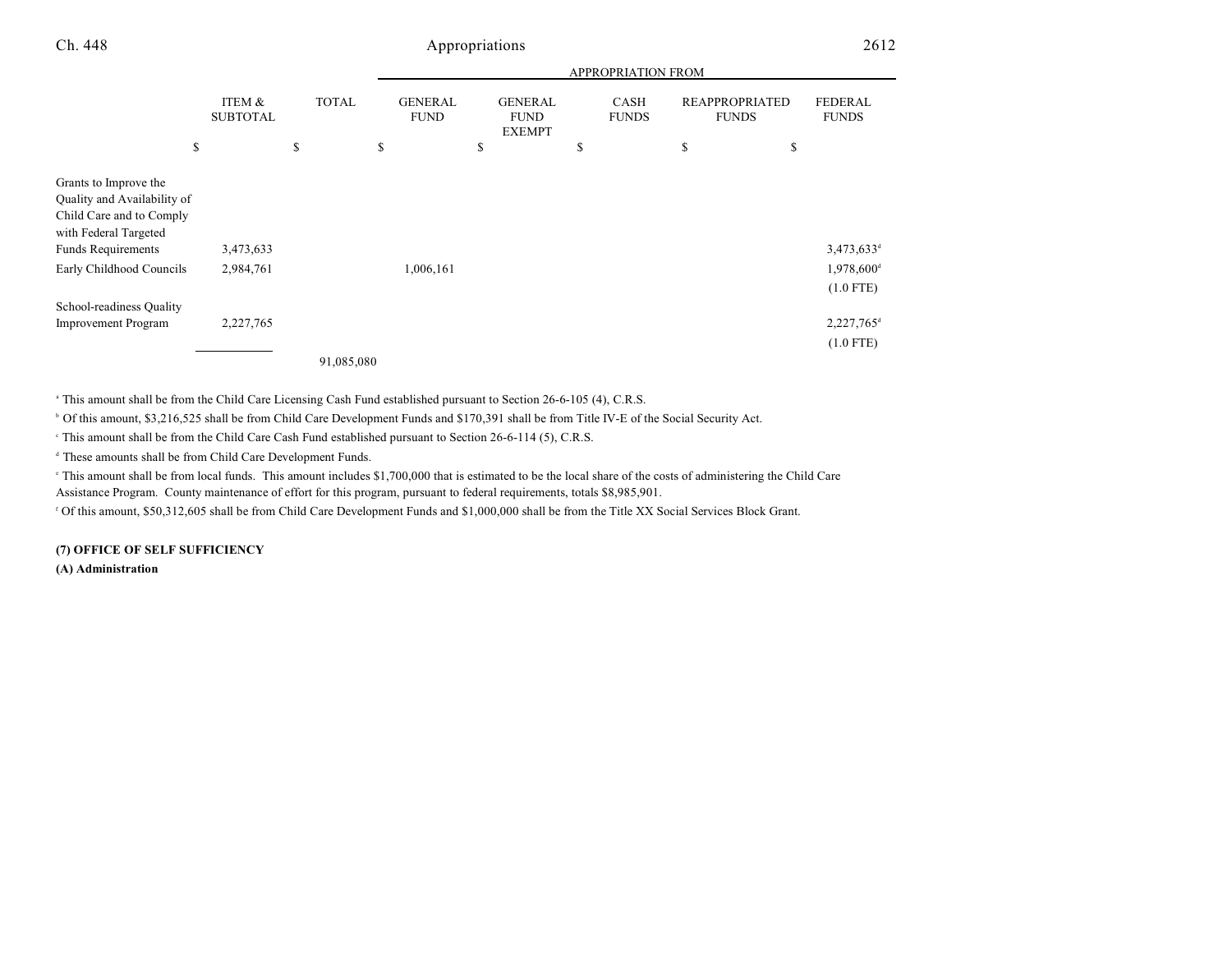| Personal Services         | 1,647,548    |         |                         |                          |
|---------------------------|--------------|---------|-------------------------|--------------------------|
|                           | 1,474,606    |         |                         |                          |
|                           | $(22.0$ FTE) |         |                         |                          |
| <b>Operating Expenses</b> | 77,156       |         |                         |                          |
| <b>FOOD STAMP COLA</b>    |              |         |                         |                          |
| <b>SANCTION</b>           | 380,860      |         |                         |                          |
| <b>FOOD STAMP</b>         |              |         |                         |                          |
| <b>SETTLEMENT</b>         | 10,082,040   |         |                         |                          |
|                           | 1,724,704    | 717,872 |                         | $1,006,832$ <sup>*</sup> |
|                           | 12,014,662   | 631,401 | 10,462,900 <sup>b</sup> | 920,361 <sup>a</sup>     |

<sup>a</sup> This amount shall be from various sources of federal funds.

**THIS AMOUNT SHALL BE FROM THE HEALTH CARE SUPPLEMENTAL APPROPRIATIONS AND OVEREXPENDITURES ACCOUNT IN THE TOBACCO LITIGATION** SETTLEMENT CASH FUND ESTABLISHED PURSUANT TO SECTION 24-22-115 (4) (a), C.R.S.

### **(B) Colorado Works Program**

| Administration                            | 1,430,023   |         |                         | $1,430,023$ <sup>a</sup> |
|-------------------------------------------|-------------|---------|-------------------------|--------------------------|
|                                           |             |         |                         | $(18.0$ FTE)             |
| County Block Grants <sup>28, 36, 37</sup> | 154,441,672 | 405,504 | 25,323,033 <sup>b</sup> | 128,713,135 <sup>a</sup> |
| Reimbursement to                          |             |         |                         |                          |
| Counties for Prior Year                   |             |         |                         |                          |
| Expenditures Due to                       |             |         |                         |                          |
| Reduction in Federal                      |             |         |                         |                          |
| Maintenance of Effort                     |             |         |                         |                          |
| Requirement                               | 5,524,726   |         |                         | 5,524,726 <sup>a</sup>   |
| Short-term Works                          |             |         |                         |                          |
| <b>Emergency Fund</b>                     | 1,000,000   |         |                         | 1,000,000 <sup>a</sup>   |
|                                           |             |         |                         |                          |
|                                           |             |         |                         |                          |

| 2613 |
|------|
|      |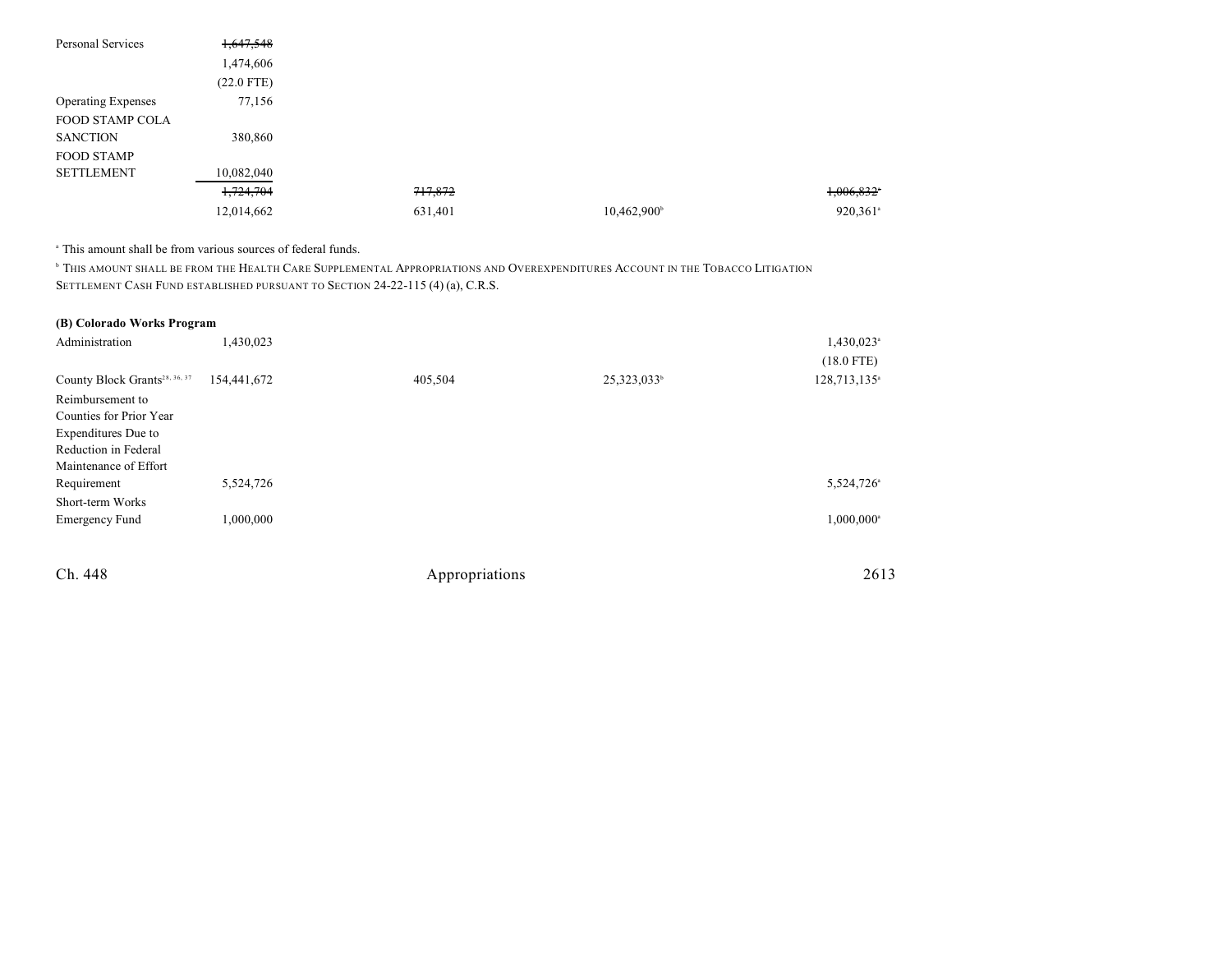|                                                   |                           |              |                               |         |                                                | APPROPRIATION FROM   |                                       |                                        |
|---------------------------------------------------|---------------------------|--------------|-------------------------------|---------|------------------------------------------------|----------------------|---------------------------------------|----------------------------------------|
|                                                   | ITEM &<br><b>SUBTOTAL</b> | <b>TOTAL</b> | <b>GENERAL</b><br><b>FUND</b> |         | <b>GENERAL</b><br><b>FUND</b><br><b>EXEMPT</b> | CASH<br><b>FUNDS</b> | <b>REAPPROPRIATED</b><br><b>FUNDS</b> | <b>FEDERAL</b><br><b>FUNDS</b>         |
|                                                   | \$                        | \$           | \$                            | \$      | \$                                             |                      | \$                                    | \$                                     |
| <b>County Reserve Accounts</b>                    | 79,820,105<br>90,609,365  |              |                               |         |                                                |                      |                                       | 79,820,105*<br>90,609,365 <sup>a</sup> |
| County Training                                   | 444,917                   |              |                               |         |                                                |                      |                                       | 444,917 <sup>a</sup><br>$(2.0$ FTE)    |
| Domestic Abuse Program                            | 983,617<br>$(2.0$ FTE)    |              |                               |         |                                                | $330,711$ °          |                                       | 652,906 <sup>a</sup>                   |
| Works Program Evaluation<br>Workforce Development | 500,000                   |              |                               |         |                                                |                      |                                       | $500,000$ <sup>a</sup>                 |
| Council                                           | 88,838                    |              |                               |         |                                                |                      |                                       | 88,838                                 |
|                                                   | 105,007                   |              |                               |         |                                                |                      |                                       | $105,007$ <sup>a</sup>                 |
| Promoting Responsible                             |                           |              |                               |         |                                                |                      |                                       |                                        |
| Fatherhood Grant                                  | 2,222,222                 |              |                               | 222,222 |                                                |                      |                                       | $2,000,000$ <sup>d</sup>               |
|                                                   | 246, 456, 120             |              |                               |         |                                                |                      |                                       |                                        |
|                                                   | 257, 261, 549             |              |                               |         |                                                |                      |                                       |                                        |

<sup>a</sup> These amounts shall be from the Temporary Assistance for Needy Families Block Grant.

<sup>b</sup> Of this amount, \$22,238,672(L) shall be from local funds, and \$3,084,361 is estimated to be from the State's share of cash funds revenues, including retained child support collections, retained fraud refunds, state revenue intercepts, and other refunds. Of the amount appropriated from local funds, \$3,789,313 is estimated to be from the local share of cash funds revenues, including retained child support collections, fraud refunds, state revenue intercepts, and other refunds.

 This amount shall be from donations to the Colorado Domestic Abuse Program and from reserves in the Colorado Domestic Abuse Program Fund, established <sup>c</sup> pursuant to Section 39-22-802 (1), C.R.S.

<sup>d</sup> This amount shall be from the Promoting Responsible Fatherhood Community Access Program Grant.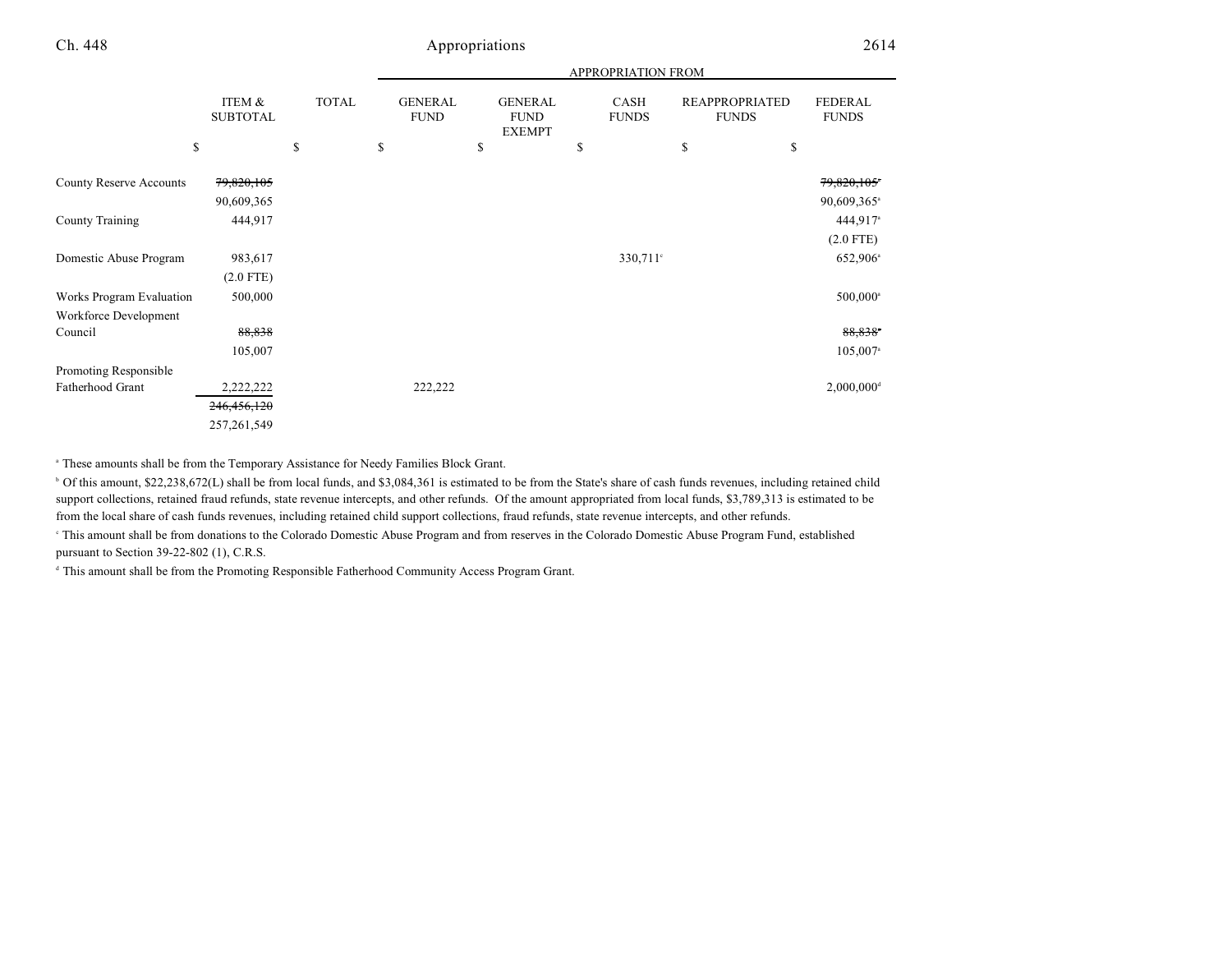| (C) Special Purpose Welfare Programs |             |          |                        |                        |                        |
|--------------------------------------|-------------|----------|------------------------|------------------------|------------------------|
| (1) Low Income Energy                |             |          |                        |                        |                        |
| Assistance Program                   | 39,692,345  |          | 5,950,000 <sup>a</sup> | 2,149,832 <sup>b</sup> | 31,592,513°            |
|                                      | $(6.6$ FTE) |          |                        |                        |                        |
| (2) Food Stamp Job Search<br>Units   |             |          |                        |                        |                        |
| Program Costs                        | 2,043,946   | 171,002  | 409,382 <sup>d</sup>   |                        | 1,463,562°             |
|                                      | $(6.2$ FTE) |          |                        |                        |                        |
| Supportive Services                  | 261,452     | 78,435   | 52,291 <sup>d</sup>    |                        | $130,726^{\circ}$      |
|                                      | 2,305,398   |          |                        |                        |                        |
| (3) Food Distribution                |             |          |                        |                        |                        |
| Program                              | 551,499     | 44,591   | 237,050f               |                        | 269,858°               |
|                                      | $(6.5$ FTE) |          |                        |                        |                        |
| (4) Low-Income Telephone             |             |          |                        |                        |                        |
| Assistance Program                   | 62,223      |          | $62,223$ <sup>s</sup>  |                        |                        |
|                                      | $(0.9$ FTE) |          |                        |                        |                        |
| (5) Income Tax Offset                | 4,128       | 2,064(M) |                        |                        | $2,064^{\circ}$        |
| (6) Electronic Benefits              |             |          |                        |                        |                        |
| <b>Transfer Service</b>              | 3,201,710   | 831,264  | 890,707h               |                        | 1,479,739 <sup>i</sup> |
|                                      | $(5.0$ FTE) |          |                        |                        |                        |
| (7) Refugee Assistance               | 4,017,490   |          |                        |                        | 4,017,490              |
|                                      |             |          |                        |                        | $(10.0$ FTE)           |
| (8) Systematic Alien                 |             |          |                        |                        |                        |
| Verification for Eligibility         | 53,040      | 6,735    | 3,700 <sup>k</sup>     | 33,628                 | 8,977                  |
|                                      | $(1.0$ FTE) |          |                        |                        |                        |
|                                      | 49,887,833  |          |                        |                        |                        |
|                                      |             |          |                        |                        |                        |
|                                      |             |          |                        |                        |                        |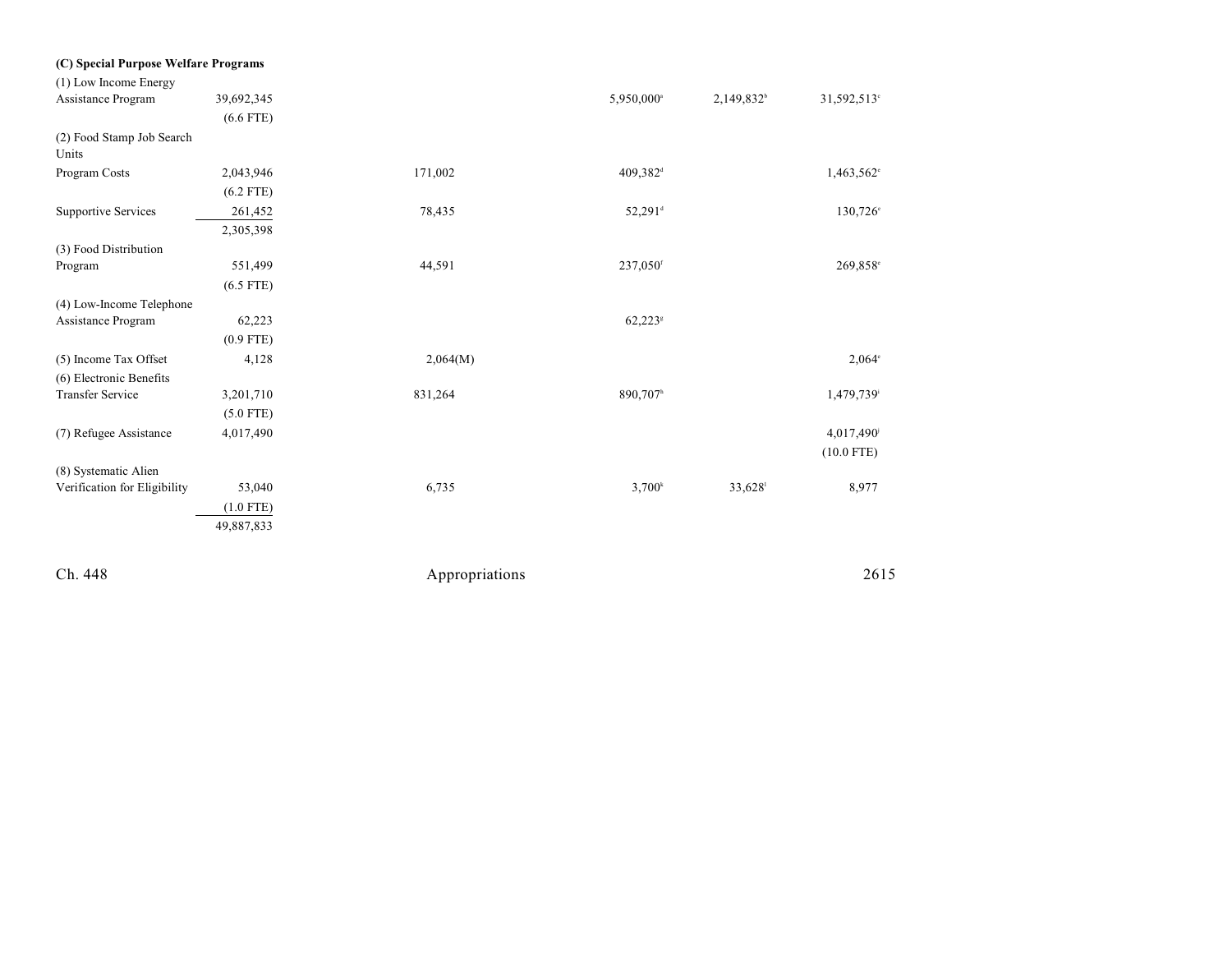|   |                           |              |                               | $\ldots$               |                      |                                       |                                |
|---|---------------------------|--------------|-------------------------------|------------------------|----------------------|---------------------------------------|--------------------------------|
|   | ITEM &<br><b>SUBTOTAL</b> | <b>TOTAL</b> | <b>GENERAL</b><br><b>FUND</b> | GENERAL<br><b>FUND</b> | CASH<br><b>FUNDS</b> | <b>REAPPROPRIATED</b><br><b>FUNDS</b> | <b>FEDERAL</b><br><b>FUNDS</b> |
|   |                           |              |                               | <b>EXEMPT</b>          |                      |                                       |                                |
| ¢ |                           |              |                               |                        |                      |                                       |                                |

APPROPRIATION FROM

<sup>a</sup> This amount shall be from the Operational Account of the Severance Tax Trust Fund established pursuant to Section 39-29-109 (1) (a) (II), C.R.S.

<sup>b</sup> This amount shall be from Energy Outreach Colorado, which receives extensive funding through the Governor's Office.

 Of this amount, \$30,092,513 shall be from the federal Office of Energy Assistance, and \$1,500,000 shall be from the Temporary Assistance for Needy Families <sup>c</sup> Block Grant.

<sup>d</sup> Of these amounts, \$261,673(L) shall be from county matching funds, and \$200,000 shall be from in-kind donations.

 $\degree$  These amounts shall be from the U.S. Department of Agriculture.

<sup>f</sup> This amount shall be from recipient non-governmental agencies.

<sup>8</sup> This amount shall from the Low-income Telephone Assistance Fund created in Section 40-3.4-108 (2) (a), C.R.S.

<sup>h</sup> It is estimated that of this amount, \$637,011(L) shall be from local funds and is shown for informational purposes only, and \$253,696 shall be from the Old Age Pension Fund established in Section 1, Article XXIV, of the State Constitution. For purposes of complying with the limitation on state fiscal year spending imposed by Section 20, Article X, of the State Constitution the Old Age Pension Fund moneys are included for informational purposes as they are continuously appropriated by Article XXIV of the State Constitution.

<sup>1</sup> Of this amount, \$204,679 shall be from the Temporary Assistance for Needy Families Block Grant, \$35,575 shall be from Child Care Development Funds, and \$1,239,485 shall be from various sources of federal funds.

<sup>j</sup> Of this amount, \$3,201,640 shall be from the Refugee Assistance Act of 1980, and \$815,850 shall be from the Temporary Assistance for Needy Families Block Grant.

<sup>k</sup> This amount shall be from the Old Age Pension Fund pursuant to Section 1, Article XXIV, of the State Constitution. For purposes of complying with the limitation on state fiscal year spending imposed by Section 20, Article X, of the State Constitution these moneys are included for informational purposes as they are continuously appropriated by Article XXIV of the State Constitution.

<sup>1</sup> This amount shall be transferred from the Department of Health Care Policy and Financing.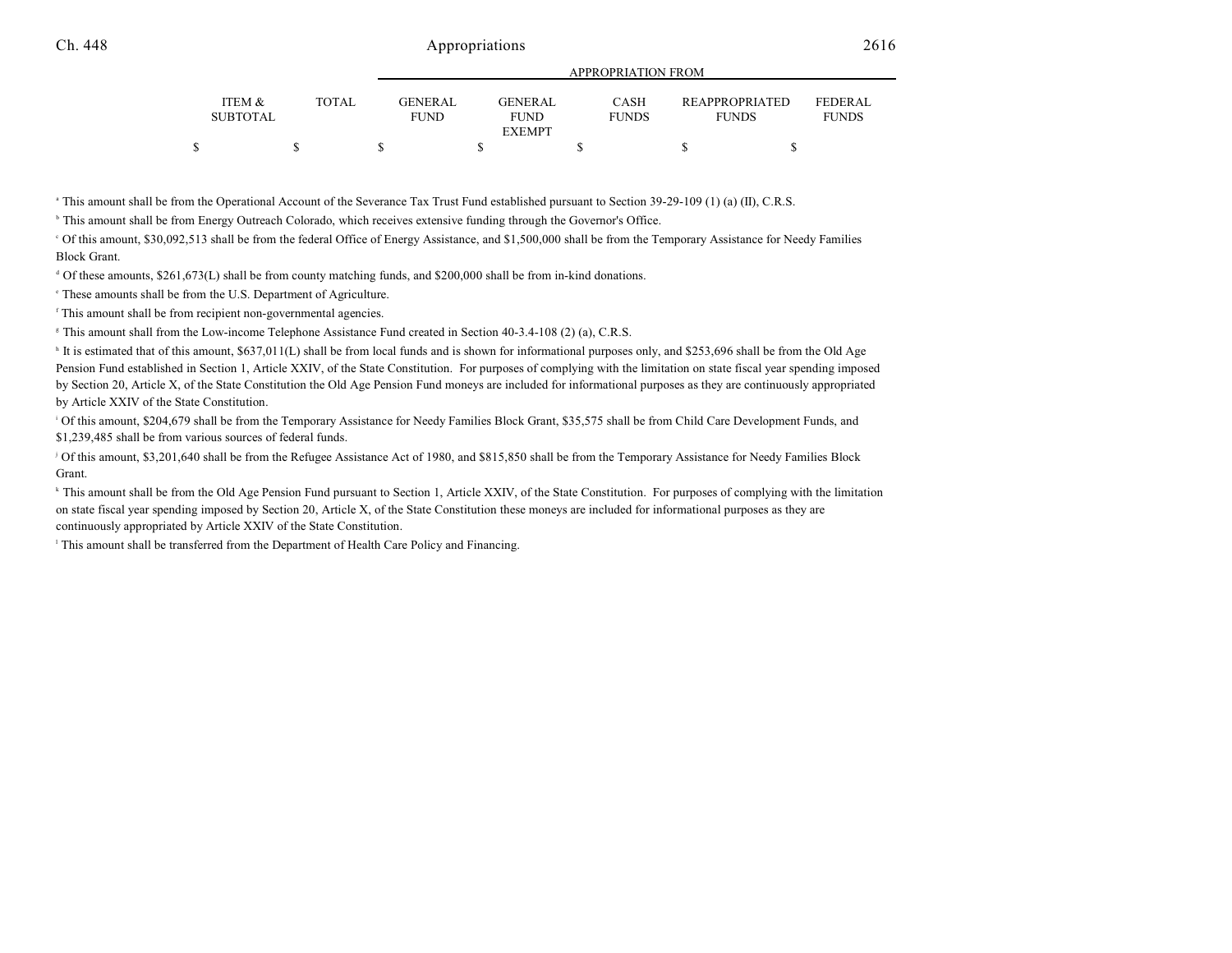### **(D) Child Support Enforcement**

Automated Child Support

| 11,455,066   | 3,749,754(M) | $426,499$ <sup>a</sup> | 7,278,813           |
|--------------|--------------|------------------------|---------------------|
| 11,342,182   | 3,711,373(M) |                        | $7,204,310^{\circ}$ |
| $(39.9$ FTE) |              |                        |                     |
| 2,075,707    | 705,740      |                        | 1,369,967           |
| $(24.5$ FTE) |              |                        |                     |
| 13,530,773   |              |                        |                     |
| 13,417,889   |              |                        |                     |
|              |              |                        |                     |

 Of this amount, \$281,489 shall be from the federal government's share of revenues earned on funds in the Family Support Registry Fund created in Section <sup>a</sup> 26-13-115.5, C.R.S., and \$145,010 shall be from the State's share of revenues earned on funds in the Family Support Registry Fund. <sup>b</sup> These amounts shall be from Title IV-D of the Social Security Act.

| (E) Disability Determination Services |               |  |                         |  |
|---------------------------------------|---------------|--|-------------------------|--|
| Program Costs                         | 17.208.434    |  | 17.208.434 <sup>a</sup> |  |
|                                       | $(140.5$ FTE) |  |                         |  |

<sup>a</sup> This amount shall be from Titles II and XVI of the Social Security Act.

328,807,864 349,790,367

#### **(8) MENTAL HEALTH AND ALCOHOL AND DRUG ABUSE SERVICES**

| (A) Administration |  |
|--------------------|--|
|--------------------|--|

| Personal Services | 2.246.124<br>2,170,365 | 900,647(M)<br>884,393(M) | $301.108$ <sup>*</sup><br>$241,603$ <sup>a</sup> | $313.925^{\circ}$ | 730.444° |
|-------------------|------------------------|--------------------------|--------------------------------------------------|-------------------|----------|
| Ch. 448           |                        | Appropriations           |                                                  |                   | 2617     |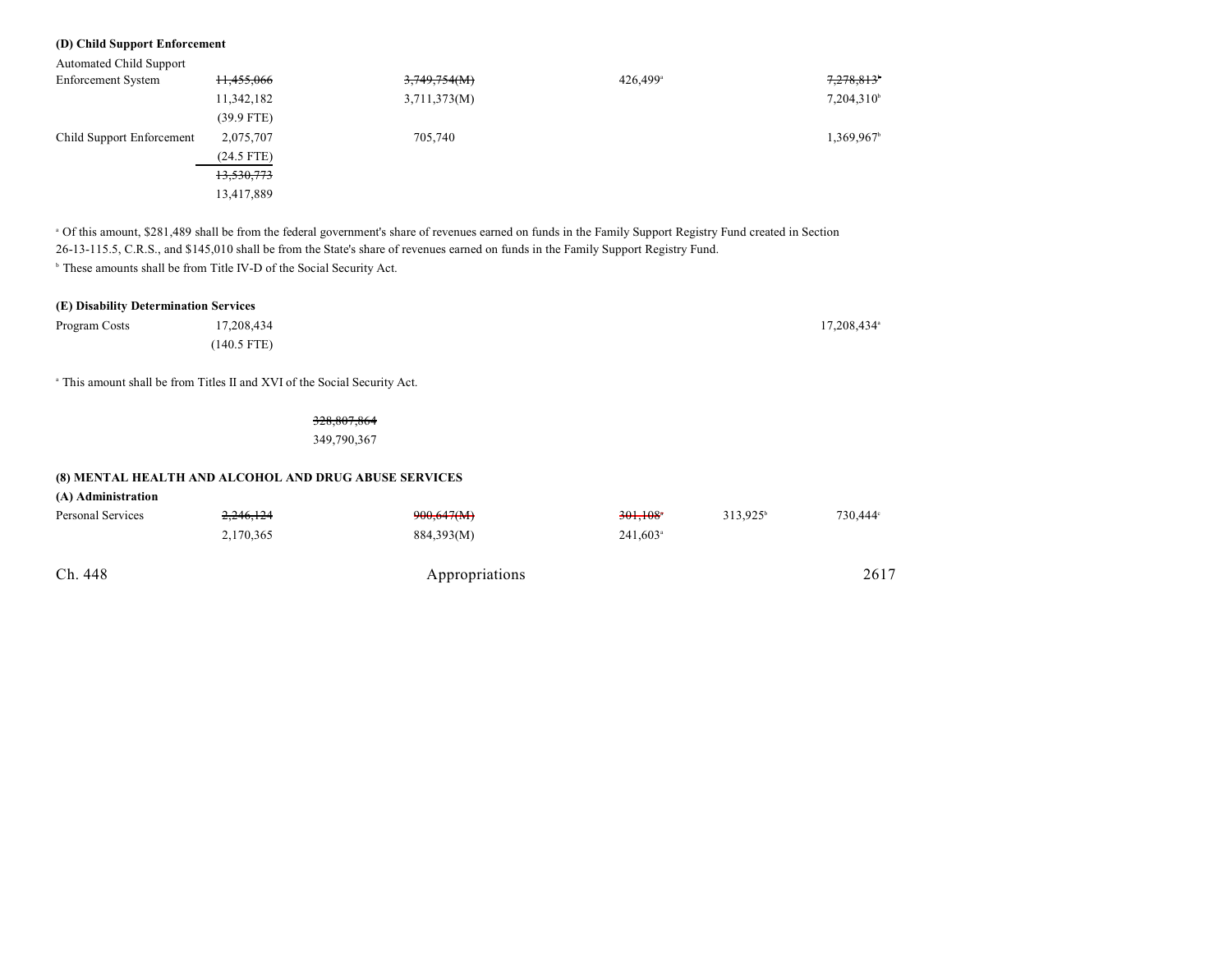|                           |                           |              |                               |                                                | APPROPRIATION FROM          |                                       |                                |
|---------------------------|---------------------------|--------------|-------------------------------|------------------------------------------------|-----------------------------|---------------------------------------|--------------------------------|
|                           | ITEM &<br><b>SUBTOTAL</b> | <b>TOTAL</b> | <b>GENERAL</b><br><b>FUND</b> | <b>GENERAL</b><br><b>FUND</b><br><b>EXEMPT</b> | <b>CASH</b><br><b>FUNDS</b> | <b>REAPPROPRIATED</b><br><b>FUNDS</b> | <b>FEDERAL</b><br><b>FUNDS</b> |
|                           | \$                        | \$           | <sup>\$</sup>                 | \$                                             | \$                          | \$<br>\$                              |                                |
|                           | $(25.8$ FTE)              |              |                               |                                                |                             |                                       |                                |
|                           | $(25.2$ FTE)              |              |                               |                                                |                             |                                       |                                |
| <b>Operating Expenses</b> | 95,512                    |              | 27,071                        |                                                | $5,777$ <sup>a</sup>        | $11,274$ <sup>b</sup>                 | 51,390°                        |
| Federal Indirect Cost     | 27,138                    |              |                               |                                                |                             |                                       | $27,138^{\circ}$               |
| Federal Programs and      |                           |              |                               |                                                |                             |                                       |                                |
| Grants                    | 2,511,447                 |              |                               |                                                |                             |                                       | 2,511,447°                     |
|                           | $(11.0$ FTE)              |              |                               |                                                |                             |                                       |                                |
| Supportive Housing and    |                           |              |                               |                                                |                             |                                       |                                |
| Homeless Program          | 20,037,922                |              |                               |                                                |                             |                                       | 20,037,922°                    |
|                           | $(19.0$ FTE)              |              |                               |                                                |                             |                                       |                                |
|                           | 24,918,143                |              |                               |                                                |                             |                                       |                                |
|                           | 24,842,384                |              |                               |                                                |                             |                                       |                                |

 $\degree$  Of these amounts, \$96,176 shall be from patient revenues earned by the Mental Health Institutes, and  $\frac{210,709}{210,709}$  \$151,204 shall be from various sources of cash funds.

<sup>b</sup> These amounts shall be from Medicaid funds transferred from the Department of Health Care Policy and Financing.

 Of these amounts, \$20,037,922 shall be from the U.S. Department of Housing and Urban Development, \$764,747 shall be from the Mental Health Services Block <sup>c</sup> Grant, and \$2,555,672 shall be from various sources of federal funds.

### **(B) Mental Health Community Programs**

(1) Mental Health Services for the Medically Indigent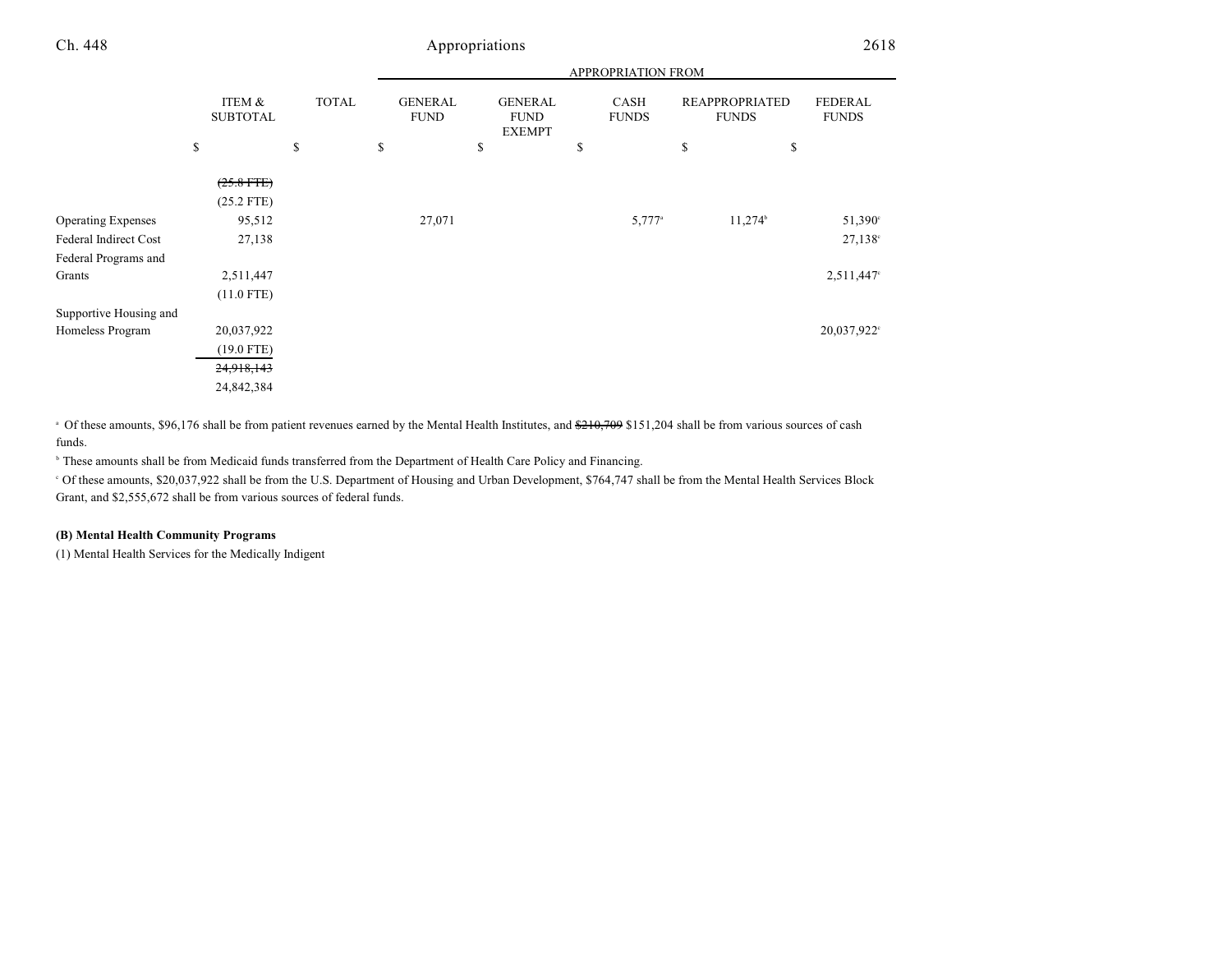| Services for 10,296           |            |            |                           |                      |                          |
|-------------------------------|------------|------------|---------------------------|----------------------|--------------------------|
| <b>Indigent Mentally Ill</b>  |            |            |                           |                      |                          |
| Clients                       | 41,678,905 | 35,283,427 |                           | 161,909 <sup>a</sup> | $6,233,569$ <sup>t</sup> |
|                               | 39,849,202 | 33,453,724 |                           |                      |                          |
| <b>MEDICATIONS FOR</b>        |            |            |                           |                      |                          |
| <b>INDIGENT MENTALLY ILL</b>  |            |            |                           |                      |                          |
| <b>CLIENTS</b>                | 1,713,993  | 1,713,993  |                           |                      |                          |
| Early Childhood Mental        |            |            |                           |                      |                          |
| <b>Health Services</b>        | 1,170,078  | 1,170,078  |                           |                      |                          |
| <b>Assertive Community</b>    |            |            |                           |                      |                          |
| <b>Treatment Programs</b>     | 1,316,734  | 658,367    | $658,367(L)$ <sup>c</sup> |                      |                          |
| Alternatives to Inpatient     |            |            |                           |                      |                          |
| Hospitalization at a Mental   |            |            |                           |                      |                          |
| Health Institute              | 3,022,489  | 3,022,489  |                           |                      |                          |
| <b>Enhanced Mental Health</b> |            |            |                           |                      |                          |
| Pilot Services for Detained   |            |            |                           |                      |                          |
| Youth                         | 507,920    | 507,920    |                           |                      |                          |
| Family Advocacy               |            |            |                           |                      |                          |
| <b>Demonstration Sites</b>    | 159,277    |            | $159,277$ <sup>+</sup>    |                      |                          |
|                               | 156,923    |            | $156,923^{\rm d}$         |                      |                          |
| Mental Health Services for    |            |            |                           |                      |                          |
| Juvenile and Adult            |            |            |                           |                      |                          |
| Offenders                     | 4,066,149  |            | $4,066,149$ <sup>d</sup>  |                      |                          |
| Veteran Mental Health         | 289,812    |            | 289,812 <sup>+</sup>      |                      |                          |
|                               | 285,529    |            | 285,529 <sup>d</sup>      |                      |                          |
|                               | 52,211,364 |            |                           |                      |                          |
|                               | 52,089,017 |            |                           |                      |                          |
|                               |            |            |                           |                      |                          |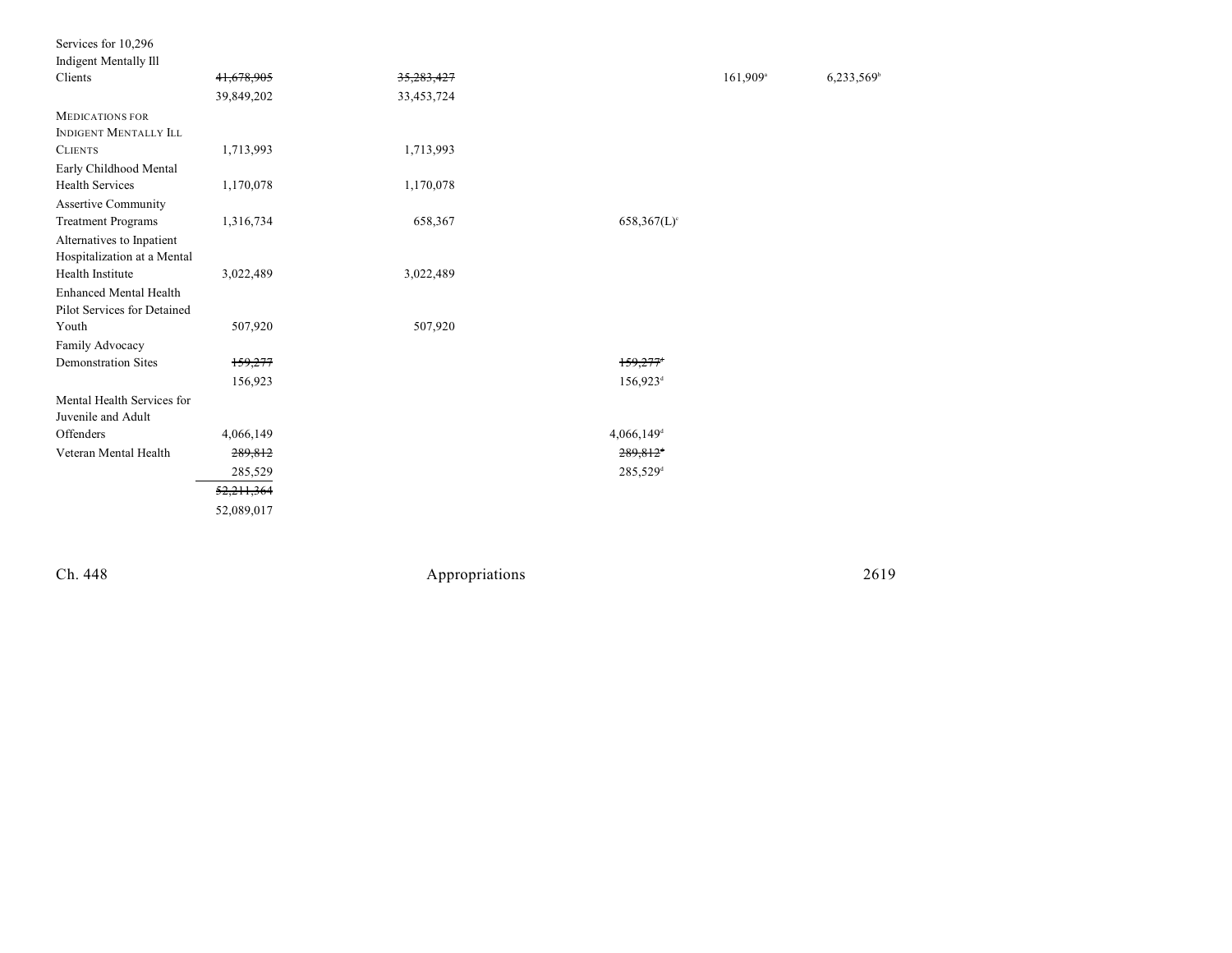|                           |              |                               | APPROPRIATION FROM            |                             |                                       |                                |  |
|---------------------------|--------------|-------------------------------|-------------------------------|-----------------------------|---------------------------------------|--------------------------------|--|
| ITEM &<br><b>SUBTOTAL</b> | <b>TOTAL</b> | <b>GENERAL</b><br><b>FUND</b> | <b>GENERAL</b><br><b>FUND</b> | <b>CASH</b><br><b>FUNDS</b> | <b>REAPPROPRIATED</b><br><b>FUNDS</b> | <b>FEDERAL</b><br><b>FUNDS</b> |  |
|                           |              |                               | <b>EXEMPT</b>                 |                             |                                       |                                |  |
|                           |              |                               |                               |                             |                                       |                                |  |

<sup>a</sup> This amount shall be transferred from the Division of Vocational Rehabilitation.

<sup>b</sup> Of this amount, it is estimated that \$5,459,809 shall be from the Mental Health Services Block Grant, and \$773,760 shall be from the Homeless Prevention Block Grant.

 $\degree$  This amount shall be from local matching funds.

<sup>d</sup> These amounts shall be from various sources of cash funds.

| (2) Residential Treatment  |                      |         |                        |             |
|----------------------------|----------------------|---------|------------------------|-------------|
| for Youth $(H.B. 99-1116)$ | <del>1.129.146</del> | 729.534 | $280.387$ <sup>a</sup> | $119.225^t$ |
|                            | 991.211              | 591.599 |                        |             |

<sup>a</sup> This amount shall be from the Tobacco Litigation Settlement Cash Fund created in Section 24-22-115 (1), C.R.S., pursuant to Section 24-75-1104.5 (1) (k), C.R.S.

<sup>b</sup> This amount shall be from Medicaid funds transferred from the Department of Health Care Policy and Financing.

#### **(C) Mental Health Institutes**

| Mental Health Institutes    | <del>94.767.339</del> |
|-----------------------------|-----------------------|
|                             | 94,478,192            |
|                             | $(1,259.6$ FTE)       |
| General Hospital            | 3,447,102             |
|                             | $(36.0$ FTE)          |
| <b>Educational Programs</b> | 713,371               |
|                             | $(15.0$ FTE)          |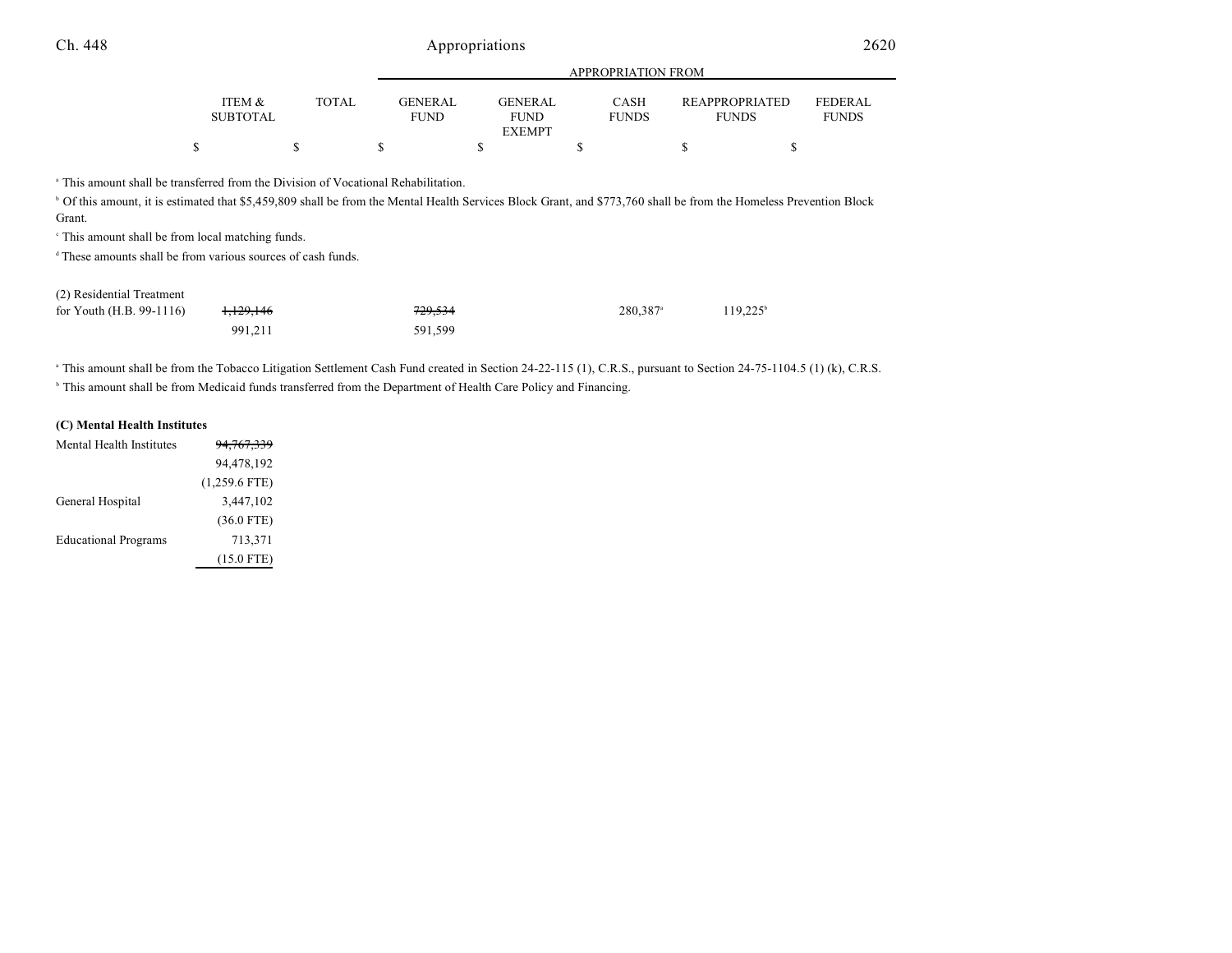| <del>98,927,812</del> | 78,275,227 | $10.741.590^{\circ}$ | 9,910,995 |
|-----------------------|------------|----------------------|-----------|
| 98,638,665            | 77,986,080 |                      |           |

<sup>a</sup> Of this amount, \$9,646,020 shall be from Medicare and other sources of patient revenues, \$913,215 shall be from counties, and \$182,355 shall be from school districts.

<sup>b</sup> Of this amount, \$6,098,191 shall be from patient revenues, \$2,916,411 shall be transferred from the Department of Corrections (including \$400,493 for services for the La Vista Facility), \$548,765 shall be transferred from the Division of Youth Corrections for services for the Sol Vista Facility, \$335,628 shall be transferred from the Department of Education, and \$12,000 shall be transferred from Regional Centers. For informational purposes only, of the patient revenues, \$3,704,738 is estimated to be from Medicaid funds transferred from the Department of Health Care Policy and Financing, \$1,786,678 is estimated to be Medicaid revenue earned from behavioral health organizations through Mental Health Community Capitation, \$265,477 is estimated to be transferred from the Division of Youth Corrections for services provided by the therapeutic residential child care facility at the Colorado Mental Health Institute at Fort Logan, \$241,314 is estimated to be transferred from Medicaid funding from the Department of Health Care Policy and Financing to Child Welfare Services for mental health treatment at the therapeutic residential child care facility at the Colorado Mental Health Institute at Fort Logan, and \$99,984 is estimated to be from Medicaid funds transferred from the Premiums line item in the Department of Health Care Policy and Financing for acute medical services provided by the General Hospital at the Colorado Mental Health Institute at Pueblo.

#### **(D) Alcohol and Drug Abuse Division<sup>2</sup>**

| (1) Administration              |              |         |                       |                      |                      |
|---------------------------------|--------------|---------|-----------------------|----------------------|----------------------|
| Personal Services               | 2,119,511    | 176,345 | $38,505$ <sup>*</sup> | 502,261              | $1,402,400^{\circ}$  |
|                                 |              |         | $50,677$ <sup>a</sup> | 490,089 <sup>b</sup> |                      |
|                                 | $(30.0$ FTE) |         |                       |                      |                      |
| <b>Operating Expenses</b>       | 191,902      |         | $20,796$ <sup>a</sup> | 4.992 <sup>b</sup>   | $166, 114$ °         |
| Other Federal Grants            | 457,383      |         |                       |                      | 457,383 <sup>d</sup> |
| <b>Indirect Cost Assessment</b> | 243,723      |         | $3,280^{\circ}$       |                      | $240,443^{\circ}$    |
|                                 |              |         |                       |                      |                      |
|                                 | 3,012,519    |         |                       |                      |                      |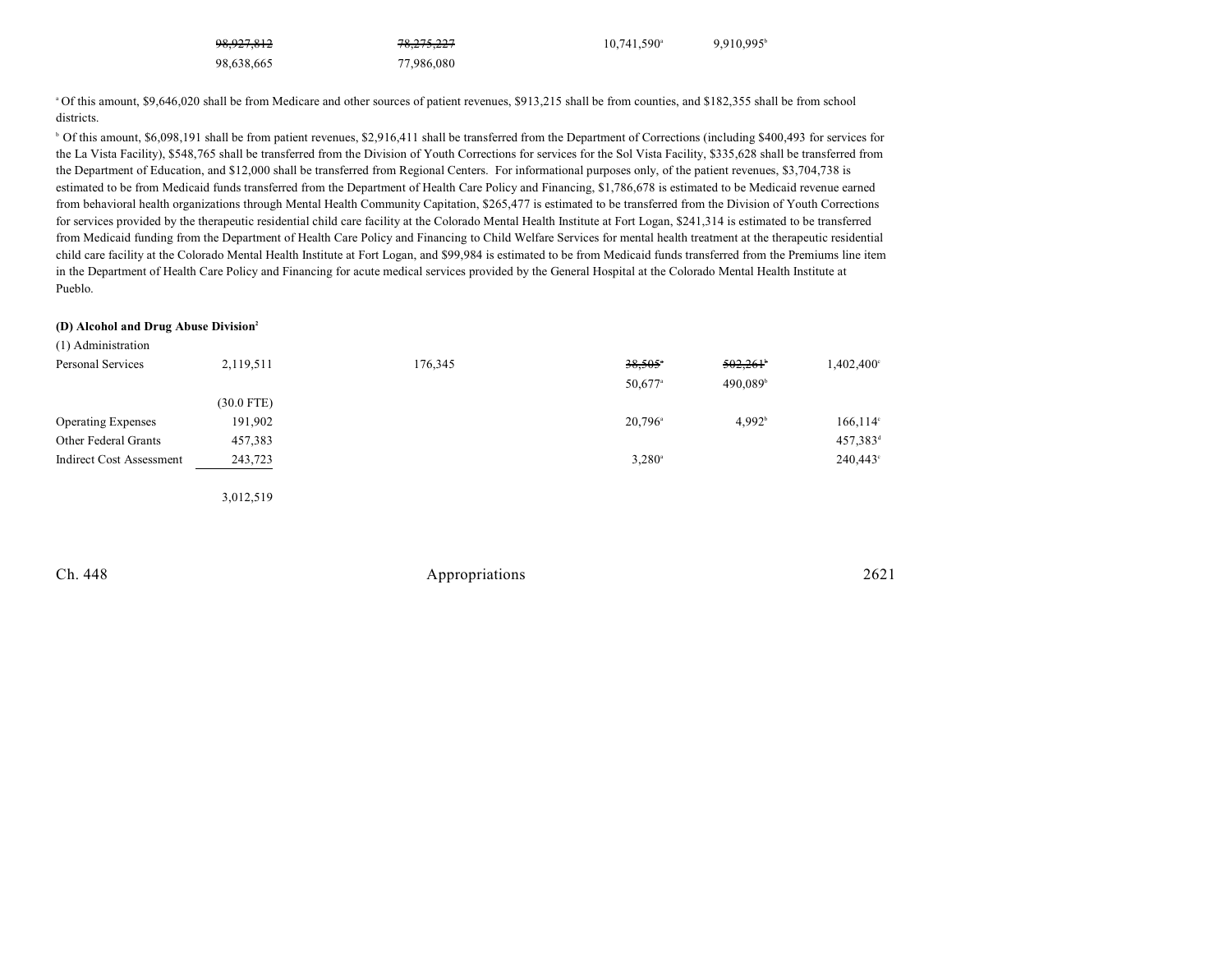|                                      |              |                               | APPROPRIATION FROM            |                             |                                       |                                |  |  |  |
|--------------------------------------|--------------|-------------------------------|-------------------------------|-----------------------------|---------------------------------------|--------------------------------|--|--|--|
| <b>ITEM &amp;</b><br><b>SUBTOTAL</b> | <b>TOTAL</b> | <b>GENERAL</b><br><b>FUND</b> | <b>GENERAL</b><br><b>FUND</b> | <b>CASH</b><br><b>FUNDS</b> | <b>REAPPROPRIATED</b><br><b>FUNDS</b> | <b>FEDERAL</b><br><b>FUNDS</b> |  |  |  |
|                                      |              |                               | <b>EXEMPT</b>                 |                             |                                       |                                |  |  |  |
|                                      |              |                               |                               |                             |                                       |                                |  |  |  |

APPROPRIATION FROM

<sup>a</sup> Of these amounts, it is estimated that  $\frac{27,774}{2}$  \$37,946 shall be from the Law Enforcement Assistance Fund pursuant to Section 43-4-402 (2), C.R.S.,  $\frac{44,924}{2}$ \$16,924 shall be from the Persistent Drunk Driver Cash Fund created in Section 42-3-303 (1), C.R.S., \$14,008 shall be from the Addiction Counselor Training Fund pursuant to Section 25-1-211, C.R.S., and \$5,875 shall be from the Controlled Substances Program Fund pursuant to Section 12-22-306, C.R.S.

<sup>b</sup> Of these amounts, \$440,993 shall be funds transferred from the Judicial Department for the Alcohol and Drug Driving Safety Program, \$54,088 shall be transferred from Medicaid funds appropriated to the Department of Health Care Policy and Financing, FINANCING. \$10,172 shall be from the Law Enforcement Assistance Fund pursuant to Section 43-4-402 (2), C.R.S., and \$2,000 shall be from the Persistent Drunk Driver Cash Fund created in Section 42-3-303 (1), C.R.S.

<sup>c</sup> These amounts shall be from the Substance Abuse Prevention and Treatment Block Grant.

 $\alpha$ <sup>t</sup> This amount shall be from various federal substance abuse and treatment grants.

(2) Community Programs

(a) Treatment Services

| Treatment and                   |            |            |                      |                      |             |
|---------------------------------|------------|------------|----------------------|----------------------|-------------|
| <b>Detoxification Contracts</b> | 22,942,453 | 11,350,282 | 953,518 <sup>*</sup> | 290,706              | 10,347,947° |
|                                 | 22,931,861 | 11,339,690 | 968,518 <sup>a</sup> | 275,706 <sup>b</sup> |             |
| Case Management for             |            |            |                      |                      |             |
| Chronic Detoxification          |            |            |                      |                      |             |
| Clients                         | 369,361    | 2,478      |                      |                      | 366,883°    |
| Short-term Intensive            |            |            |                      |                      |             |
| Residential Remediation         |            |            |                      |                      |             |
| and Treatment (STIRRT)          | 3,750,570  | 3,367,254  | 383,316 <sup>a</sup> |                      |             |
|                                 | 3,741,037  | 3,357,721  |                      |                      |             |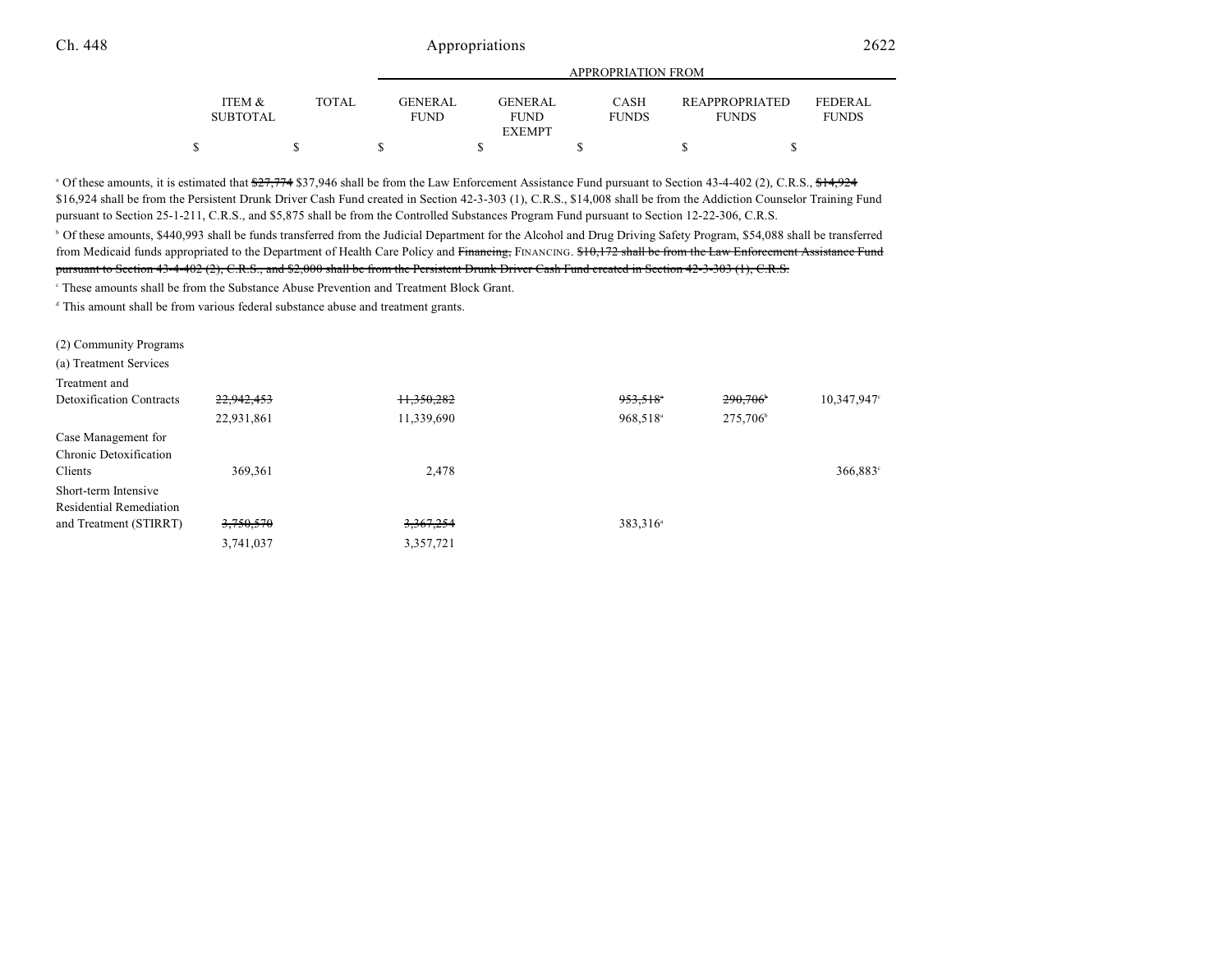High Risk Pregnant Women Program  $1,013,698$   $1,013,698$   $1,013,698$ 

28,076,082 28,055,957

<sup>a</sup> Of these amounts, \$1,020,616 shall be from the Drug Offender Surcharge Fund created pursuant to Section 18-19-103 (4), C.R.S., \$250,000 shall be from various cash funds, and \$66,218 shall be from the Adolescent Substance Abuse Prevention and Treatment Fund created pursuant to Section 18-13-122 (16) (b), C.R.S. C.R.S., AND \$15,000 SHALL BE FROM THE PERSISTENT DRUNK DRIVER CASH FUND CREATED PURSUANT TO SECTION 42-3-303 (1), C.R.S.

<sup>b</sup> Of this amount, \$275,706 THIS AMOUNT shall be from moneys transferred from the Department of Public Safety, Community Corrections, Substance Abuse Treatment Program PROGRAM. and \$15,000 shall be from the Persistent Drunk Driver Cash Fund created pursuant to Section 42-3-303 (1), C.R.S.

These amounts shall be from the Substance Abuse Prevention and Treatment Block Grant.

<sup>d</sup> This amount shall be from Medicaid funds transferred from the Department of Health Care Policy and Financing.

| (b) Prevention and Intervention  |           |        |                        |           |                          |
|----------------------------------|-----------|--------|------------------------|-----------|--------------------------|
| <b>Prevention Contracts</b>      | 3,887,638 | 34,336 | $27,072$ <sup>a</sup>  |           | $3,826,230$ <sup>t</sup> |
| Persistent Drunk Driver          |           |        |                        |           |                          |
| Programs                         | 1,046,408 |        | 903,193                | 143.215   |                          |
|                                  |           |        | 1,046,408°             |           |                          |
| Law Enforcement                  |           |        |                        |           |                          |
| <b>Assistance Fund Contracts</b> | 255,000   |        | $250,000$ <sup>d</sup> | $5,000^4$ |                          |
|                                  |           |        | $255,000^{\circ}$      |           |                          |
|                                  | 5,189,046 |        |                        |           |                          |

Of this amount, \$22,072 shall be from the Adolescent Substance Abuse Prevention and Treatment Fund created in Section 18-13-122 (16) (b), C.R.S., and \$5,000 <sup>a</sup> shall be from the Tobacco Use Prevention Fund pursuant to Section 24-35-507, C.R.S.

It is anticipated that this amount shall be from the Substance Abuse Prevention and Treatment Block Grant.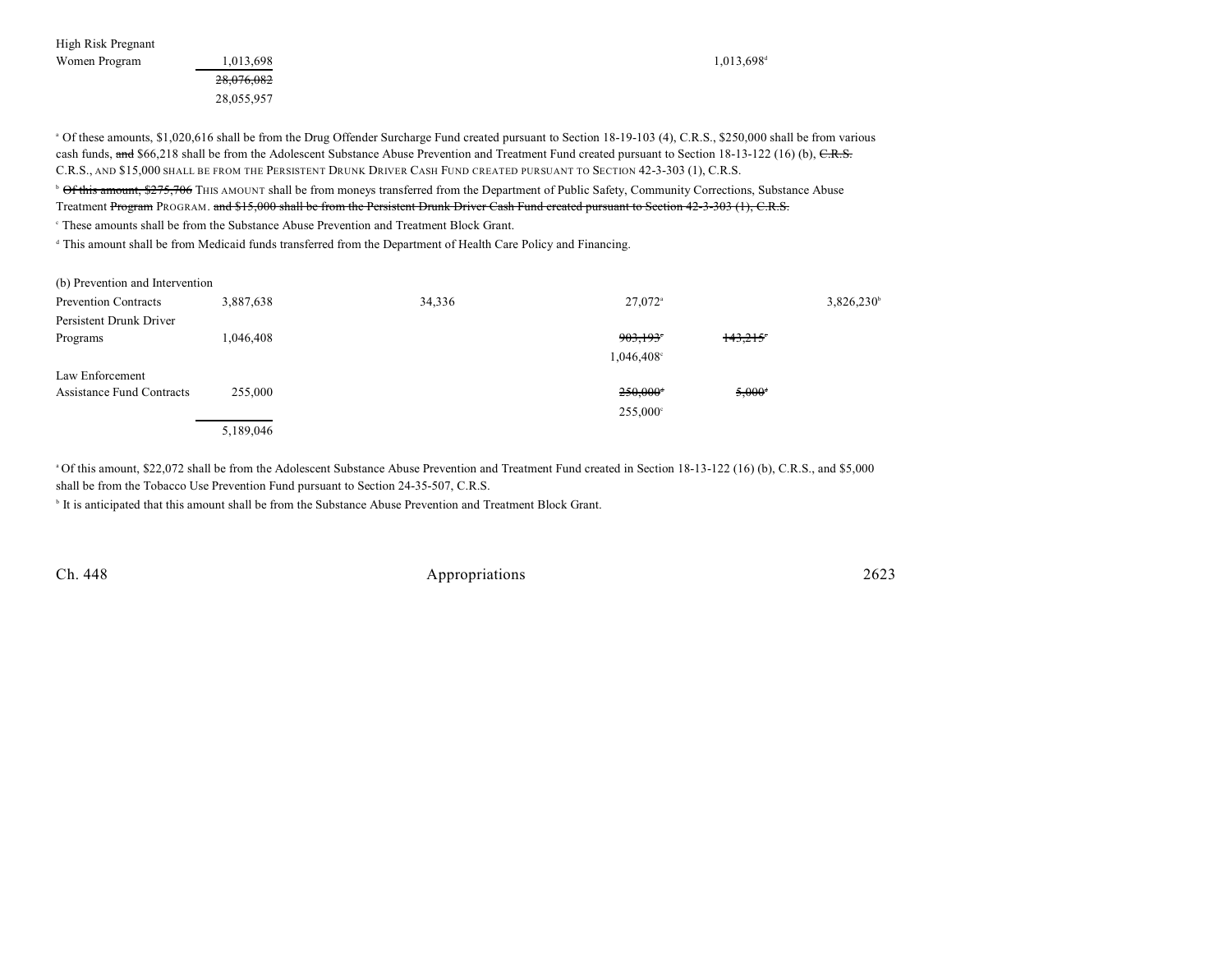|                           |              | $\cdots$                      |                        |                             |                                       |                                |  |
|---------------------------|--------------|-------------------------------|------------------------|-----------------------------|---------------------------------------|--------------------------------|--|
| ITEM &<br><b>SUBTOTAL</b> | <b>TOTAL</b> | <b>GENERAL</b><br><b>FUND</b> | GENERAL<br><b>FUND</b> | <b>CASH</b><br><b>FUNDS</b> | <b>REAPPROPRIATED</b><br><b>FUNDS</b> | <b>FEDERAL</b><br><b>FUNDS</b> |  |
|                           |              |                               | <b>EXEMPT</b>          |                             |                                       |                                |  |
|                           |              |                               |                        |                             |                                       |                                |  |

APPROPRIATION FROM

<sup>o</sup> Of these amounts,  $\frac{64,026,408}{1,046,408}$  shall be from the Persistent Drunk Driver Cash Fund created pursuant to Section 42-3-303 (1), C.R.S., and  $\frac{620,000}{1,000}$ \$255,000 shall be from the Law Enforcement Assistance Fund created in Section 43-4-401, C.R.S.

<sup>t</sup> These amounts shall be from the Law Enforcement Assistance Fund created in Section 43-4-401, C.R.S.

| (c) Other Programs      |            |         |                        |                        |            |
|-------------------------|------------|---------|------------------------|------------------------|------------|
| <b>Federal Grants</b>   | 5,063,429  |         |                        | 195,500 <sup>a</sup>   | 4,867,929  |
| Balance of Substance    |            |         |                        |                        |            |
| Abuse Block Grant       |            |         |                        |                        |            |
| Programs                | 6,675,155  | 189,763 |                        |                        | 6,485,392° |
| Community Treatment and |            |         |                        |                        |            |
| Prevention              | 1,043,689  |         |                        | 1,043,689 <sup>+</sup> |            |
|                         |            |         | 1,043,689 <sup>d</sup> |                        |            |
|                         | 12,782,273 |         |                        |                        |            |

<sup>a</sup> It is anticipated that this amount shall be from federal funds transferred from the Department of Public Safety.

<sup>b</sup> This amount includes estimated receipts for various federal substance abuse prevention and treatment grants.

It is anticipated that this amount shall be from the Substance Abuse Prevention and Treatment Block Grant.

<sup>d</sup> This amount shall be from the Tobacco Litigation Settlement Cash Fund created in Section 24-22-115 (1), C.R.S., transferred to the Alcohol and Drug Abuse Community Prevention and Treatment Fund pursuant to Section 24-75-1104.5 (1.5) (a) (VIII), C.R.S.

# 226,246,385

225,601,072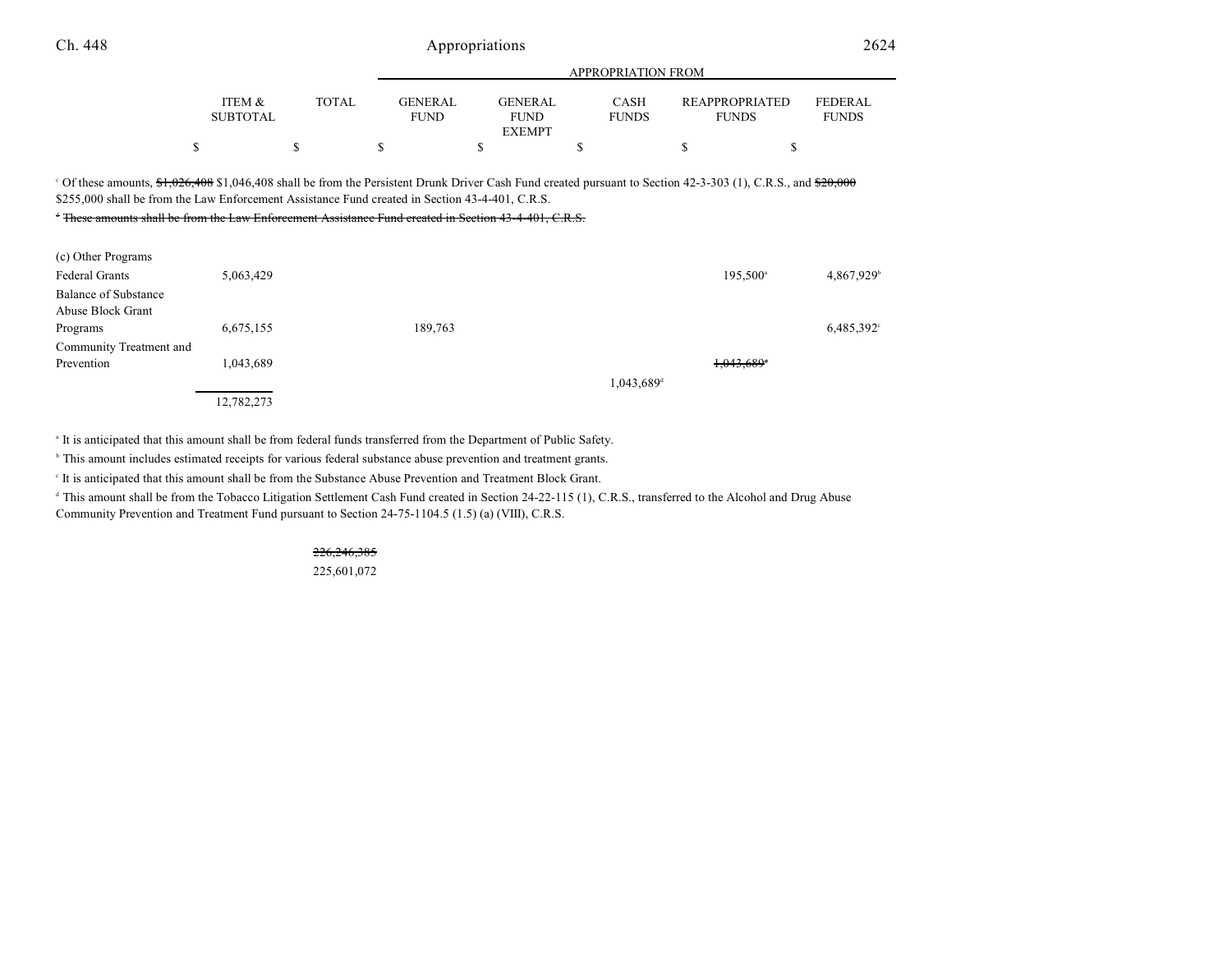### **(9) SERVICES FOR PEOPLE WITH DISABILITIES**

### **(A) Community Services for People with Developmental Disabilities**

(1) Administration

| Personal Services         | 2,693,060    | 273,646 | 2,419,414*               |
|---------------------------|--------------|---------|--------------------------|
|                           | 2,575,777    |         | $2,302,131$ <sup>a</sup> |
|                           | $(32.3$ FTE) |         |                          |
| <b>Operating Expenses</b> | 147,384      |         | 147,384 <sup>a</sup>     |
| Community and Contract    |              |         |                          |
| Management System         | 137,480      | 41,244  | $96,236$ <sup>a</sup>    |
| Medicaid Waiver           |              |         |                          |
| <b>Transition Costs</b>   | 79,028       |         | 79,028 <sup>a</sup>      |
|                           | 3,056,952    |         |                          |
|                           | 2,939,669    |         |                          |

<sup>a</sup> These amounts shall be from Medicaid cash funds transferred from the Department of Health Care Policy and Financing.

| $(2)$ Program Costs <sup>38, 39</sup><br>Adult Comprehensive |                       |
|--------------------------------------------------------------|-----------------------|
| Services for 66 General                                      |                       |
| Fund and $4,002.5$ 3,982.5                                   |                       |
| Medicaid resources                                           | 264, 294, 183         |
|                                                              | 249,029,365           |
| <b>Adult Supported Living</b>                                |                       |
| Services for 692 General                                     |                       |
| Fund and 3,135 3,119.5                                       |                       |
| Medicaid resources                                           | <del>55,259,558</del> |
|                                                              |                       |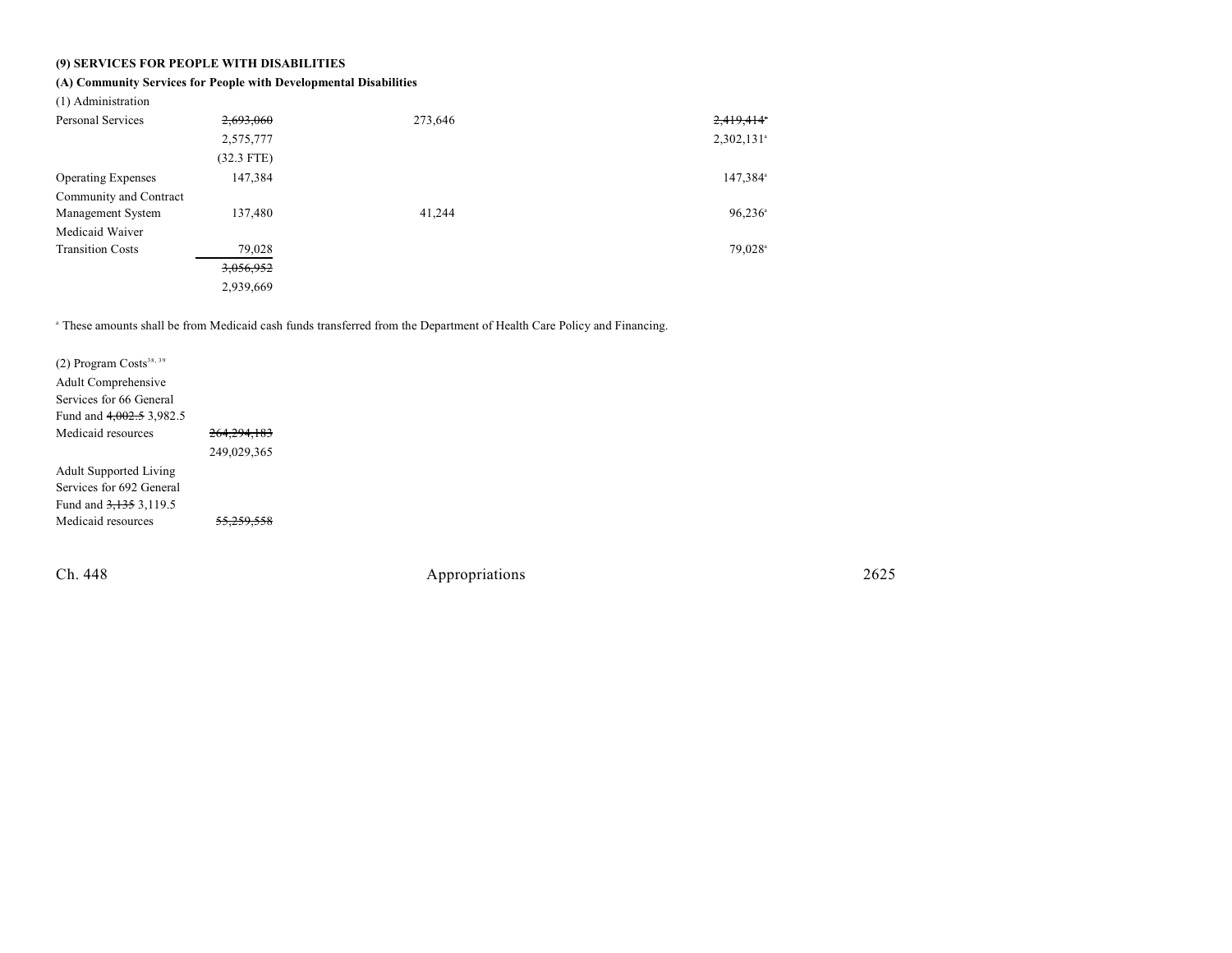|                                                       |                           |              |                               |                                                | APPROPRIATION FROM      |                                |                                |
|-------------------------------------------------------|---------------------------|--------------|-------------------------------|------------------------------------------------|-------------------------|--------------------------------|--------------------------------|
|                                                       | ITEM &<br><b>SUBTOTAL</b> | <b>TOTAL</b> | <b>GENERAL</b><br><b>FUND</b> | <b>GENERAL</b><br><b>FUND</b><br><b>EXEMPT</b> | CASH<br><b>FUNDS</b>    | REAPPROPRIATED<br><b>FUNDS</b> | <b>FEDERAL</b><br><b>FUNDS</b> |
|                                                       | \$                        | \$           | \$                            | \$                                             | \$                      | \$<br>\$                       |                                |
|                                                       | 52,240,309                |              |                               |                                                |                         |                                |                                |
| Early Intervention Services<br>for 2,176 General Fund |                           |              |                               |                                                |                         |                                |                                |
| resources                                             | 11,663,694                |              |                               |                                                |                         |                                |                                |
|                                                       | 11,098,328                |              |                               |                                                |                         |                                |                                |
| Family Support Services<br>for 1,226 General Fund     |                           |              |                               |                                                |                         |                                |                                |
| resources                                             | 6,837,871                 |              |                               |                                                |                         |                                |                                |
|                                                       | 6,507,966                 |              |                               |                                                |                         |                                |                                |
| Children's Extensive<br>Support Services for 395      |                           |              |                               |                                                |                         |                                |                                |
| 393 Medicaid resources                                | 7,288,632                 |              |                               |                                                |                         |                                |                                |
|                                                       | 6,882,727                 |              |                               |                                                |                         |                                |                                |
| Case Management for                                   |                           |              |                               |                                                |                         |                                |                                |
| 3,713 General Fund and                                |                           |              |                               |                                                |                         |                                |                                |
| 7,979.5 7,942 Medicaid                                |                           |              |                               |                                                |                         |                                |                                |
| resources                                             | 23,693,964                |              |                               |                                                |                         |                                |                                |
|                                                       | 22,373,098                |              |                               |                                                |                         |                                |                                |
| Special Purpose                                       | 1,064,342                 |              |                               |                                                |                         |                                |                                |
|                                                       | 1,057,693                 |              |                               |                                                |                         |                                |                                |
|                                                       | 370,102,244               |              | 31,480,548                    |                                                | 37,226,773*             | 301, 394, 923                  |                                |
|                                                       | 349,189,486               |              | 31,480,548                    |                                                | 28,340,125 <sup>a</sup> | 289,368,813 <sup>b</sup>       |                                |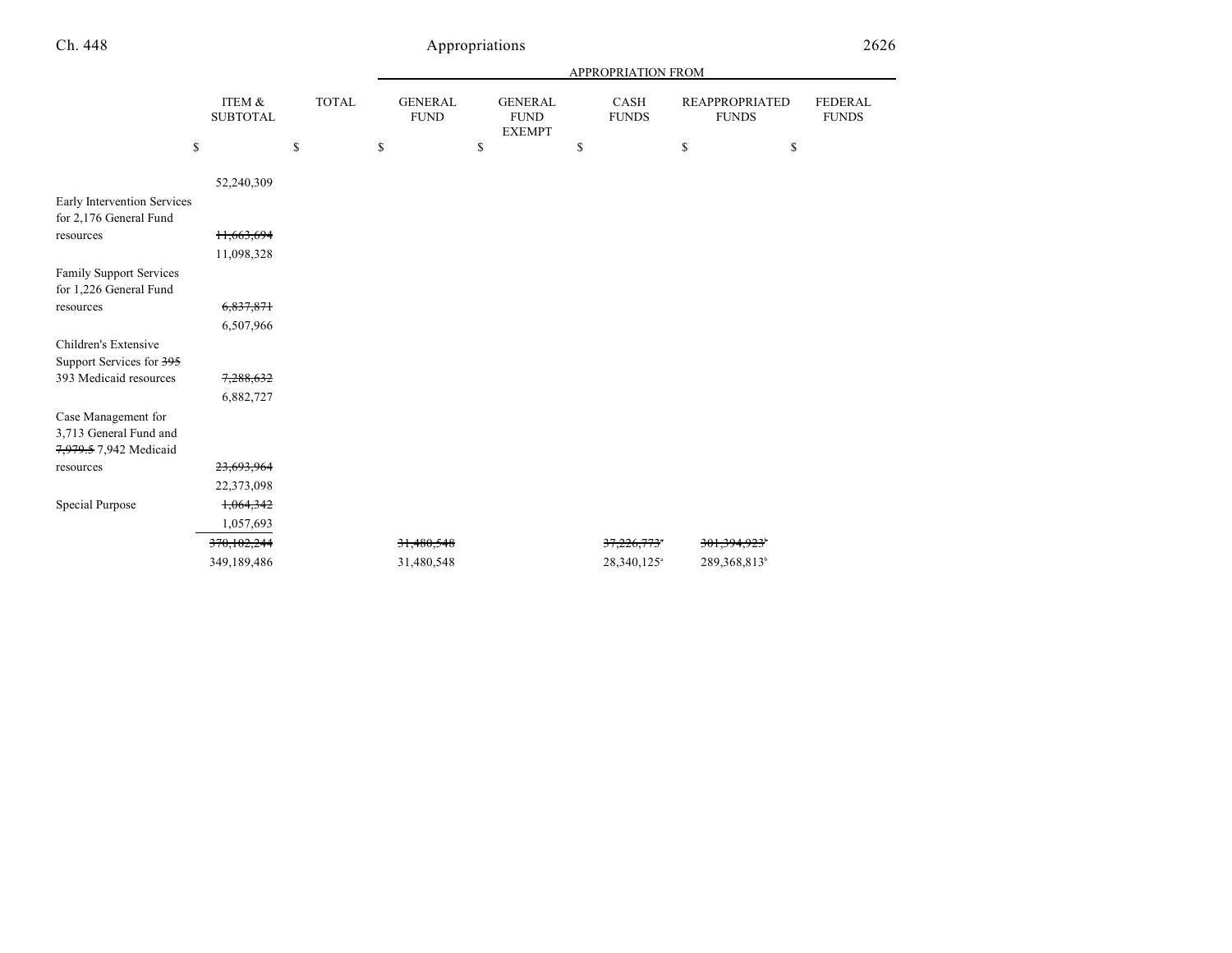#### <sup>a</sup> Of this amount, \$27,698,665 shall be from client cash sources, and \$9,528,108(L) shall be from local matching funds. THIS AMOUNT SHALL BE FROM CLIENT CASH SOURCES.

<sup>b</sup> Of this amount \$300,903,609 \$288,877,499 shall be from Medicaid funds transferred from the Department of Health Care Policy and Financing, and \$491,314 shall be transferred from the Division of Vocational Rehabilitation. These amounts reflect the assumption that \$2,432,000 shall be received by community providers from consumers associated with post-eligibility treatment of income assessments.

| (3) Other Community Programs |            |        |                        |                     |             |
|------------------------------|------------|--------|------------------------|---------------------|-------------|
| Federal Special Education    |            |        |                        |                     |             |
| Grant for Infants, Toddlers, |            |        |                        |                     |             |
| and Their Families (Part C)  | 6,832,502  |        |                        |                     | 6,832,502   |
|                              |            |        |                        |                     | $(6.5$ FTE) |
| Custodial Funds for Early    |            |        |                        |                     |             |
| <b>Intervention Services</b> | 2,813,085  |        | 2,813,085 <sup>a</sup> |                     |             |
| Federally-matched Local      |            |        |                        |                     |             |
| Program Costs                | 2,000,000  |        |                        | $2,000,000^{\circ}$ |             |
| Preventive Dental            |            |        |                        |                     |             |
| Hygiene <sup>40</sup>        | 64,337     | 60,621 | $3,716(L)^c$           |                     |             |
|                              | 11,709,924 |        |                        |                     |             |

<sup>a</sup> This amount shall be from the Early Intervention Services Trust Fund created pursuant to Section 27-10.5-706 (2) (a), C.R.S. This amount represents custodial funds and is shown for informational purposes, as it is not subject to annual appropriation by the General Assembly. It is further exempt from the restrictions on state spending imposed by Section 20, Article X, of the State Constitution pursuant to Section 27-10.5-706 (2) (a).

<sup>b</sup> This amount shall be from Medicaid cash funds transferred from the Department of Health Care Policy and Financing that originate as local cash funds and federal funds.

 $\degree$  This amount shall be from local funds.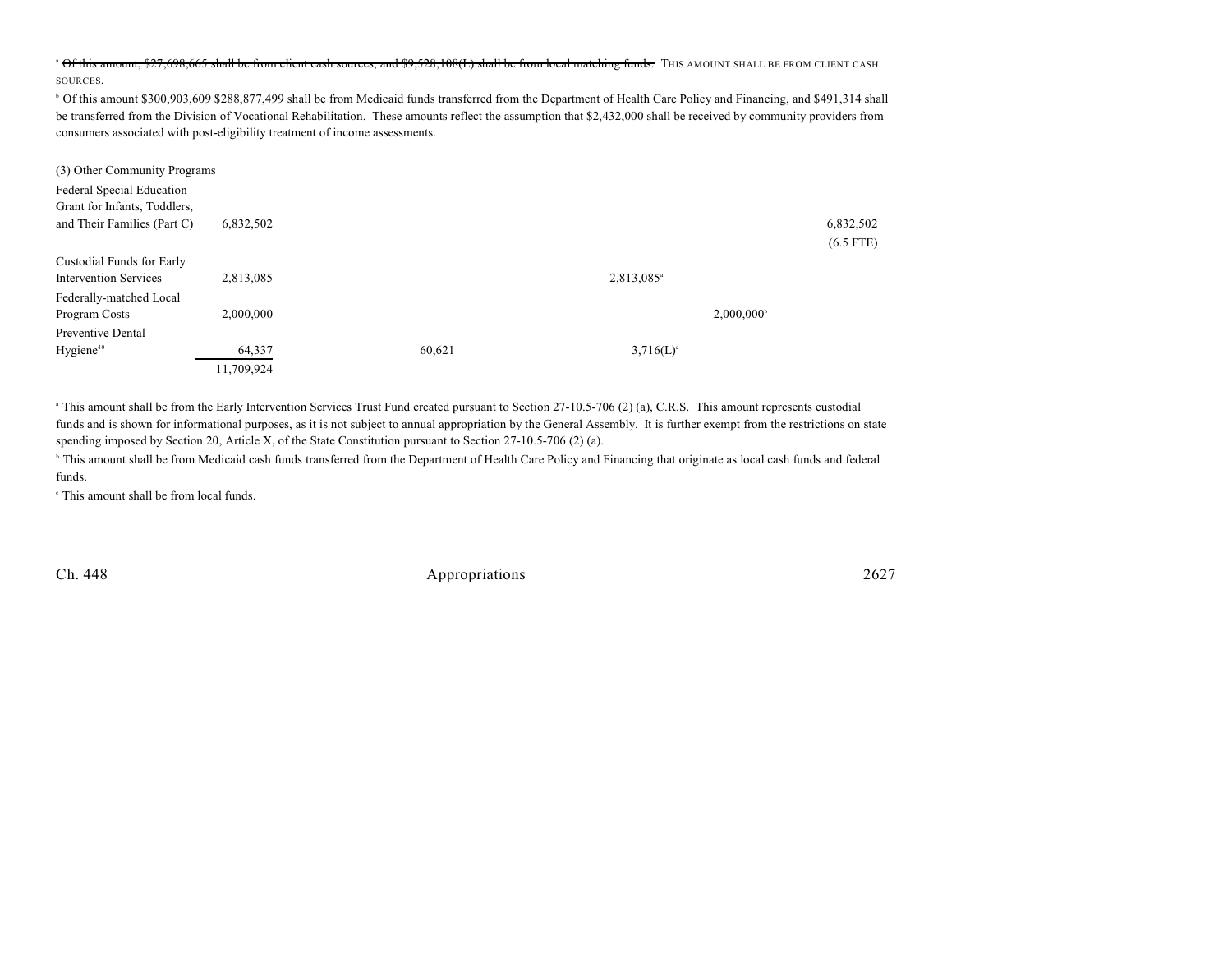| ITEM &<br><b>SUBTOTAL</b> | <b>TOTAL</b> | <b>GENERAL</b><br><b>FUND</b> |                                                                 | <b>CASH</b><br><b>FUNDS</b>                    | <b>FUNDS</b>            | <b>FEDERAL</b><br><b>FUNDS</b>              |
|---------------------------|--------------|-------------------------------|-----------------------------------------------------------------|------------------------------------------------|-------------------------|---------------------------------------------|
|                           | \$           | \$                            | \$                                                              | \$                                             | \$                      | \$                                          |
|                           |              |                               |                                                                 |                                                |                         |                                             |
|                           |              |                               |                                                                 |                                                |                         |                                             |
| 45,597,117                |              |                               |                                                                 |                                                |                         |                                             |
| $(955.3$ FTE)             |              |                               |                                                                 |                                                |                         |                                             |
| 2,550,164                 |              |                               |                                                                 |                                                |                         |                                             |
|                           |              |                               |                                                                 |                                                |                         |                                             |
| 80,249                    |              |                               |                                                                 |                                                |                         |                                             |
| 200,209                   |              |                               |                                                                 |                                                |                         |                                             |
|                           |              |                               |                                                                 |                                                |                         |                                             |
| 138,176                   |              |                               |                                                                 |                                                |                         |                                             |
| 263,291                   |              |                               |                                                                 |                                                |                         |                                             |
| 48,829,206                |              |                               |                                                                 | 2,691,276 <sup>a</sup>                         | 46,137,930 <sup>b</sup> |                                             |
|                           |              |                               | (B) Regional Centers for People with Developmental Disabilities | <b>GENERAL</b><br><b>FUND</b><br><b>EXEMPT</b> |                         | APPROPRIATION FROM<br><b>REAPPROPRIATED</b> |

<sup>a</sup> This amount shall be from client cash revenues.

<sup>b</sup> This amount shall be from Medicaid funds transferred from the Department of Health Care Policy and Financing and shall include \$979,501 for facility fees pursuant to Section 25.5-6-204 (1) (c) (I), C.R.S.

| (2) Other Program Costs |         |             |
|-------------------------|---------|-------------|
| General Fund Physician  |         |             |
| Services                | 155.127 | 155.127     |
|                         |         | $(0.9$ FTE) |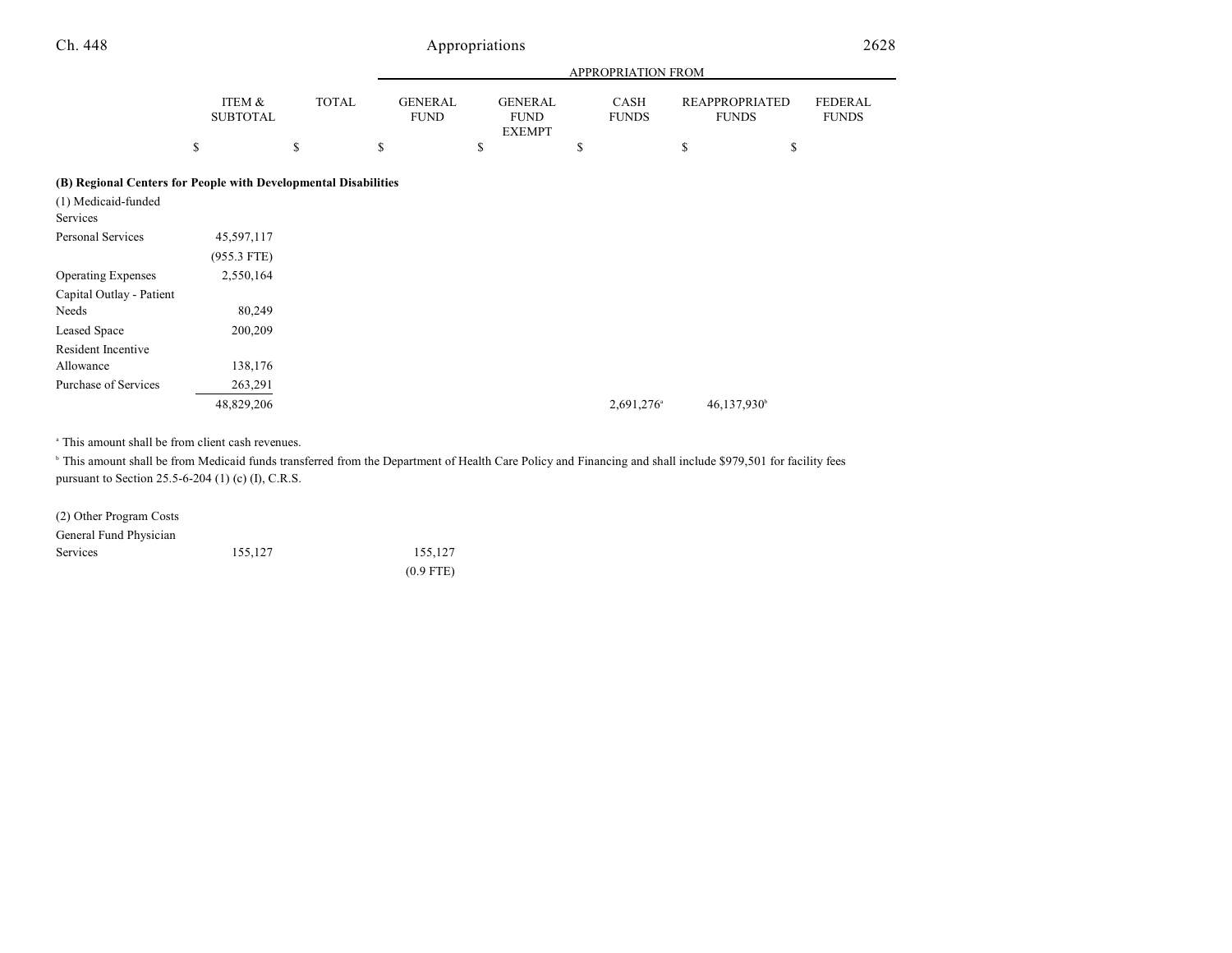| <b>ICF/MR</b> Adaptations | 240,000     | 240,000 |                      |
|---------------------------|-------------|---------|----------------------|
|                           | 395,127     |         |                      |
|                           |             |         |                      |
| (C) Work Therapy Program  |             |         |                      |
| Program Costs             | 464,589     |         | 464,589 <sup>a</sup> |
|                           | $(1.5$ FTE) |         |                      |

<sup>a</sup> This amount shall be from the Work Therapy Cash Fund pursuant to Section 27-10-118, C.R.S.

|  |  | (D) Division of Vocational Rehabilitation |
|--|--|-------------------------------------------|
|  |  |                                           |

| <b>Rehabilitation Programs -</b> |                 |              |                          |            |                         |
|----------------------------------|-----------------|--------------|--------------------------|------------|-------------------------|
| General Fund Match               | 19,409,647      | 4,127,841(M) |                          |            | 15,281,806              |
|                                  | 18,825,738      | 4,003,468(M) |                          |            | 14,822,270 <sup>a</sup> |
|                                  | $(224.7$ FTE)   |              |                          |            |                         |
| Rehabilitation Programs -        |                 |              |                          |            |                         |
| Local Funds Match                | 29,314,972      |              | 1,034,500*               | 5,224,824° | 23,055,648 <sup>+</sup> |
|                                  | 22,128,672      |              | $1,031,391$ <sup>b</sup> | 4,999,801° | 16,097,480 <sup>d</sup> |
|                                  | $(27.0$ FTE $)$ |              |                          |            |                         |
|                                  | $(20.3$ FTE)    |              |                          |            |                         |
| Business Enterprise              |                 |              |                          |            |                         |
| Program for People who           |                 |              |                          |            |                         |
| are Blind                        | 943,822         |              | 200,320                  |            | $743,502$ <sup>+</sup>  |
|                                  | 904,065         |              | 191,852 <sup>e</sup>     |            | 712,213 <sup>d</sup>    |
|                                  | $(6.0$ FTE)     |              |                          |            |                         |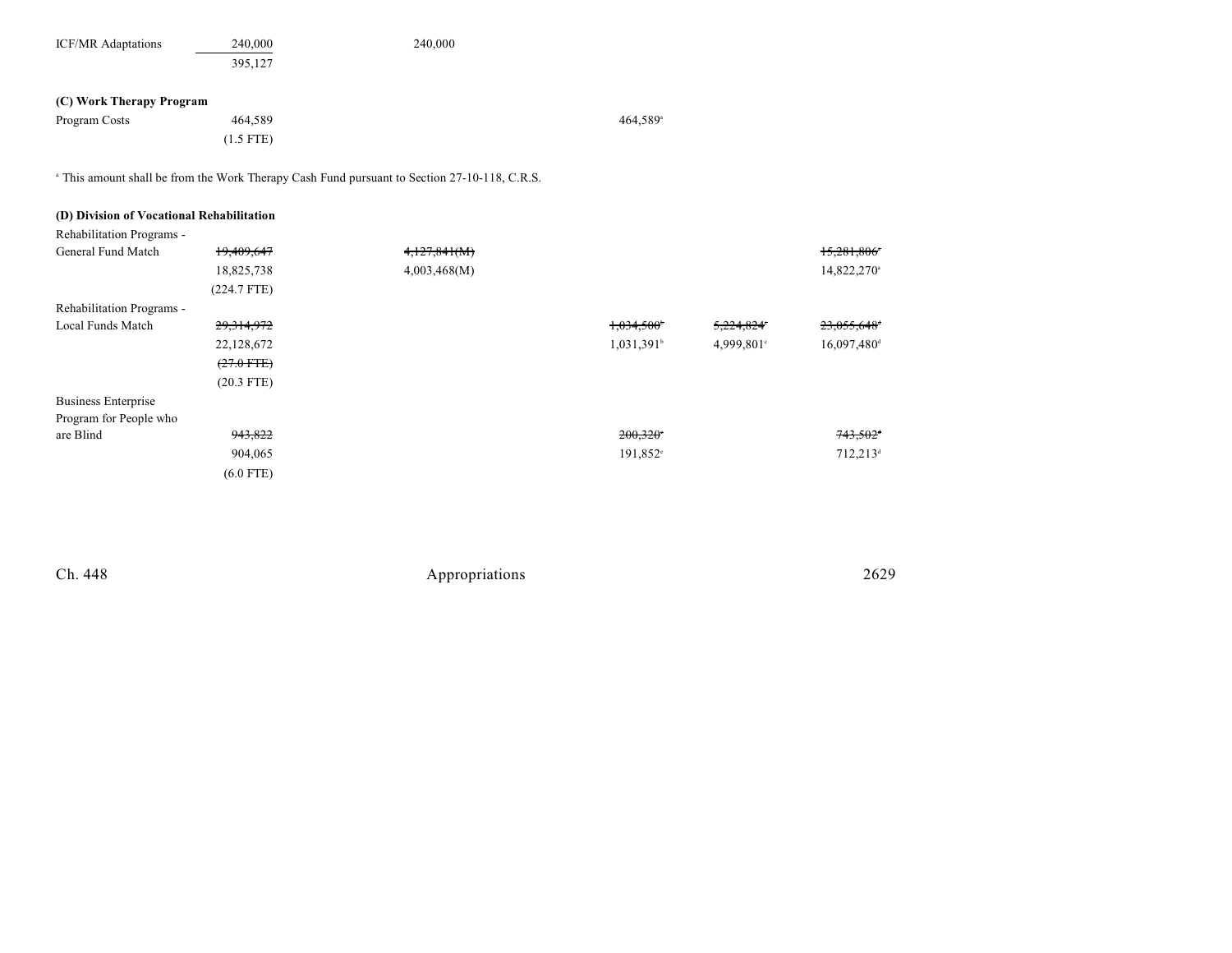|                                                                                                   |                           |              |                               |                                                | APPROPRIATION FROM          |                                       |                                |
|---------------------------------------------------------------------------------------------------|---------------------------|--------------|-------------------------------|------------------------------------------------|-----------------------------|---------------------------------------|--------------------------------|
|                                                                                                   | ITEM &<br><b>SUBTOTAL</b> | <b>TOTAL</b> | <b>GENERAL</b><br><b>FUND</b> | <b>GENERAL</b><br><b>FUND</b><br><b>EXEMPT</b> | <b>CASH</b><br><b>FUNDS</b> | <b>REAPPROPRIATED</b><br><b>FUNDS</b> | <b>FEDERAL</b><br><b>FUNDS</b> |
|                                                                                                   | \$                        | \$           | \$                            | \$                                             | \$                          | \$<br>\$                              |                                |
| <b>Business Enterprise</b><br>Program - Program<br>Operated Stands, Repair<br>Costs, and Operator |                           |              |                               |                                                |                             |                                       |                                |
| Benefits                                                                                          | 659,000                   |              |                               |                                                | 477,990°                    |                                       | $181,010$ <sup>d</sup>         |
| Independent Living<br>Centers and State<br>Independent Living                                     |                           |              |                               |                                                |                             |                                       |                                |
| Council                                                                                           | 1,936,377                 |              | 1,487,351                     |                                                | $44,902(L)$ <sup>f</sup>    |                                       | 404,124                        |
| Older Blind Grants                                                                                | 450,000                   |              |                               |                                                | $45,000(L)^{s}$             |                                       | 405,000                        |
| Traumatic Brain Injury                                                                            |                           |              |                               |                                                |                             |                                       |                                |
| Trust Fund                                                                                        | 2,411,498                 |              |                               |                                                | 2,411,498h                  |                                       |                                |
|                                                                                                   |                           |              |                               |                                                | $(1.5$ FTE)                 |                                       |                                |
| Federal Social Security                                                                           |                           |              |                               |                                                |                             |                                       |                                |
| Reimbursements                                                                                    | 813,741                   |              |                               |                                                |                             |                                       | 813,741                        |
|                                                                                                   | <del>55,939,057</del>     |              |                               |                                                |                             |                                       |                                |
|                                                                                                   | 48,129,091                |              |                               |                                                |                             |                                       |                                |

This amount shall be from Section 110 and Section 203 vocational rehabilitation funds. <sup>a</sup>

<sup>b</sup> Of this amount, it is estimated that \$1,000,000 shall be from moneys received in prior years from various sources, \$32,000 \$28,891 shall be from counties, and \$2,500 shall be from donations.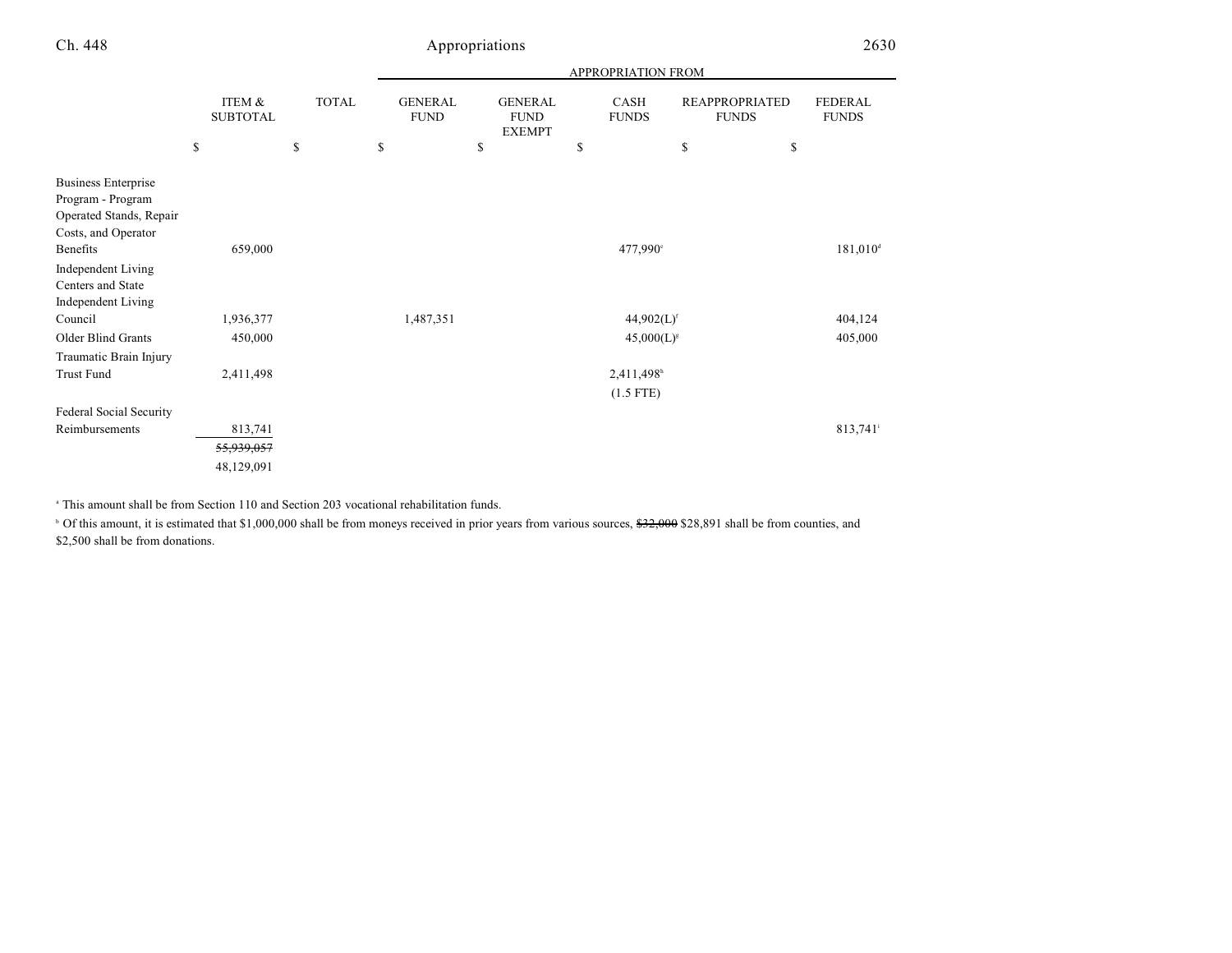$\degree$  Of this amount, it is estimated that  $\frac{64,376,363}{16}$  \$4,251,340 shall be transferred from the Department of Education on behalf of school districts, \$378,854 shall be from community colleges, \$269,607 shall be transferred from the Mental Health and Alcohol and Drug Abuse Services section, AND \$100,000 shall be transferred from Community Services for People with Developmental Disabilities section, and \$100,000 shall be transferred from the Department of Labor. SECTION.

 $^4$  These amounts shall be from Section 110 vocational rehabilitation funds.

These amounts shall be from the Business Enterprise Program Cash Fund created in Section 26-8.5-107, C.R.S. <sup>e</sup>

<sup>f</sup> This amount shall be from local recipients of Independent Living Grants.

<sup>8</sup> This amount shall be from local recipients of Older Blind Grant funds.

<sup>h</sup> This amount shall be from the Colorado Traumatic Brain Injury Trust Fund created pursuant to Section 26-1-309 (1), C.R.S.

<sup>1</sup> This amount reflects estimated payments from the federal Social Security Administration that are based on costs incurred for individuals who have received vocational rehabilitation services.

#### **(E) Homelake Domiciliary and State and Veterans Nursing Homes**

| Homelake Domiciliary    |               |         |                         |            |
|-------------------------|---------------|---------|-------------------------|------------|
| State Subsidy           | 186,130       | 186,130 |                         |            |
| Nursing Home Consulting |               |         |                         |            |
| Services                | 195,627       | 195,627 |                         |            |
| Nursing Home Indirect   |               |         |                         |            |
| Costs Subsidy           | 800,000       | 800,000 |                         |            |
| Program Costs           | 49,521,945    |         | 38,627,117 <sup>a</sup> | 10,894,828 |
|                         | $(673.4$ FTE) |         |                         |            |
|                         | 50,703,702    |         |                         |            |

<sup>a</sup>This amount is shown for informational purposes only and reflects estimated operating costs for the nursing homes that are funded with resident payments for care and other revenues that are deposited to the Central Fund for State Nursing Homes. The nursing homes have continuous spending authority pursuant to Sections 26-12-108 and 110, C.R.S. The six state and veterans nursing homes and Homelake Domiciliary are also anticipated to qualify as enterprises as defined by Section 20, Article X of the State Constitution.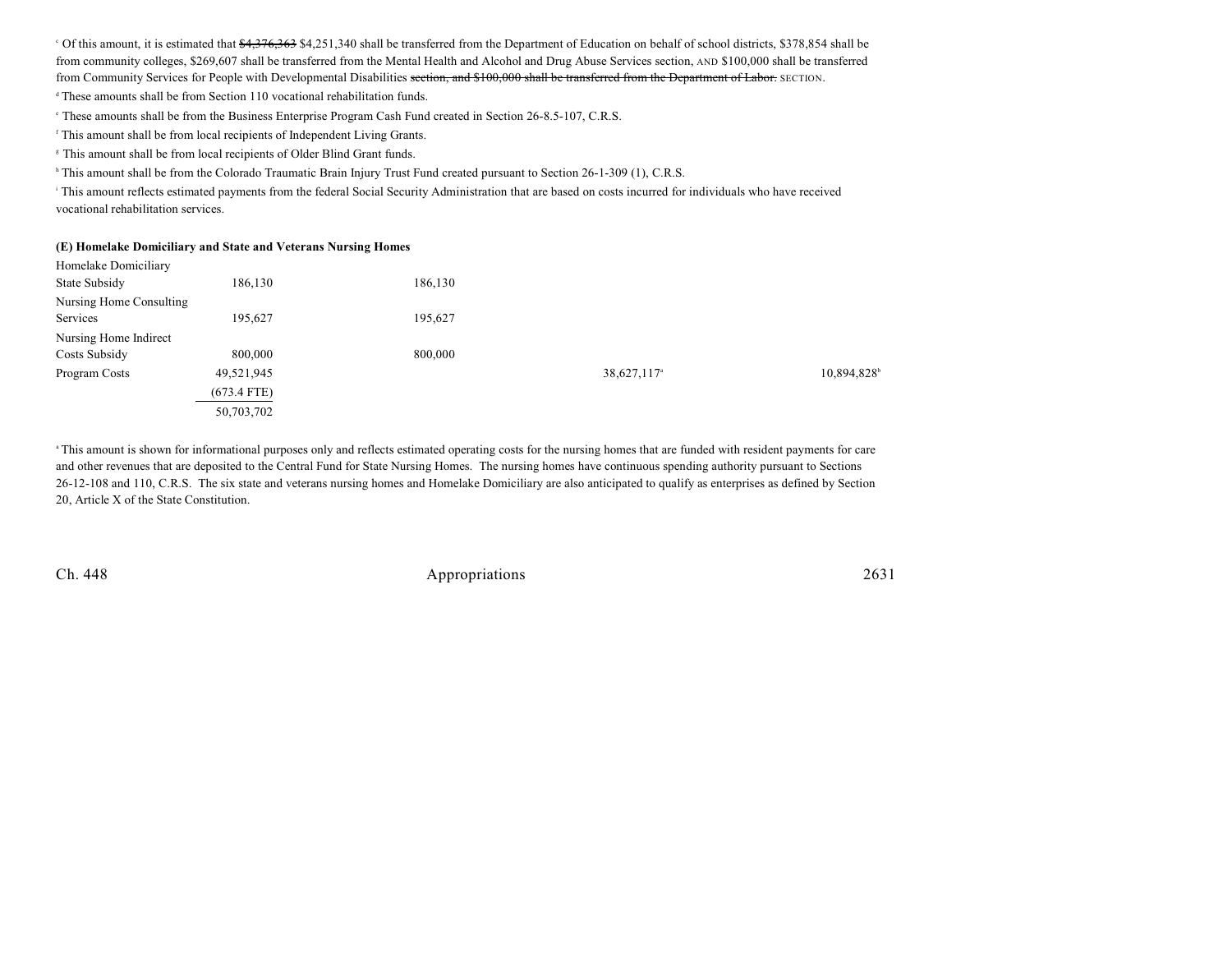|                           |              |                               | APPROPRIATION FROM                      |                             |                                       |                                |  |
|---------------------------|--------------|-------------------------------|-----------------------------------------|-----------------------------|---------------------------------------|--------------------------------|--|
| ITEM &<br><b>SUBTOTAL</b> | <b>TOTAL</b> | <b>GENERAL</b><br><b>FUND</b> | <b>GENERAL</b><br>FUND<br><b>EXEMPT</b> | <b>CASH</b><br><b>FUNDS</b> | <b>REAPPROPRIATED</b><br><b>FUNDS</b> | <b>FEDERAL</b><br><b>FUNDS</b> |  |
| Φ                         |              |                               |                                         |                             |                                       |                                |  |

<sup>b</sup> This amount is shown for informational purposes only and reflects estimated operating costs for the nursing homes that are funded by federal per diem payments for veteran residents that are deposited to the Central Fund for State Nursing Homes. The six state and veterans nursing homes have continuous spending authority pursuant to Sections 26-12-108 and 110, C.R.S.

### 541,200,801 512,360,794

#### **(10) ADULT ASSISTANCE PROGRAMS**

| (A) Administration | <del>565,426</del> | 99,636 | $100.217$ <sup>*</sup> | 365,573 <sup>6</sup> |
|--------------------|--------------------|--------|------------------------|----------------------|
|                    | 537,028            | 94,638 | $95.191$ <sup>a</sup>  | 347,199 <sup>b</sup> |
|                    | $(6.0$ FTE)        |        |                        |                      |

<sup>a</sup> This amount shall be from various sources of reappropriated funds.

 $\,^{\circ}$  This amount shall be from federal cost allocation recoveries.

#### **(B) Old Age Pension Program**

| Cash Assistance Programs     | 80,871,918 | 80,871,918 <sup>a</sup> |
|------------------------------|------------|-------------------------|
| Refunds                      | 588.362    | 588.362 <sup>b</sup>    |
| <b>Burial Reimbursements</b> | 918,364    | 918.364 <sup>a</sup>    |
| State Administration         | 1.114.694  | $1.114.694^{\circ}$     |
|                              | (14.0 FTE) |                         |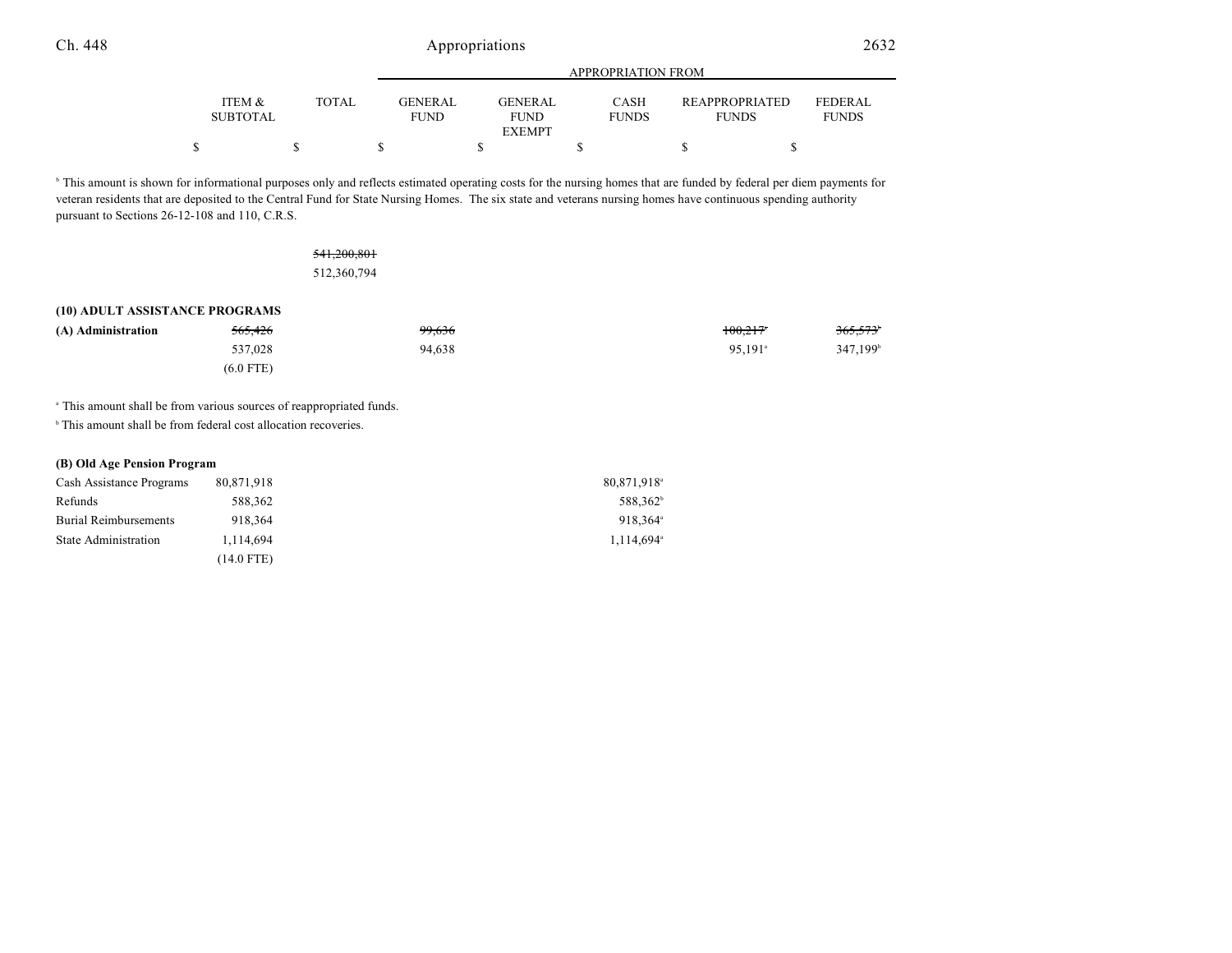| County Administration | 2.450.785  | 2,450,785 |
|-----------------------|------------|-----------|
|                       | 85,944,123 |           |

<sup>a</sup> These amounts shall be from the Old Age Pension Fund pursuant to Section 1, Article XXIV of the State Constitution. For purposes of complying with the limitation on state fiscal year spending imposed by Section 20, Article X of the State Constitution these moneys are included for informational purposes as they are continuously appropriated by Article XXIV of the State Constitution.

<sup>b</sup> This amount shall be from various sources of cash funds revenue, including refunds and state revenue intercepts.

#### **(C) Other Grant Programs**

| Aid to the Needy Disabled    |            |            |                          |
|------------------------------|------------|------------|--------------------------|
| Programs                     | 17,428,495 | 11,421,471 | $6,007,024$ <sup>a</sup> |
| <b>Burial Reimbursements</b> | 508,000    | 402.985    | $105,015(L)^{b}$         |
| Home Care Allowance          | 10,880,411 | 10,336,390 | $544,021(L)^{6}$         |
| <b>Adult Foster Care</b>     | 157,469    | 149.596    | $7,873(L)^{b}$           |
|                              | 28,974,375 |            |                          |

<sup>a</sup> Of this amount, it is estimated that \$3,413,687(L) shall be from local funds, \$2,279,944 shall be from federal interim assistance reimbursement payments, and \$313,393 shall be from other refunds and state revenue intercepts.

 $\,^{\circ}$  These estimated amounts shall be from local funds.

| (D) Community Services for the Elderly |             |            |                      |
|----------------------------------------|-------------|------------|----------------------|
| Administration                         | 657,866     | 174,985(M) | 482,881 <sup>a</sup> |
|                                        | $(7.0$ FTE) |            |                      |
| Colorado Commission on                 |             |            |                      |
| Aging                                  | 79,309      | 20,400(M)  | 58.909 <sup>a</sup>  |
|                                        | $(1.0$ FTE) |            |                      |
|                                        |             |            |                      |

| Ch. 448 | Appropriations | 2633 |
|---------|----------------|------|
|         |                |      |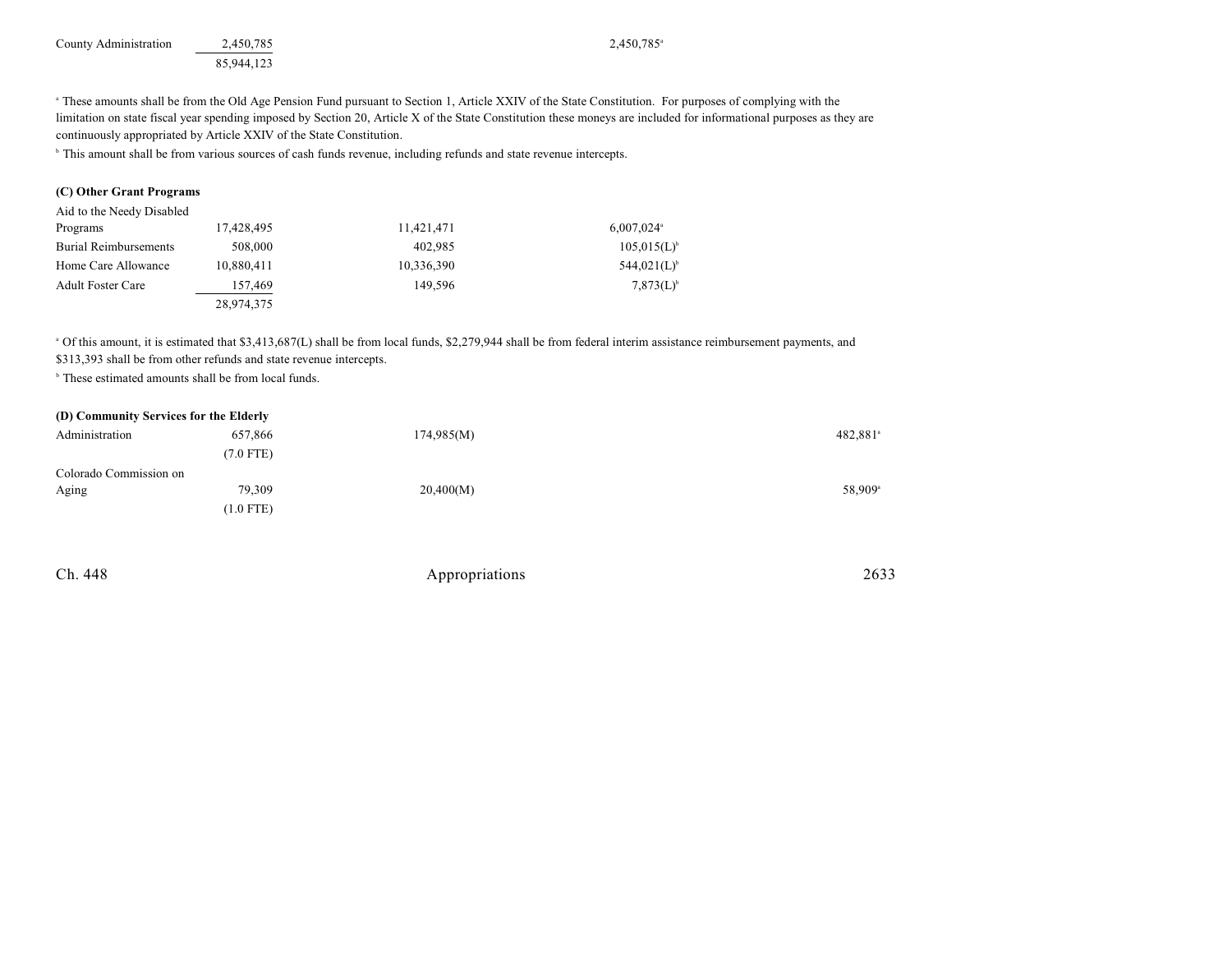|                           |                           |              |                               |                                                | <b>APPROPRIATION FROM</b>   |                                       |                                |
|---------------------------|---------------------------|--------------|-------------------------------|------------------------------------------------|-----------------------------|---------------------------------------|--------------------------------|
|                           | ITEM &<br><b>SUBTOTAL</b> | <b>TOTAL</b> | <b>GENERAL</b><br><b>FUND</b> | <b>GENERAL</b><br><b>FUND</b><br><b>EXEMPT</b> | <b>CASH</b><br><b>FUNDS</b> | <b>REAPPROPRIATED</b><br><b>FUNDS</b> | <b>FEDERAL</b><br><b>FUNDS</b> |
| \$                        |                           | \$           | \$<br>\$                      |                                                | \$                          | \$<br>\$                              |                                |
| Senior Community          |                           |              |                               |                                                |                             |                                       |                                |
| Services Employment       | 862,379                   |              |                               |                                                |                             |                                       | 862,379 <sup>b</sup>           |
|                           |                           |              |                               |                                                |                             |                                       | $(0.5$ FTE)                    |
| Older Americans Act       |                           |              |                               |                                                |                             |                                       |                                |
| Programs                  | 14, 141, 987              |              | 576,747(M)                    |                                                | $3,079,710^{\circ}$         |                                       | $10,485,530^{\circ}$           |
| National Family Caregiver |                           |              |                               |                                                |                             |                                       |                                |
| Support Program           | 2,263,386                 |              | 142,041                       |                                                | 423,805(L) <sup>d</sup>     |                                       | $1,697,540$ <sup>a</sup>       |
| State Ombudsman Program   | 272,031                   |              | 111,898(M)                    |                                                |                             | $1,800^\circ$                         | $158,333^*$                    |
| State Funding for Senior  |                           |              |                               |                                                |                             |                                       |                                |
| Services                  | 7,000,000                 |              | 2,000,000                     |                                                | $5,000,000$ <sup>f</sup>    |                                       |                                |
| Area Agencies on Aging    |                           |              |                               |                                                |                             |                                       |                                |
| Administration            | 1,353,957                 |              |                               |                                                |                             |                                       | 1,353,957 <sup>a</sup>         |
|                           | 26,630,915                |              |                               |                                                |                             |                                       |                                |

These amounts shall be from Title III of the Older Americans Act. a

<sup>b</sup> This amount shall be from Title V of the Older Americans Act.

 Of this amount, an estimated \$3,039,710(L) shall be from local funds and is shown for informational purposes only, and \$40,000 shall be from the Older Coloradans <sup>c</sup> Cash Fund created in Section 26-11-205.5 (5), C.R.S.

<sup>d</sup> This amount shall be from local funds and is shown for informational purposes only.

<sup>e</sup> This amount shall be from Medicaid funds transferred from the Department of Health Care Policy and Financing.

<sup>f</sup> This amount shall be from the Older Coloradans Cash Fund created in Section 26-11-205.5 (5), C.R.S.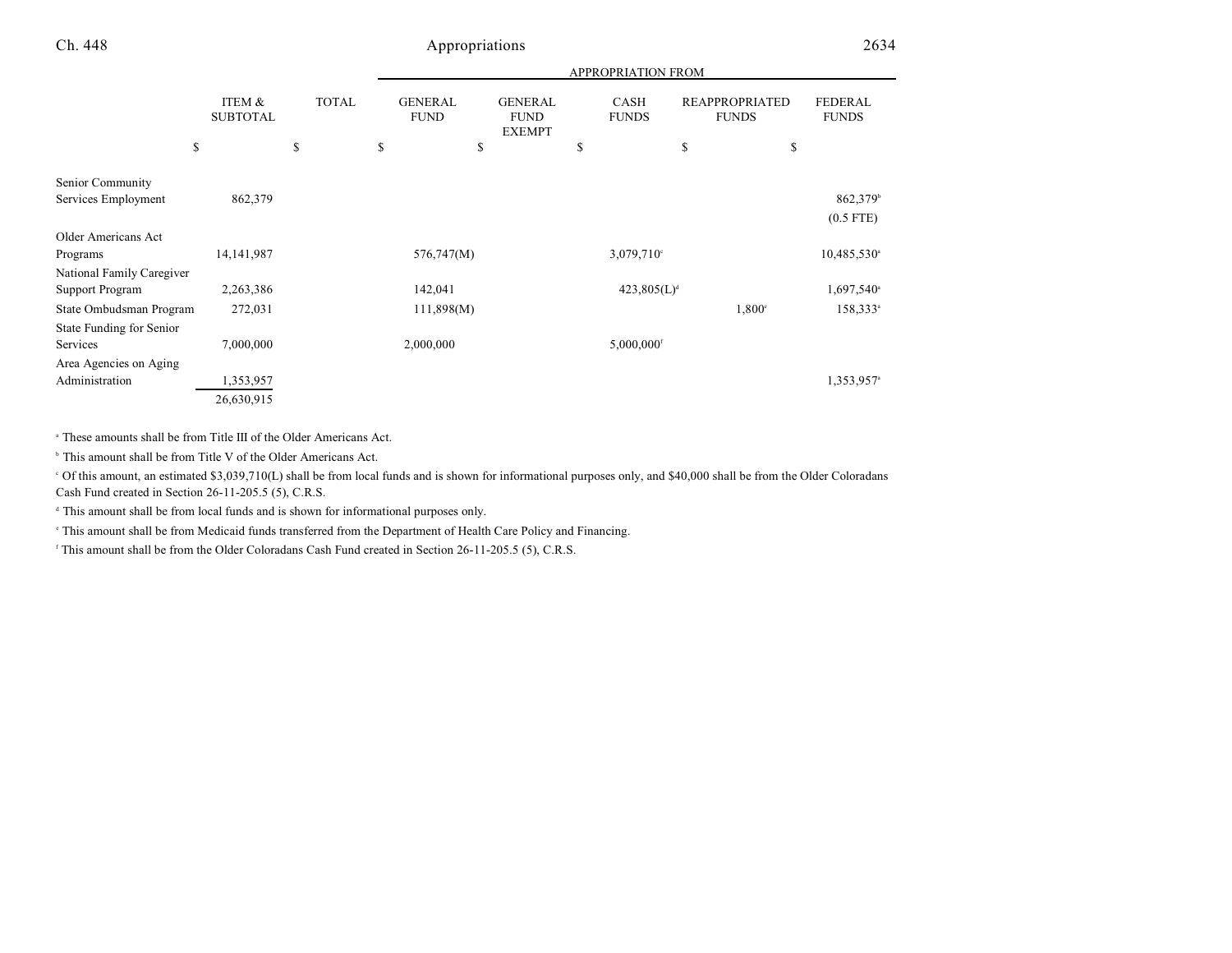#### 142,114,839

142,086,441

### **(11) DIVISION OF YOUTH CORRECTIONS<sup>2</sup>**

| (A) Administration        |           |              |                     |
|---------------------------|-----------|--------------|---------------------|
| Personal Services         | 1,303,783 | 1,303,783    |                     |
|                           |           | $(15.4$ FTE) |                     |
| <b>Operating Expenses</b> | 30,294    | 30,294       |                     |
| Victim Assistance         | 28,298    |              | 28,298 <sup>a</sup> |
|                           |           |              | $(0.5$ FTE)         |
|                           | 1,362,375 |              |                     |

<sup>a</sup> This amount shall be from State Victims Assistance and Law Enforcement funds transferred from the Department of Public Safety, Division of Criminal Justice.

| (B) Institutional Programs  |              |               |                        |
|-----------------------------|--------------|---------------|------------------------|
| Personal Services           | 42,666,971   | 42,666,971    |                        |
|                             | 42, 267, 236 | 42, 267, 236  |                        |
|                             |              | $(794.3$ FTE) |                        |
| <b>Operating Expenses</b>   | 3,411,434    | 2,081,234     | 1,330,200 <sup>a</sup> |
| <b>Medical Services</b>     | 7,934,779    | 7,934,779     |                        |
|                             |              | $(39.0$ FTE)  |                        |
| Enhanced Mental Health      |              |               |                        |
| Services Pilot for          |              |               |                        |
| Detention                   | 265,927      | 265,927       |                        |
| <b>Educational Programs</b> | 5,697,368    | 5,353,475     | $343.893^b$            |
|                             |              | $(38.3$ FTE)  | $(2.5$ FTE)            |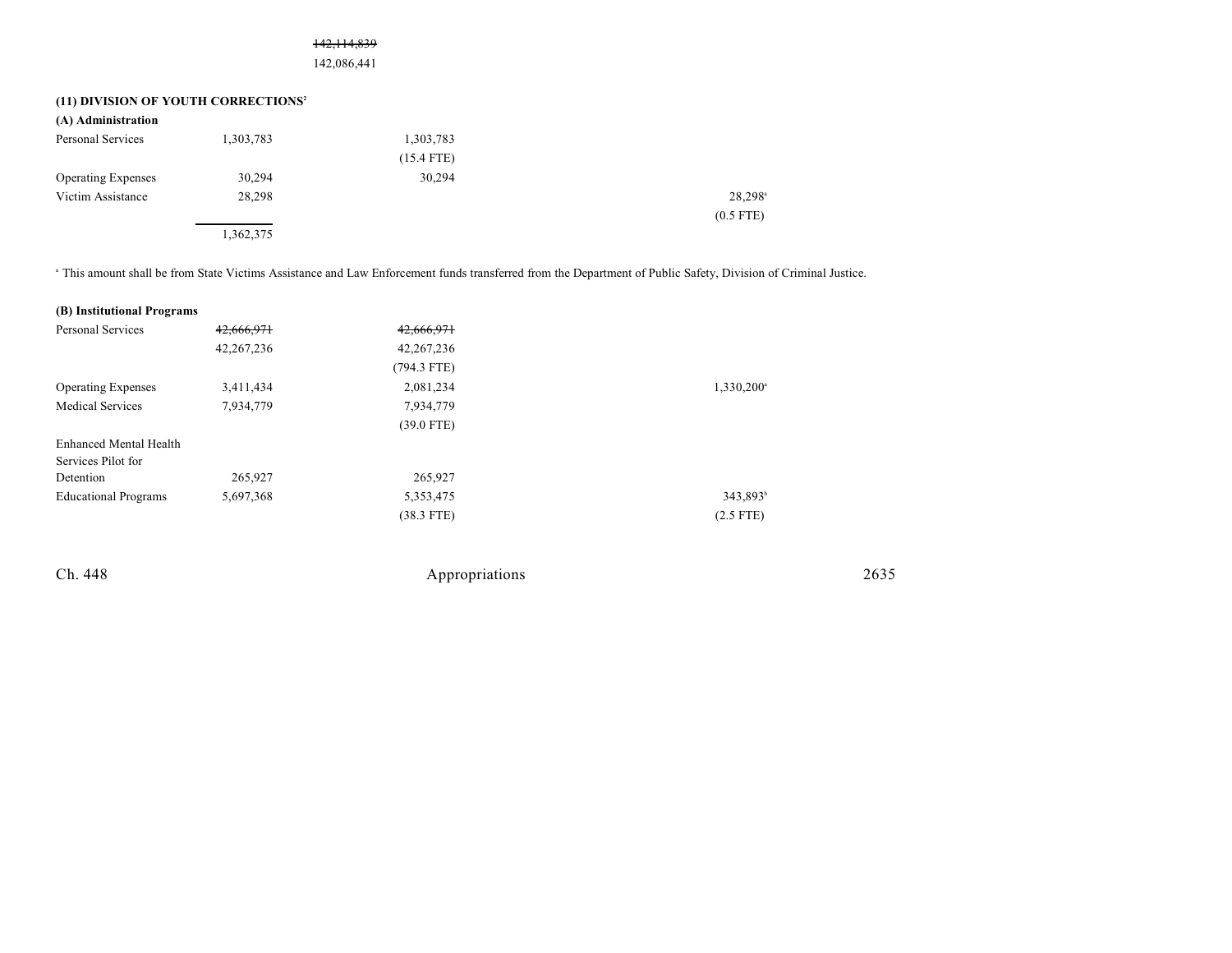|                                     | ITEM &<br><b>SUBTOTAL</b> | <b>TOTAL</b> | <b>GENERAL</b><br><b>FUND</b> | <b>GENERAL</b><br><b>FUND</b><br><b>EXEMPT</b> |   | CASH<br><b>FUNDS</b> | <b>REAPPROPRIATED</b><br><b>FUNDS</b> | FEDERAL<br><b>FUNDS</b> |
|-------------------------------------|---------------------------|--------------|-------------------------------|------------------------------------------------|---|----------------------|---------------------------------------|-------------------------|
|                                     | \$                        | \$           | \$                            | \$                                             | D |                      | \$                                    | Ф                       |
| Prevention/Intervention<br>Services | 49,693                    |              |                               |                                                |   |                      | 49,693°                               |                         |
|                                     | 60,026,172                |              |                               |                                                |   |                      | $(1.0$ FTE)                           |                         |
|                                     | 59,626,437                |              |                               |                                                |   |                      |                                       |                         |

APPROPRIATION FROM

This amount shall be transferred from the Department of Education for the federal school breakfast and lunch program. <sup>a</sup>

 $^{\circ}$  This amount shall be transferred from the Department of Education.

 $\degree$  This amount shall be transferred from the Alcohol and Drug Abuse Division.

### **(C) Community**

| Programs                  |            |               |                  |                     |                      |
|---------------------------|------------|---------------|------------------|---------------------|----------------------|
| Personal Services         | 7,929,462  | 7,585,467     | $48,850^{\circ}$ | $44,520^{\circ}$    | 250,625°             |
|                           |            | $(117.8$ FTE) | $(1.0$ FTE)      |                     |                      |
| <b>Operating Expenses</b> | 359,860    | 357,412       | $2,448^{\circ}$  |                     |                      |
| Purchase of Contract      |            |               |                  |                     |                      |
| Placements <sup>41</sup>  | 53,665,253 | 50,857,836    |                  | 2,807,417           |                      |
|                           | 44,515,261 | 41,707,844    |                  |                     |                      |
| Managed Care Pilot        |            |               |                  |                     |                      |
| Project                   | 1,390,441  | 1,357,105     |                  | 33,336 <sup>b</sup> |                      |
| S.B. 91-94 Programs       | 13,297,406 | 13,297,406    |                  |                     |                      |
| Parole Program Services   | 5,453,754  | 4,543,898     |                  |                     | 909,856 <sup>c</sup> |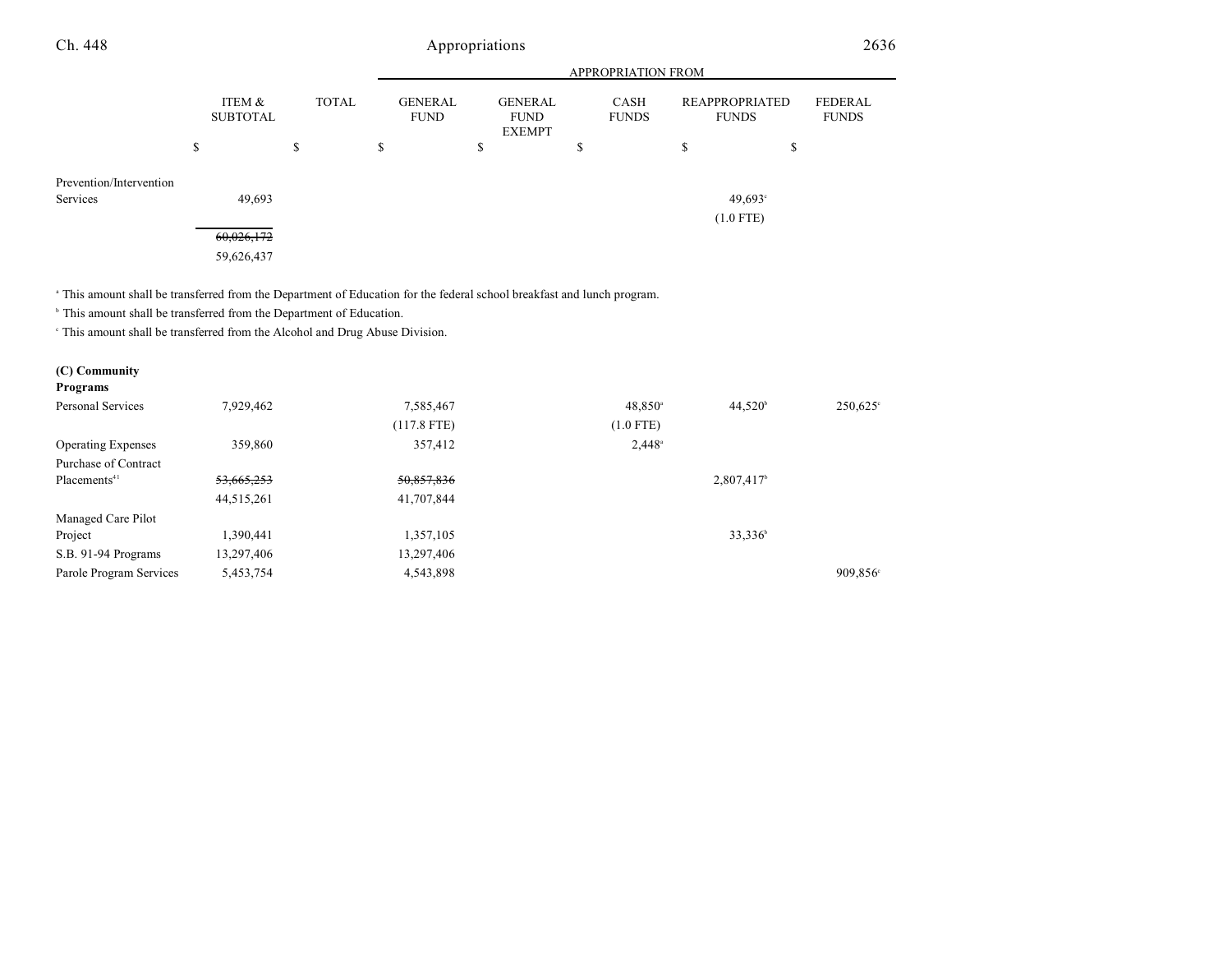Juvenile Sex Offender

Staff Training 27,060 38,810 38,250<sup>d</sup> 38,250<sup>d</sup>

82,143,236 72,993,244

<sup>a</sup> These amounts shall be from the contractor for the Ridge View facility pursuant to Section 19-2-411.5 (2) (e), C.R.S.

<sup>b</sup> These amounts shall be from Medicaid funds transferred from the Department of Health Care Policy and Financing.

<sup>c</sup> These amounts shall be from Title IV-E of the Social Security Act.

<sup>d</sup> This amount shall be from the Sex Offender Surcharge Fund created in Section 18-21-103 (3), C.R.S.

#### 143,531,783 133,982,056

# **TOTALS PART VII**

| (HUMAN SERVICES) |                               |  | \$350,818,183 | <del>\$436,616,696</del> ° | <del>\$643,072,311</del> |
|------------------|-------------------------------|--|---------------|----------------------------|--------------------------|
|                  | \$2,102,472,107 \$671,628,912 |  | \$358,554,342 | \$425,512,982 <sup>a</sup> | \$646,775,871            |

 $^{\circ}$  Of this amount,  $$129,848,374$  \$119,870,918 contains an (L) notation.

**FOOTNOTES** -- The following statements are referenced to the numbered footnotes throughout section 2.

2 Department of Corrections, Management, Executive Director's Office Subprogram; Department of Human Services, Mental Health and Alcohol and Drug Abuse Services, Alcohol and Drug Abuse Division; and Division of Youth Corrections; Judicial Department, Probation and Related Services; and Department of Public Safety, Division of Criminal Justice -- State agencies involved in multi-agency programs requiring separate appropriations to each agency are requested to designate one lead agency to be responsible for submitting a comprehensive annual budget request for such programs to the Joint Budget Committee, including prior year, request year, and three year forecasts for revenues into the fund and expenditures from the fund by agency. The requests should be sustainable for the length of the forecast based on anticipated revenues. Each agency is still requested to submit its portion of such request with its own budget document. This applies to requests for appropriation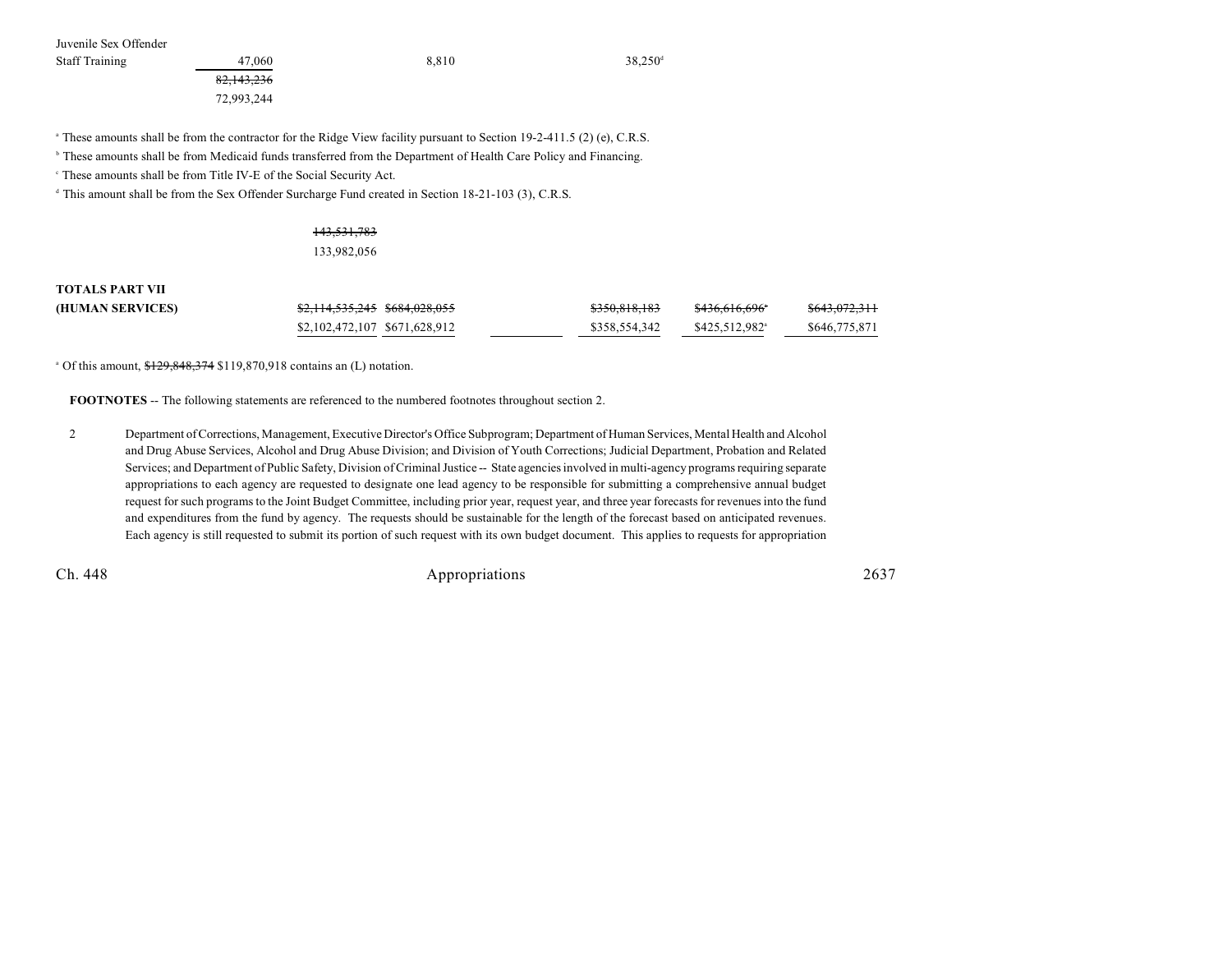from the Drug Offender Surcharge Fund, the Sex Offender Surcharge Fund, the Persistent Drunk Driver Cash Fund, and the Alcohol and Drug Driving Safety Fund, among other programs.

- 27 Department of Human Services, County Administration, County Share of Offsetting Revenues -- It is the intent of the General Assembly that, pursuant to Section 26-13-108, C.R.S., the Department utilize recoveries to offset the costs of providing public assistance. This appropriation represents an estimate of the county share of such recoveries and, if the amount of the county share of such recoveries is greater than the amount reflected in this appropriation, the Department is authorized to disburse an amount in excess of this appropriation to reflect the actual county share of such recoveries.
- 28 Department of Human Services, County Administration, County Incentive Payments; Office of Self Sufficiency, Colorado Works Program, County Block Grants -- It is the intent of the General Assembly that, pursuant to Sections 26-13-108 and 26-13-112.5 (2), C.R.S., the Department distribute child support incentive payments to counties. This appropriation represents an estimate of one-half of the State share of recoveries of amounts of support for public assistance recipients, as described in Section 26-13-108, C.R.S. If the amount of one-half of the State share of such recoveries is greater than the amount reflected in this appropriation, the Department is authorized to distribute an amount in excess of this appropriation to reflect one-half of the actual State share of such recoveries.
- 29 Department of Human Services, Division of Child Welfare -- It is the intent of the General Assembly to encourage counties to serve children in the most appropriate and least restrictive manner. For this purpose, the Department may transfer funds among all line items in this long bill group total for the Division of Child Welfare.
- 30 Department of Human Services, Division of Child Welfare, Child Welfare Services -- Pursuant to Section 26-5-104 (6), C.R.S., counties are authorized to negotiate rates, services, and outcomes with child welfare service providers and are thus not required to provide a specific rate increase for any individual provider. This provision does not apply, however, to Medicaid treatment rates. The funding appropriated for this line item includes an increase of \$5,019,160 based on a 1.5 percent increase in funding for county staff salaries and benefits and a 1.5 percent increase in community provider rates and Medicaid treatment rates. The purpose of this increase is to provide counties and tribes with additional funds to increase community provider rates and to pay for increases in Medicaid treatment rates.
- 31 Department of Human Services, Division of Child Welfare, Excess Federal Title IV-E Reimbursements -- Section 26-1-111 (2) (d) (II) (C), C.R.S., authorizes the General Assembly to annually appropriate moneys in the Excess Federal Title IV-E Reimbursements Cash Fund to the Department of Human Services for allocation to the counties for the provision of assistance, child care assistance, social services, and child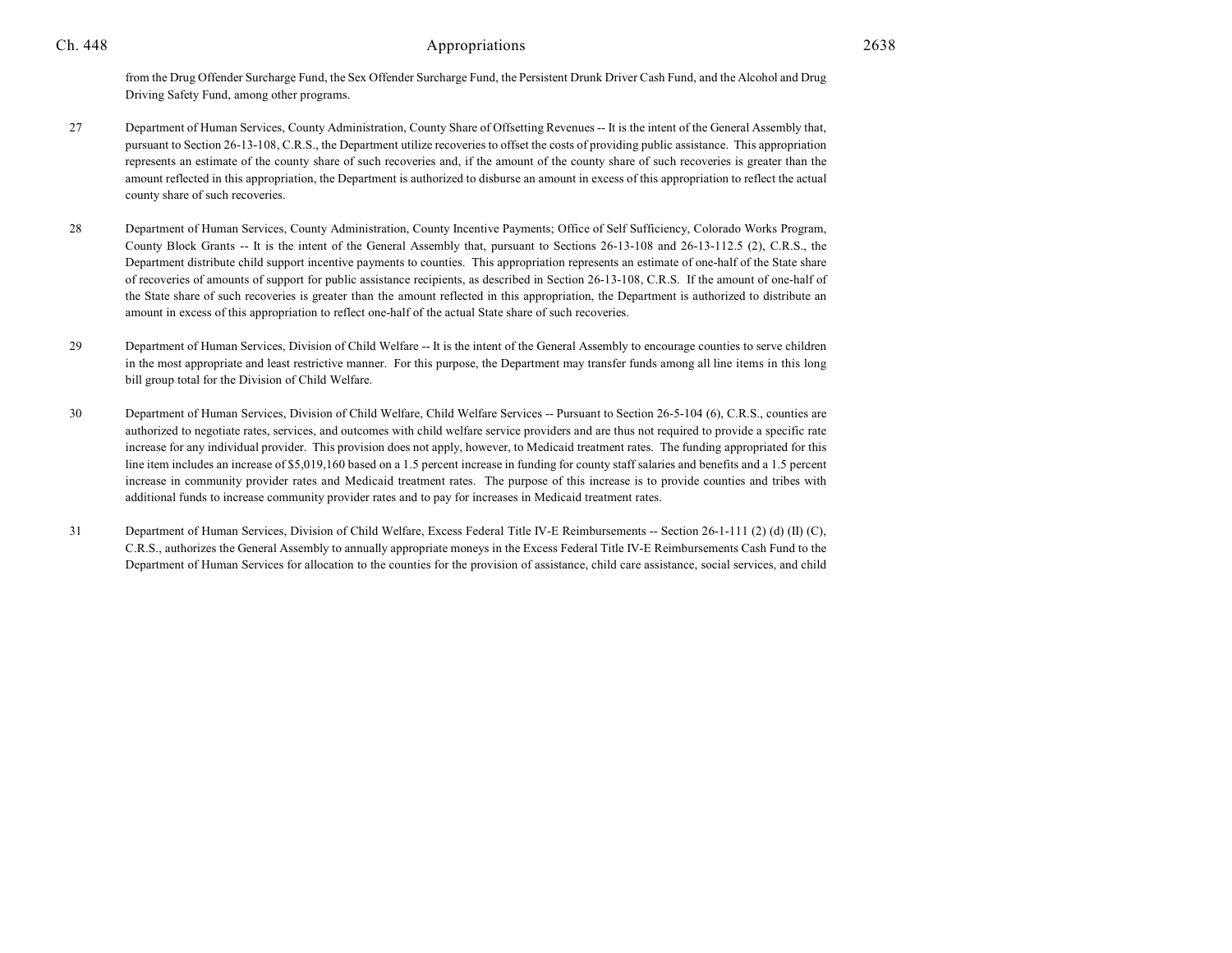welfare services. This provision also authorizes the General Assembly to specify, in the annual appropriations act, that counties shall expend such moneys in a manner that will be applied toward the state's maintenance of historic effort as specified in section 409 (a) (7) of the federal Social Security Act, as amended. Pursuant to this statutory authority, the General Assembly hereby specifies that counties shall expend \$1,000,000 of the moneys received through this line item appropriation for FY 2008-09 in a manner that will be applied toward the state's maintenance of historic effort related to the federal Temporary Assistance for Needy Families program.

- 32 Department of Human Services, Division of Child Welfare, Family and Children's Programs -- Pursuant to Section 26-5-104 (6), C.R.S., counties are authorized to negotiate rates, services, and outcomes with child welfare service providers and are thus not required to provide a specific rate increase for any individual provider. The funding appropriated for this line item includes an increase of \$675,831 based on a 1.5 percent increase in funding that is allocated to counties and tribes. The purpose of this increase is to provide counties and tribes with additional funds to increase rates paid to community providers.
- 33 Department of Human Services, Division of Child Welfare, Family and Children's Programs -- It is the intent of the General Assembly that \$4,088,723 of the funds appropriated for this line item be used to assist county departments of social services in implementing and expanding family- and community-based services for adolescents. It is the intent of the General Assembly that such services be based on a program or programs that have been demonstrated to be effective in reducing the need for higher cost residential services.
- 34 Department of Human Services, Division of Child Welfare, Performance-based Collaborative Management Incentives The total appropriation in this line item exceeds the projected ongoing revenue stream for the Collaborative Management Incentive Cash Fund by over \$350,000. Therefore, appropriations at the current level may not be available when reserves are exhausted.
- 35 (Governor lined through this provision. See L. 2008, p. 3104.)
- 36 Department of Human Services, Office of Self Sufficiency, Colorado Works Program, County Block Grants -- Pursuant to Sections 26-2-714 (7) and 26-2-714 (9), C.R.S., under certain conditions, a county may transfer federal Temporary Assistance for Needy Families (TANF) funds within its Colorado Works Program Block Grant to the federal child care development fund or to programs funded by Title XX of the federal Social Security Act. One of the conditions specified is that the amount a county transfers must be specified by the Department of Human Services as being available for transfer within the limitation imposed by federal law. It is the intent of the General Assembly that the Department allow individual counties to transfer a greater percent of federal TANF funds than the state is allowed under federal law as long as: (a) Each county has had an opportunity to transfer an amount up to the federal maximum allowed; and, (b) the total amount transferred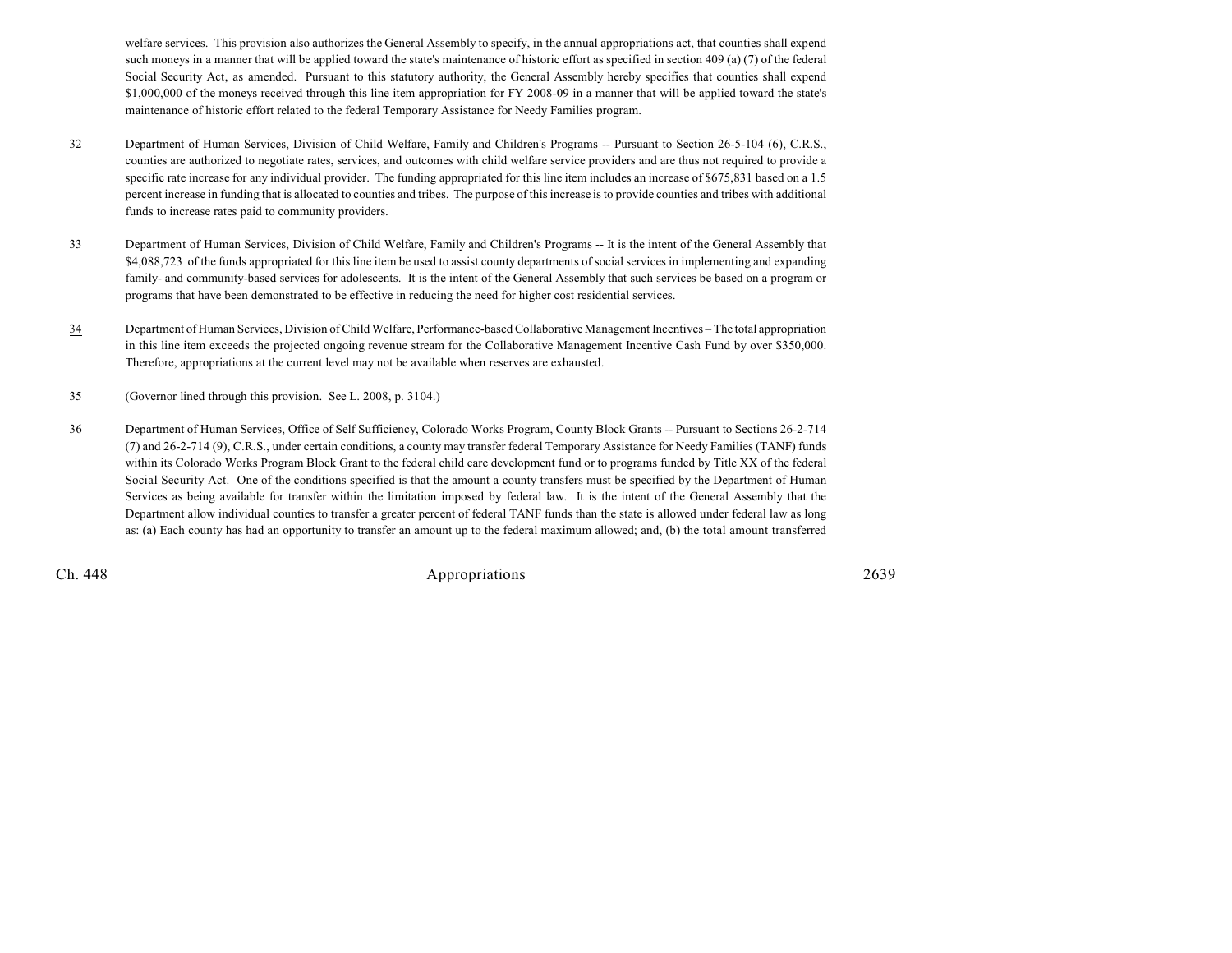statewide does not exceed the federal maximum.

- 37 Department of Human Services, Office of Self Sufficiency, Colorado Works Program, County Block Grants -- It is the intent of the General Assembly that the appropriation of local funds for Colorado works program county block grants may be decreased by a maximum of \$100,000 to reduce one or more small counties' fiscal year 2007-08 targeted or actual spending level, pursuant to Section 26-2-714 (8), C.R.S.
- 38 Department of Human Services, Services for People with Disabilities, Community Services for People with Developmental Disabilities, Program Costs -- It is the intent of the General Assembly that expenditures for these services be recorded only against the Long Bill group total for Program Costs.
- 39 Department of Human Services, Services for People with Disabilities, Community Services for People with Developmental Disabilities, Program Costs– This appropriation includes funding for the following additional caseload: (1) comprehensive residential services for 305 adults for an average of six months, including 45 persons transitioning from foster care, 62 emergency placements, 78 "high risk" waiting list placements, and 120 regular waiting list placements; (2) supported living services for 345 adults, including 28 persons transitioning from the Children's Extensive Support program for an average of six months, 200 others added for an average of six months, and 117 added for a full year (12 months); and (3) family support services, for an average of six months, for 100 additional families.
- 40 Department of Human Services, Services for People with Disabilities, Community Services for People with Developmental Disabilities, Other Community Programs, Preventive Dental Hygiene -- The purpose of this appropriation is to assist the Colorado Foundation of Dentistry in providing special dental services for persons with developmental disabilities.
- 41 Department of Human Services, Division of Youth Corrections, Community Programs, Purchase of Contract Placements -- It is the intent of the General Assembly that up to 20.0 percent of the General Fund appropriation to this line may be used to provide treatment, transition, and wrap-around services to youths in the Division of Youth Correction's system in residential and non-residential settings.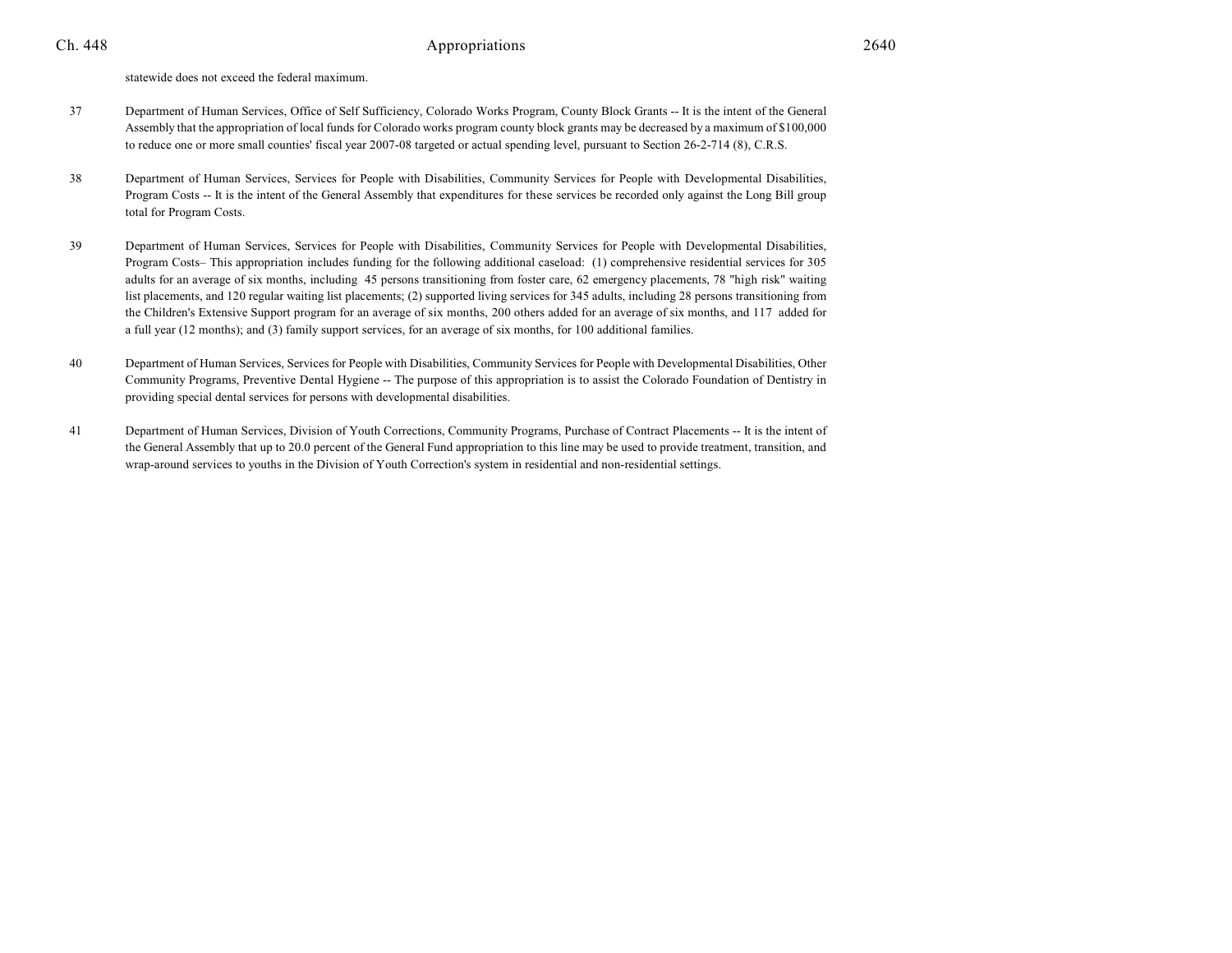**SECTION 2.** Part VII (2), (8) (D) (2) (a), (9) (A) (1) (b), and the affected totals of section 2 of chapter 466, Session Laws of Colorado 2007, as amended by section 1 of chapter 457 and as the said Part VII (8) (D) (2) (a), (9) (A) (1) (b), and the affected totals are further amended by section 12 of chapter 474, Session Laws of Colorado 2008, are amended, and the said Part VII (9) (A) (1) (b) is further amended BY THE ADDITION OF A NEW FOOTNOTE, to read:

#### Section 2. **Appropriation.**

### **PART VII DEPARTMENT OF HUMAN SERVICES**

### Ch. 448 Appropriations 2641 **(2) OFFICE OF INFORMATION TECHNOLOGY SERVICES** Personal Services 5,617,053 4,348,432 24,062 548,258 696,301<sup>o</sup> (76.2 FTE) Operating Expenses 386,576 307,488  $307,488$  307,488  $16,040(T)^{d}$  63,048° Purchase of Services from  $\text{Computer Center} \quad 4,400,854$   $1,920,498$   $5,966$   $3,007$   $2,471,383$ Microcomputer Lease Payments 239,344 539,344 301,832 15,466 128,647 93,399 Colorado Trails **9,276,217** 5,008,216 5,008,216 4,268,001<sup>i</sup> (48.0 FTE) County Financial Management System 1,515,836 734,001<sup>c</sup> 781,835 734,001<sup>c</sup> Health Information Management System 339,168 211,290 127,878(T) Client Index Project 156,116 89,634 66,482<sup>c</sup> (3.0 FTE) National Aging Program Information System 93,114 93,114 15,526 7,752(L)<sup>k</sup> 69,836<sup>1</sup>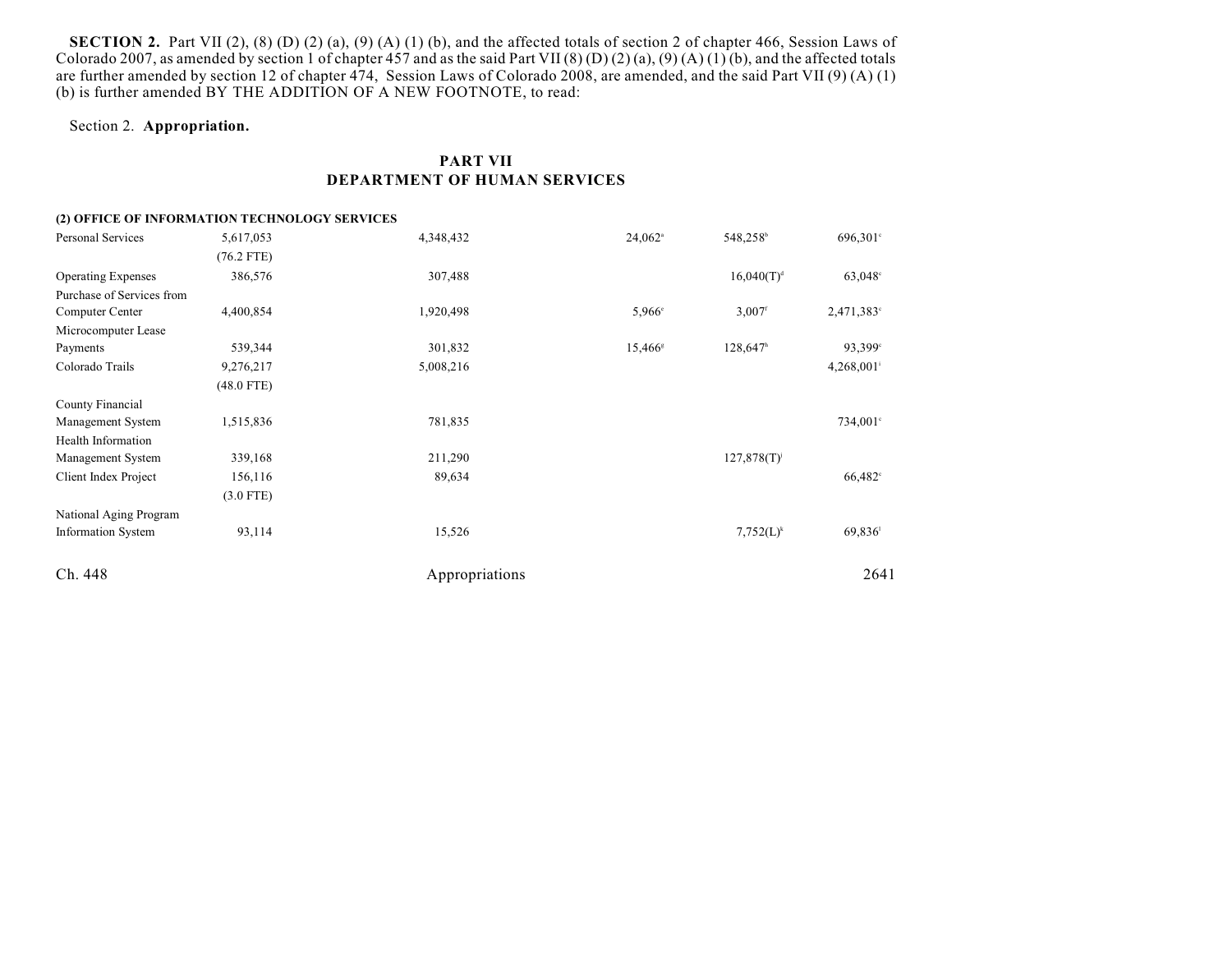| <b>APPROPRIATION FROM</b> |  |
|---------------------------|--|
|                           |  |

| \$                               | ITEM &<br><b>SUBTOTAL</b> | <b>TOTAL</b><br>\$ | <b>GENERAL</b><br><b>FUND</b><br>\$ | <b>GENERAL</b><br><b>FUND</b><br><b>EXEMPT</b><br>\$ | <b>CASH</b><br><b>FUNDS</b><br>\$ | <b>REAPPROPRIATED</b><br><b>FUNDS</b><br>\$<br>\$ | <b>FEDERAL</b><br><b>FUNDS</b> |
|----------------------------------|---------------------------|--------------------|-------------------------------------|------------------------------------------------------|-----------------------------------|---------------------------------------------------|--------------------------------|
|                                  |                           |                    |                                     |                                                      |                                   |                                                   |                                |
| Colorado Benefits                |                           |                    |                                     |                                                      |                                   |                                                   |                                |
| Management System                |                           |                    |                                     |                                                      |                                   |                                                   |                                |
| $(CBMS)^{51}$                    | 25,143,995                |                    | 3,902,842                           |                                                      | 1,995,807m                        | $8,757,642(T)^n$                                  | 10,487,704°                    |
|                                  | $(47.1$ FTE)              |                    |                                     |                                                      |                                   |                                                   |                                |
| CBMS SAS-70 Audit                | 149,000                   |                    | 23,386                              |                                                      | 11,957 <sup>m</sup>               | $51,718(T)^n$                                     | 61,939°                        |
| <b>CBMS</b> Federal Reallocation | 1,564,135                 |                    |                                     |                                                      |                                   | 1,564,135                                         |                                |
|                                  | 3,180,791                 |                    |                                     |                                                      |                                   | 3,180,791                                         |                                |
| Multiuse Network Payments        | 2,207,742                 |                    | 1,346,723                           |                                                      | $22,077$ <sup>s</sup>             | 176,619 <sup>h</sup>                              | $662,323^{\circ}$              |
| <b>Communication Services</b>    |                           |                    |                                     |                                                      |                                   |                                                   |                                |
| Payments                         | 156,510                   |                    | 133,034                             |                                                      |                                   | $23,476^{\circ}$                                  |                                |
|                                  |                           | 51,545,660         |                                     |                                                      |                                   |                                                   |                                |
|                                  |                           | 53,162,316         |                                     |                                                      |                                   |                                                   |                                |

<sup>a</sup> This amount shall be from patient fees from the Mental Health Institutes.

<sup>b</sup> Of this amount, it is estimated that \$301,665(T), including \$224,909 Medicaid cash funds, shall be transferred from the Department of Health Care Policy and Financing, \$117,875 shall be from patient revenues collected by the Mental Health Institutes, and \$128,718 shall be from various sources of cash funds exempt. Of these amounts, \$1,129,087 shall be from the Temporary Assistance for Needy Families Block Grant, \$450,688 shall be from Child Care Development Funds, and <sup>c</sup> it is estimated that \$1,822,003 shall be from Food Stamp funds, \$89,228 shall be from federal Alcohol and Drug Abuse block grant funds, and \$1,295,931 shall be from various sources of federal funds.

<sup>d</sup> This amount shall be from Medicaid funds transferred from the Department of Health Care Policy and Financing.

 Of this amount, it is estimated that \$3,759 shall be from patient fees from the Mental Health Institutes and \$2,207 shall be from the Records and Reports Cash Fund <sup>e</sup> created in Section 19-1-307 (2.5), C.R.S.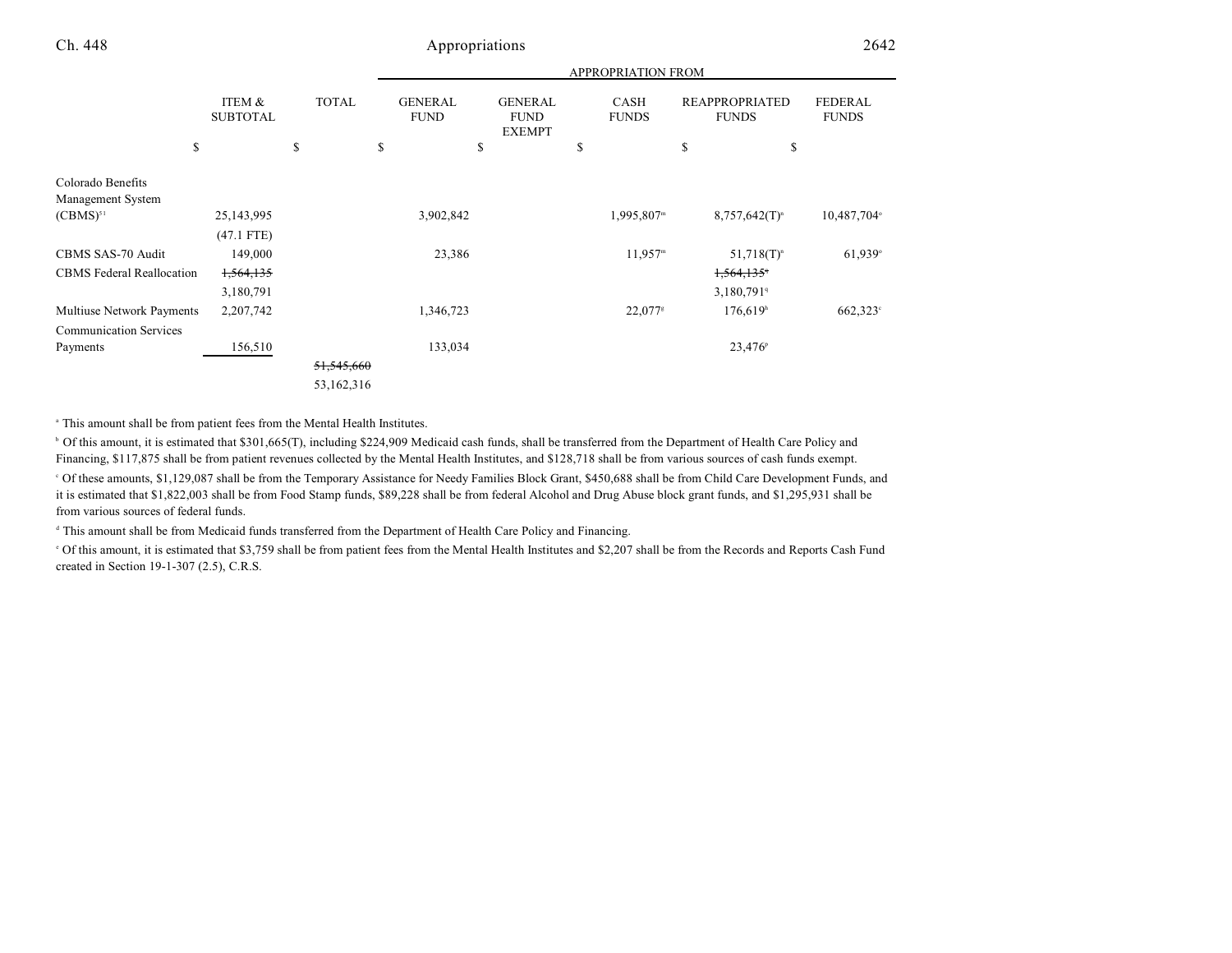Of this amount, it is estimated that \$2,734(T) shall be from Medicaid funds transferred from the Department of Health Care Policy and Financing and \$273 shall be <sup>f</sup> from various sources of cash exempt funds.

<sup>8</sup> These amounts shall be from various sources of cash funds.

<sup>h</sup> Of these amounts, it is estimated that \$166,273(T) shall be Medicaid funds transferred from the Department of Health Care Policy and Financing and \$138,993 shall be from various sources of cash exempt funds.

<sup>1</sup> Of this amount, it is estimated that \$2,735,362 shall be from Title IV-E of the Social Security Act, \$1,379,418 shall be from the Temporary Assistance to Needy Families Block Grant, and \$153,221 shall be from Child Care Development Funds.

<sup>j</sup> Of this amount, it is estimated that \$106,267 shall be transferred from Mental Health Institutes, \$12,021 shall be transferred from the department's Regional Centers, and \$9,590 shall be transferred from the Division of Youth Corrections.

<sup>k</sup> This amount shall be from local funds.

<sup>1</sup> This amount shall be from Title III Older Americans Act funds.

It is estimated that these amounts shall be from the Old Age Pension Fund created pursuant to Article XXIV of the State Constitution. <sup>m</sup>

<sup>n</sup> These amounts shall be transferred from the Department of Health Care Policy and Financing.

 Of these amounts, \$7,288,827 shall be from the Temporary Assistance for Needy Families Block Grant, and it is estimated that \$3,260,816 shall be from Food <sup>o</sup> Stamp funds.

<sup>p</sup> This amount shall be from various cash exempt sources.

<sup>q</sup> Of this amount, \$1,205,117 \$2,162,477 shall be from the Health Care Supplemental Appropriations and Overexpenditures account of the Tobacco Litigation Settlement Cash Fund created in Section 24-22-115 (4) (a), C.R.S., and  $\frac{2359,018(F)}{31,018,314(T)}$  shall be Medicaid funds transferred from the Department of Health Care Policy and Financing.

#### **(8) MENTAL HEALTH AND ALCOHOL AND DRUG ABUSE SERVICES**

| (D) Alcohol and Drug Abuse Division $6,11$ |            |            |                      |                   |                |
|--------------------------------------------|------------|------------|----------------------|-------------------|----------------|
| (2) Community Programs                     |            |            |                      |                   |                |
| (a) Treatment Services                     |            |            |                      |                   |                |
| Treatment and                              |            |            |                      |                   |                |
| Detoxification Contracts <sup>73</sup>     | 22,774,190 | 11,217,519 | 953.518 <sup>a</sup> | $290.706^{\circ}$ | $10,312,447$ ° |
|                                            |            |            |                      |                   |                |

| Appropriations | 2643 |
|----------------|------|
|                |      |
|                |      |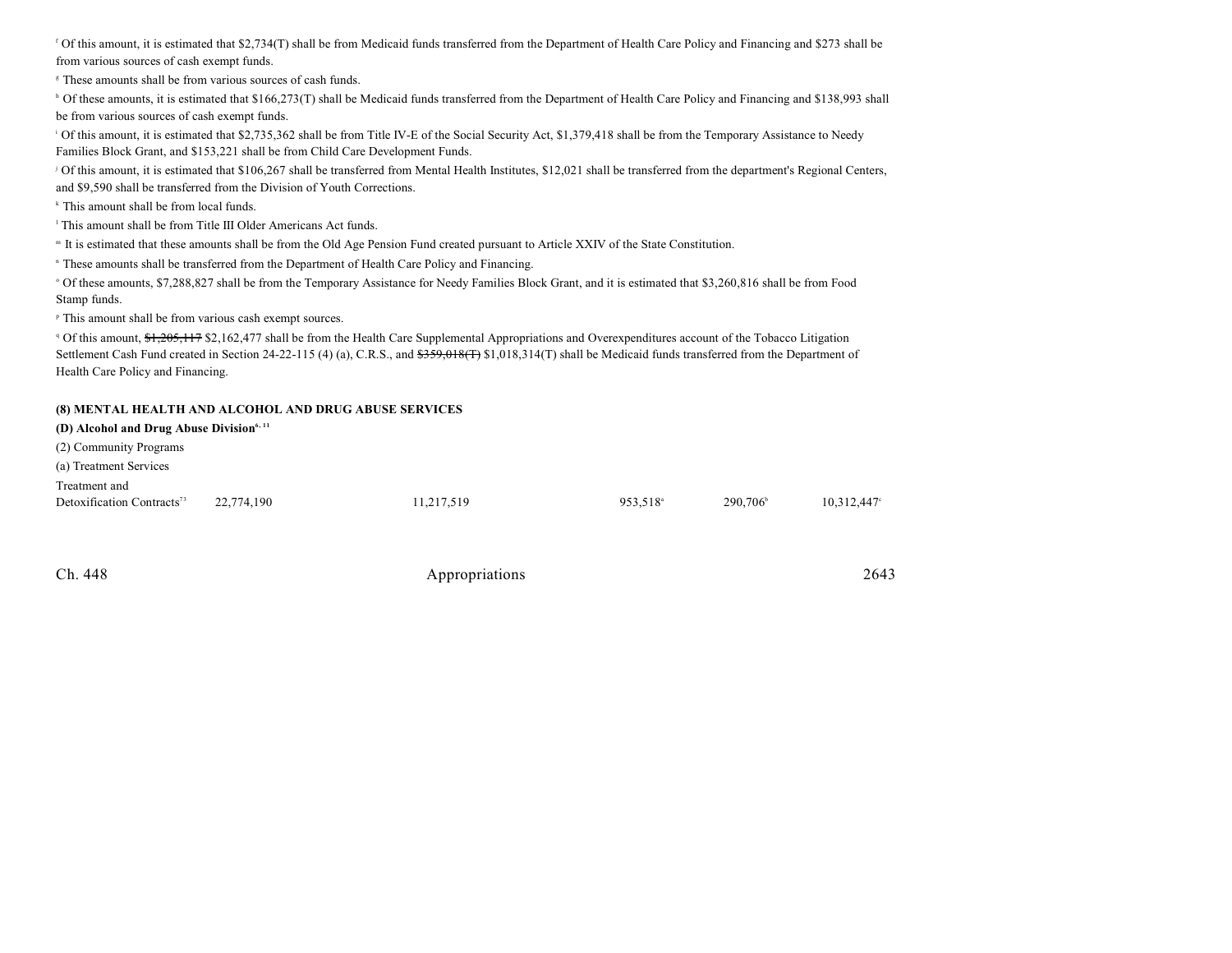|                                                                           |                           |              | <b>APPROPRIATION FROM</b>     |                                                |                      |                                       |                                |
|---------------------------------------------------------------------------|---------------------------|--------------|-------------------------------|------------------------------------------------|----------------------|---------------------------------------|--------------------------------|
|                                                                           | ITEM &<br><b>SUBTOTAL</b> | <b>TOTAL</b> | <b>GENERAL</b><br><b>FUND</b> | <b>GENERAL</b><br><b>FUND</b><br><b>EXEMPT</b> | CASH<br><b>FUNDS</b> | <b>REAPPROPRIATED</b><br><b>FUNDS</b> | <b>FEDERAL</b><br><b>FUNDS</b> |
| \$                                                                        |                           | \$           | \$                            | \$                                             | \$                   | \$<br>\$                              |                                |
| Case Management for<br>Chronic Detoxification<br>Clients                  | 369,324                   |              | 2,441                         |                                                |                      |                                       | 366,883°                       |
| Short-term Intensive<br>Residential Remediation and<br>Treatment (STIRRT) | 3,041,103                 |              | 2,022,287                     |                                                | 383,316 <sup>a</sup> | $600,000^{\circ}$                     | 35,500                         |
| High Risk Pregnant Women                                                  |                           |              |                               |                                                |                      |                                       |                                |
| Program                                                                   | 998,717                   |              |                               |                                                |                      | $998,717($ T) <sup>d</sup>            |                                |
|                                                                           | 1,505,150                 |              |                               |                                                |                      | $1,505,150(T)^d$                      |                                |
|                                                                           | 27,183,334                |              |                               |                                                |                      |                                       |                                |
|                                                                           | 27,689,767                |              |                               |                                                |                      |                                       |                                |

<sup>a</sup> Of these amounts, \$1,020,616 shall be from the Drug Offender Surcharge Fund created pursuant to Section 18-19-103 (4), C.R.S., \$66,218 shall be from the Adolescent Substance Abuse Prevention and Treatment Fund created in Section 18-13-122 (16) (b), C.R.S., and \$250,000 shall be from various cash funds.

<sup>b</sup> Of these amounts, \$600,000 shall be from reserves in the Drug Offender Surcharge Fund created pursuant to Section 18-19-103 (4), C.R.S., \$275,706(T) shall be from moneys transferred from the Department of Public Safety, Community Corrections, Substance Abuse Treatment Program, and \$15,000 shall be from reserves in the Persistent Drunk Driver Cash Fund created pursuant to Section 42-3-303, C.R.S.

These amounts shall be from the Substance Abuse Prevention and Treatment Block Grant.

<sup>d</sup> This amount shall be from Medicaid funds transferred from the Department of Health Care Policy and Financing.

#### 212,291,557

212,797,990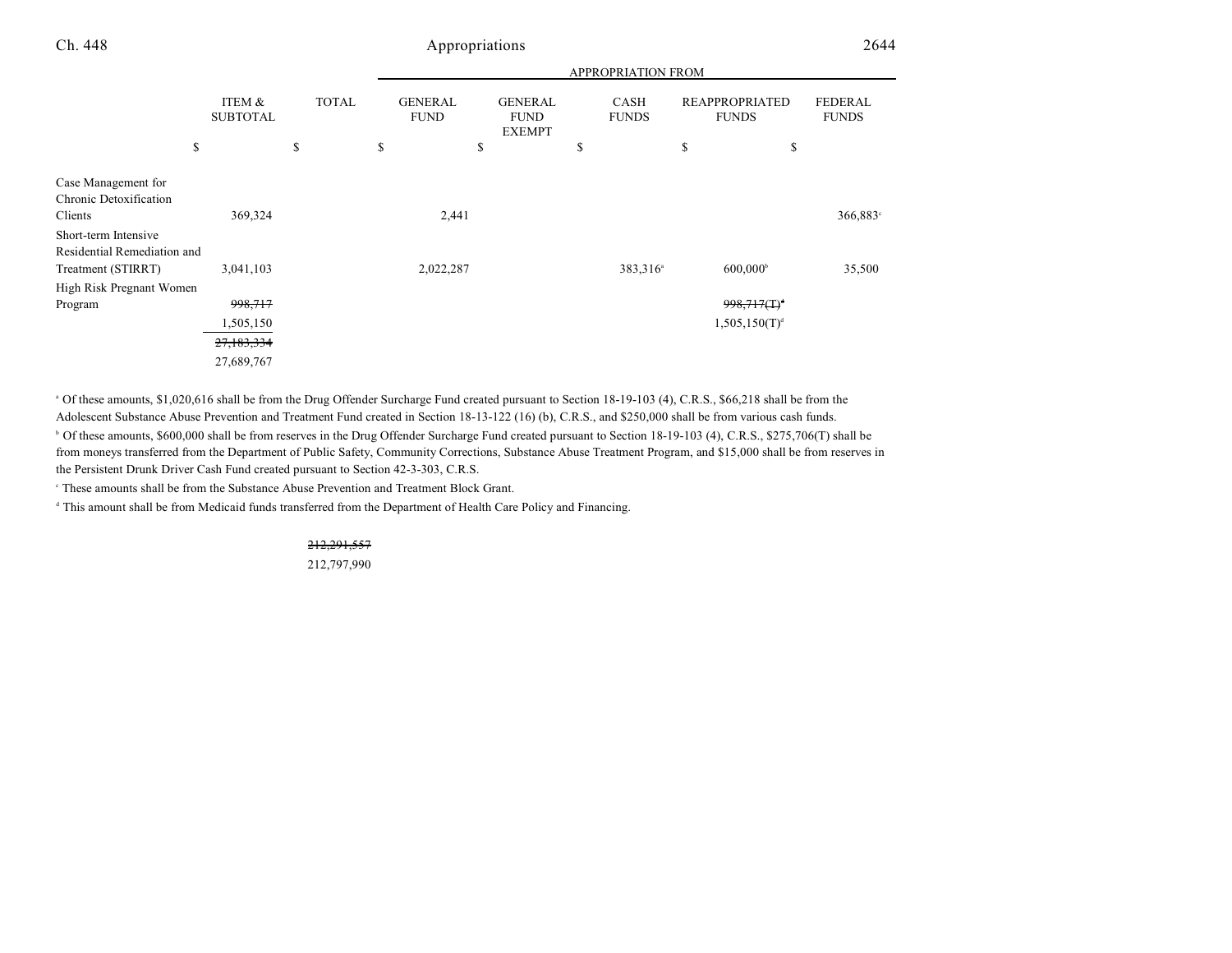#### **(9) SERV I CES FO R PEOPLE W ITH D I S ABILITIES**

| (A) Developmental Disability Services                                                                |  |  |  |  |  |  |
|------------------------------------------------------------------------------------------------------|--|--|--|--|--|--|
|                                                                                                      |  |  |  |  |  |  |
| (b) Program Costs <sup>76, 77, 78, 79, 79a, 79b</sup> COSTS <sup>76, 77, 78, 79, 79a, 79b, 79c</sup> |  |  |  |  |  |  |
|                                                                                                      |  |  |  |  |  |  |
|                                                                                                      |  |  |  |  |  |  |
|                                                                                                      |  |  |  |  |  |  |
| <del>240,898,908</del>                                                                               |  |  |  |  |  |  |
| 238,966,908                                                                                          |  |  |  |  |  |  |
|                                                                                                      |  |  |  |  |  |  |
|                                                                                                      |  |  |  |  |  |  |
|                                                                                                      |  |  |  |  |  |  |
| <del>50,511,095</del>                                                                                |  |  |  |  |  |  |
| 48,511,095                                                                                           |  |  |  |  |  |  |
|                                                                                                      |  |  |  |  |  |  |
|                                                                                                      |  |  |  |  |  |  |
| 11,171,495                                                                                           |  |  |  |  |  |  |
|                                                                                                      |  |  |  |  |  |  |
|                                                                                                      |  |  |  |  |  |  |
| 6,461,550                                                                                            |  |  |  |  |  |  |
|                                                                                                      |  |  |  |  |  |  |
|                                                                                                      |  |  |  |  |  |  |
| 6,375,329                                                                                            |  |  |  |  |  |  |
|                                                                                                      |  |  |  |  |  |  |
|                                                                                                      |  |  |  |  |  |  |
| 22,244,072                                                                                           |  |  |  |  |  |  |
| <del>1,055,874</del>                                                                                 |  |  |  |  |  |  |
|                                                                                                      |  |  |  |  |  |  |

Ch. 448

Appropr iat

ions 2645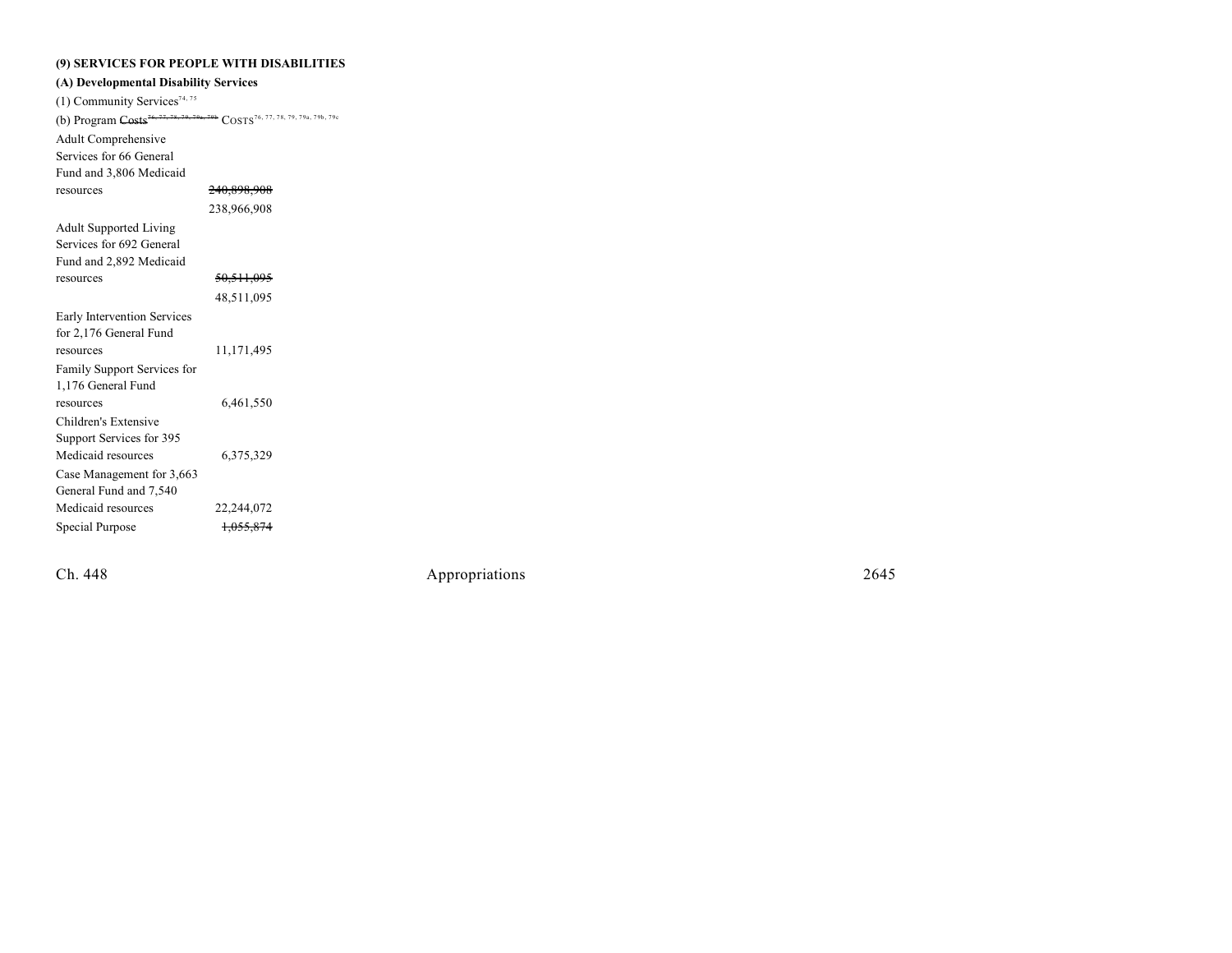|                      | Appropriations                       |                           |                               |                                                |                             |                                       |                                |
|----------------------|--------------------------------------|---------------------------|-------------------------------|------------------------------------------------|-----------------------------|---------------------------------------|--------------------------------|
|                      |                                      | <b>APPROPRIATION FROM</b> |                               |                                                |                             |                                       |                                |
|                      | <b>ITEM &amp;</b><br><b>SUBTOTAL</b> | <b>TOTAL</b>              | <b>GENERAL</b><br><b>FUND</b> | <b>GENERAL</b><br><b>FUND</b><br><b>EXEMPT</b> | <b>CASH</b><br><b>FUNDS</b> | <b>REAPPROPRIATED</b><br><b>FUNDS</b> | <b>FEDERAL</b><br><b>FUNDS</b> |
| \$                   |                                      | \$                        | ъ                             | ъ                                              | S                           | \$<br>S                               |                                |
|                      | 3,021,874                            |                           |                               |                                                |                             |                                       |                                |
| <b>Hold Harmless</b> | 2,904,897                            |                           |                               |                                                |                             |                                       |                                |
|                      | 341.623.220                          |                           | 33,652,727                    |                                                | 307,970,493 <sup>*</sup>    |                                       |                                |
|                      | 339,657,220                          |                           | 35,618,727                    |                                                |                             | 304,038,493 <sup>a</sup>              |                                |

shall be from client cash sources, \$9,130,329(L) shall be from local matching funds, and \$491,314(T) shall be transferred from the Division of Vocational Rehabilitation. These amounts reflect the assumption that \$2,432,000 shall be received by community providers from consumers associated with post-eligibility treatment of income assessments.

### 503,096,060

501,130,060

#### **TOTALS PART VII**

| (HUMAN SERVICES) <sup>4, 5, 52, 88, 89</sup> | <del>\$2,024,341,140</del> | <del>\$647,321,096</del> | \$108,544,726 | <del>\$628.991.176</del> *  | \$639,484,142 |
|----------------------------------------------|----------------------------|--------------------------|---------------|-----------------------------|---------------|
|                                              | \$2,024,498,229            | \$649.287.096            |               | $$627.182.265$ <sup>a</sup> |               |

Of this amount, \$411,284,419 \$408,518,148 contains a (T) notation, and \$114,781,959 contains an (L) notation. <sup>a</sup>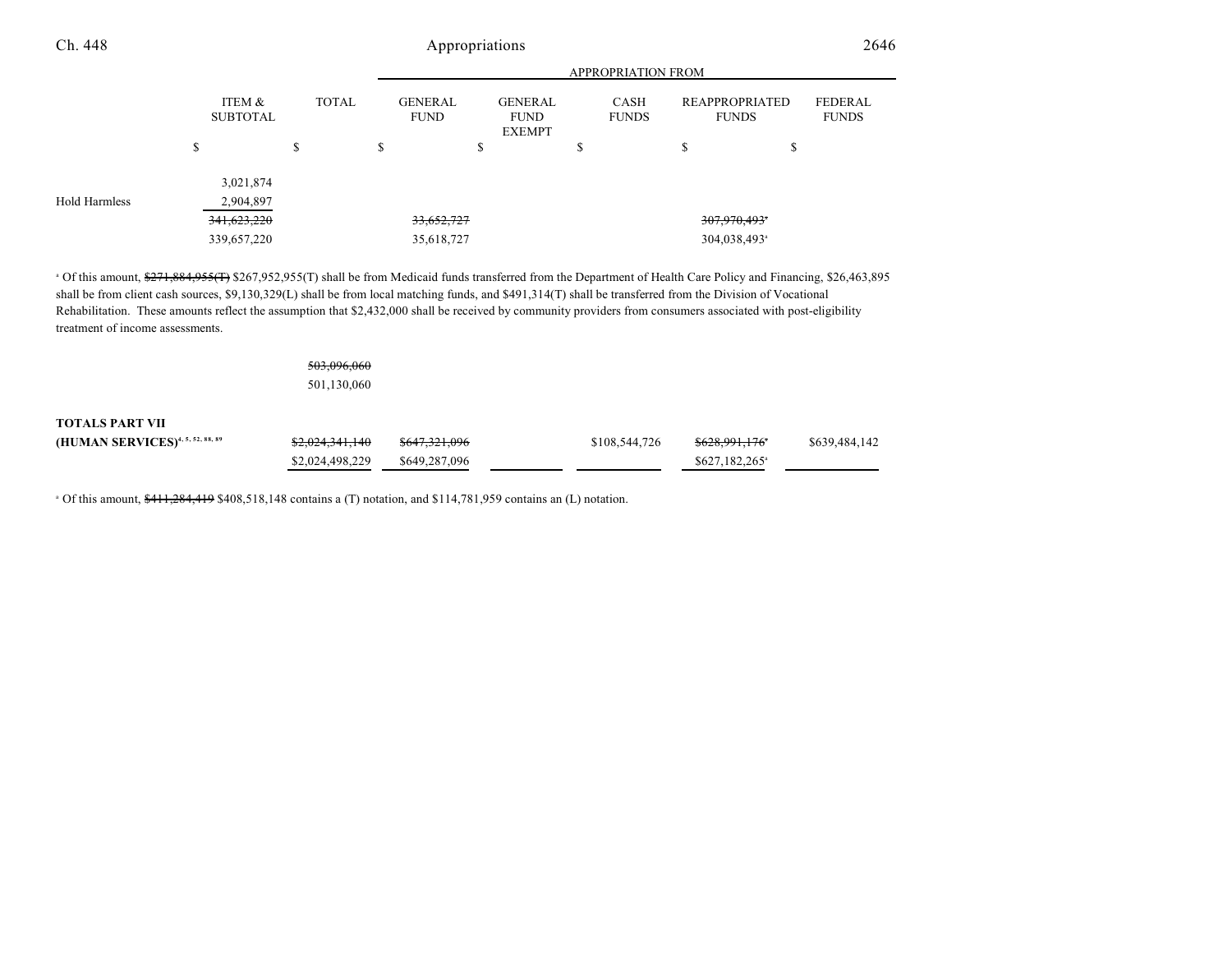**FOOTNOTES** -- The following statements are referenced to the numbered footnotes throughout section 2.

79c DEPARTMENT OF HUMAN SERVICES,SERVICES FOR PEOPLE WITH DISABILITIES,DEVELOPMENTAL DISABILITY SERVICES,COMMUNITY SERVICES, PROGRAM COSTS – OF THE GENERAL FUND APPROPRIATION INCLUDED IN THIS LINE ITEM FOR FY 2007-08 AND NOT EXPENDED PRIOR TO JULY 1, 2008, AN AMOUNT NOT TO EXCEED \$1,966,000 MAY BE ROLLED FORWARD FOR EXPENDITURE IN FY 2008-09. THIS ROLL FORWARD AUTHORIZATION SHALL BE IN ADDITION TO ANY OTHER AUTHORIZATION TO ROLL FORWARD FOR EXPENDITURE IN FY 2008-09 AN AMOUNT OF THE GENERAL FUND APPROPRIATION INCLUDED IN THIS LINE ITEM FOR FY 2007-08 FOR HOLD HARMLESS PURPOSES.